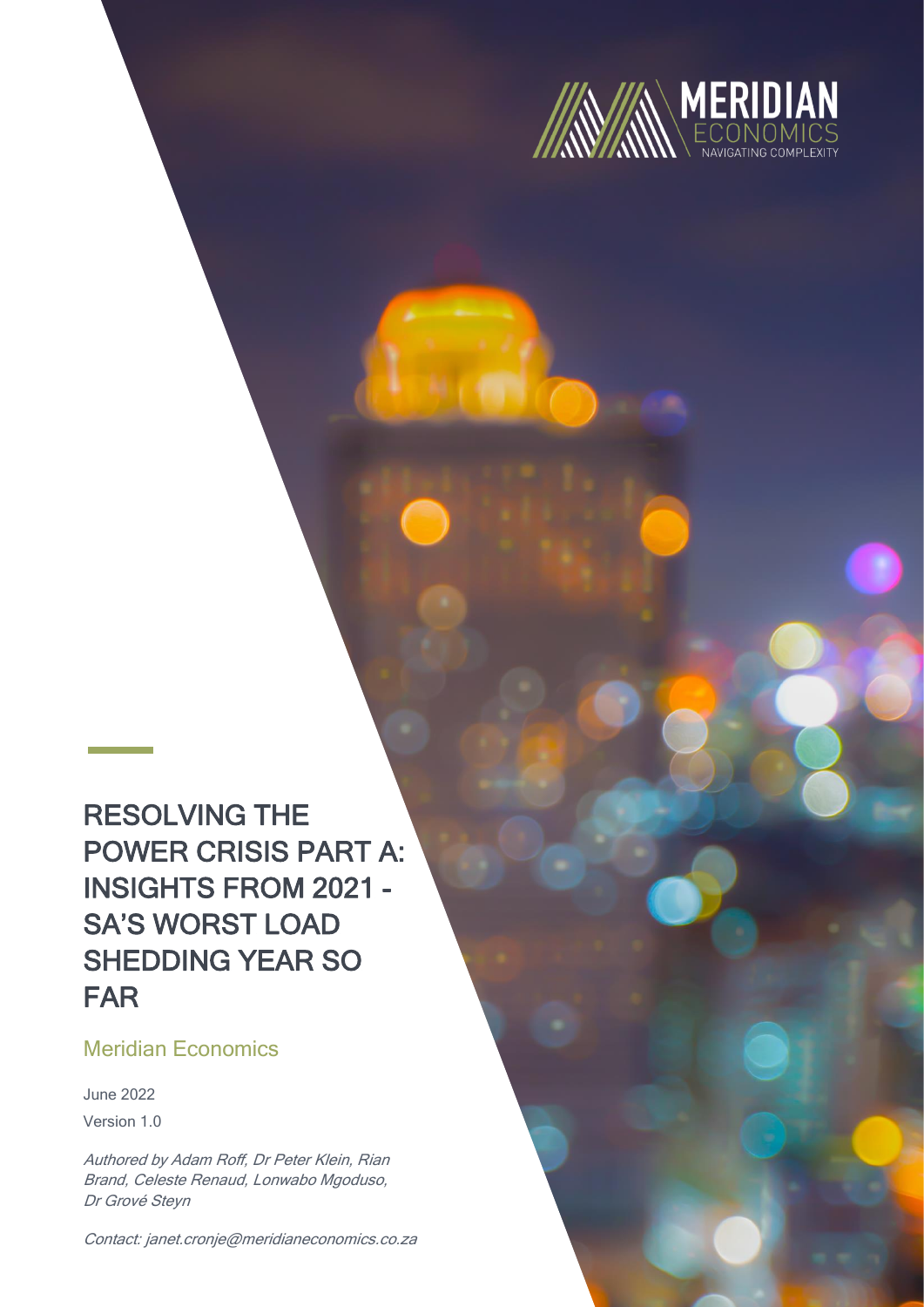

# <span id="page-1-0"></span>ACKNOWLEDGEMENTS

<u> Listo de Ca</u>

This study was supported by grants from the Open Society Foundation (OSF) and the European Climate Fund (ECF). We are grateful for the time and input provided by a wide range of key experts and industry participants with whom we engaged during the writing of this report.

All errors remain those of the authors.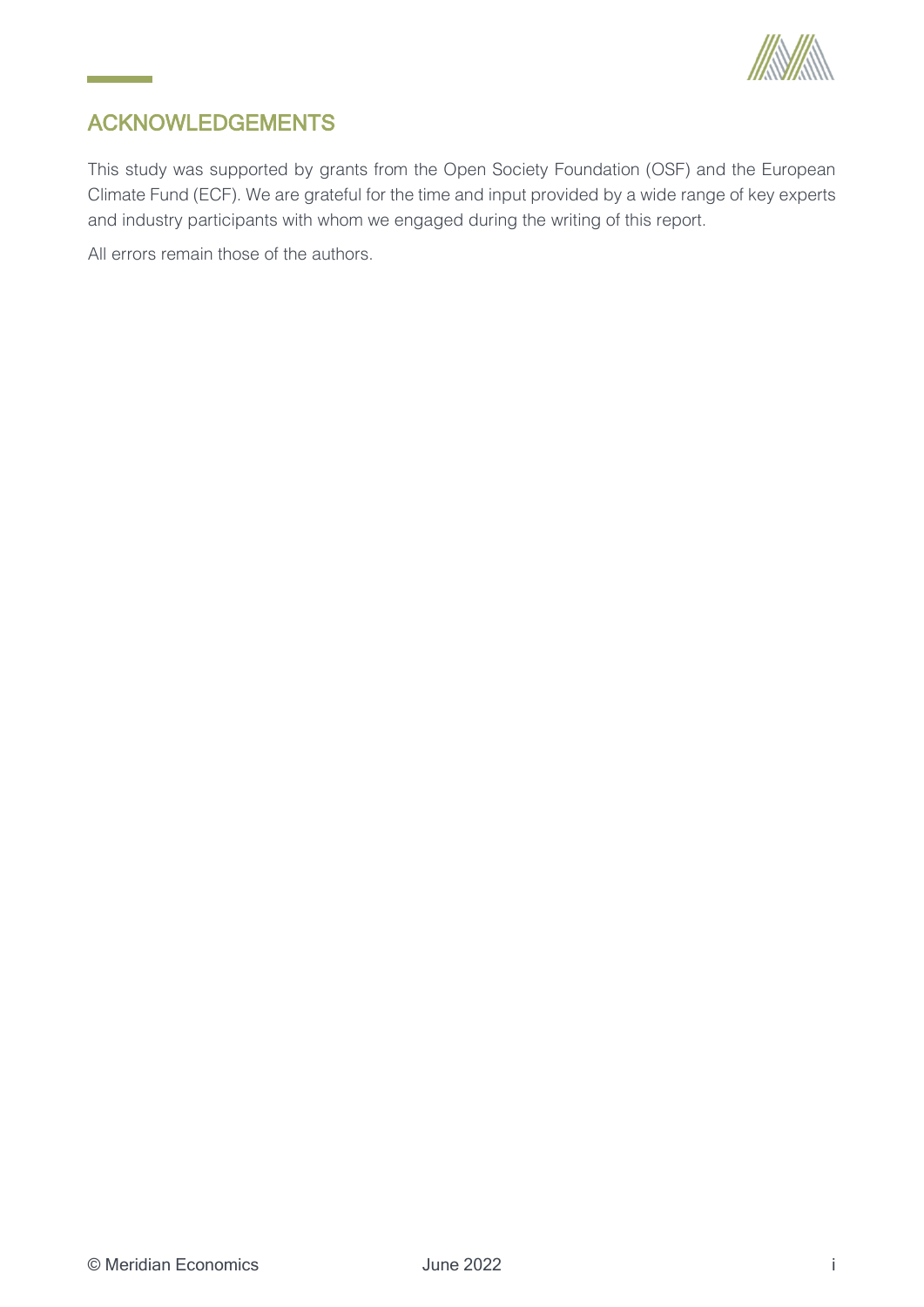

# <span id="page-2-0"></span>EXECUTIVE SUMMARY

Empirical evidence demonstrates that an additional 5 GW of renewable capacity would have essentially solved load shedding in 2021 whilst enabling better and more efficient operation of our power system – all at a cost saving to Eskom.

Load shedding in 2021 was the worst on record spanning 1 165 hours with a total of 1.8 TWh of energy unserved – uncomfortably close to one percent of total electricity demand. The broader economic cost due to daily disruptions is difficult to quantify but includes lost production, lost investments, deindustrialisation, greater unemployment and declining livelihoods. As the reliability of the existing fleet of generators continues to decline and delays with procuring and connecting new capacity to the grid continue to mount, South Africa now faces the very real prospect of a return to level 6 or even level 7 load shedding in the foreseeable future<sup>1</sup>. This situation is arguably the central manifestation of South Africa's economic crisis, and a pathway to resolving it, our greatest economic opportunity.

This report is the first of a two-part series exploring a feasible strategy to resolve load shedding and aims to provide a proper empirical basis for the development of such a strategy. For this report, we utilise Eskom's actual data to investigate the impact that additional generation capacity would have had on load shedding if it had been operational last year, focussing on the

shortest lead-time and cheapest sources of power generation – wind and solar.

Confirmed by two separate modelling platforms, the results are startling – an additional 5 GW of wind and solar (the approximate capacity of two REIPPPP<sup>2</sup> bidding rounds) in the same proportion as the currently installed capacity, would have allowed Eskom to eliminate 96.5% of load shedding in 2021. Further to this, the additional wind and solar capacity would have reduced the amount of diesel burnt in the open cycle gas turbine (OCGT) peakers by more than 70%, simply by generating power at the time that these were running. More optimal use of Eskom's pumped storage assets, enabled by the additional energy on the system could have created further diesel savings – exceeding 80% in all. We find that the remaining fraction (3.5%) of load shedding could have been eliminated by a modest expansion of Eskom's  $ILS<sup>3</sup>$  demand response programme or other aggregated Demand Response intervention, and the very last few hours by 2 GW of one-hour batteries.

This outcome is counterintuitive. Rather than increasing system risk as many observers expect, the analysis based on the empirical data shows unequivocally that adding variable renewable generators to the existing distressed South African power system will result in a disproportionate reduction in load shedding and *increase* in system reliability. This insight is critical for mapping the way forward and avoiding expensive pitfalls and delays in doing so.

*and payment systems, retail stores, food supplies and medical services.*

*<sup>1</sup> It is not hyperbole to suggest that sustained levels 6 – 7 load shedding will provide the fertile ground for even greater social unrest than what South Africa experienced in July 2021. This level of sustained load shedding or partial grid failure will have cascading effects, rapidly disrupting critical services such as water supplies, sewerage pumping and processing, fuel supplies, cell phone networks, internet connections, ATMs* 

*<sup>2</sup> Renewable Energy Independent Power Producer Procurement Programme*

*<sup>3</sup> ILS - Interruptible Load Shed. This is consumer load(s) that can be contractually interrupted without notice or reduced by remote control or on instruction from Eskom National Control.*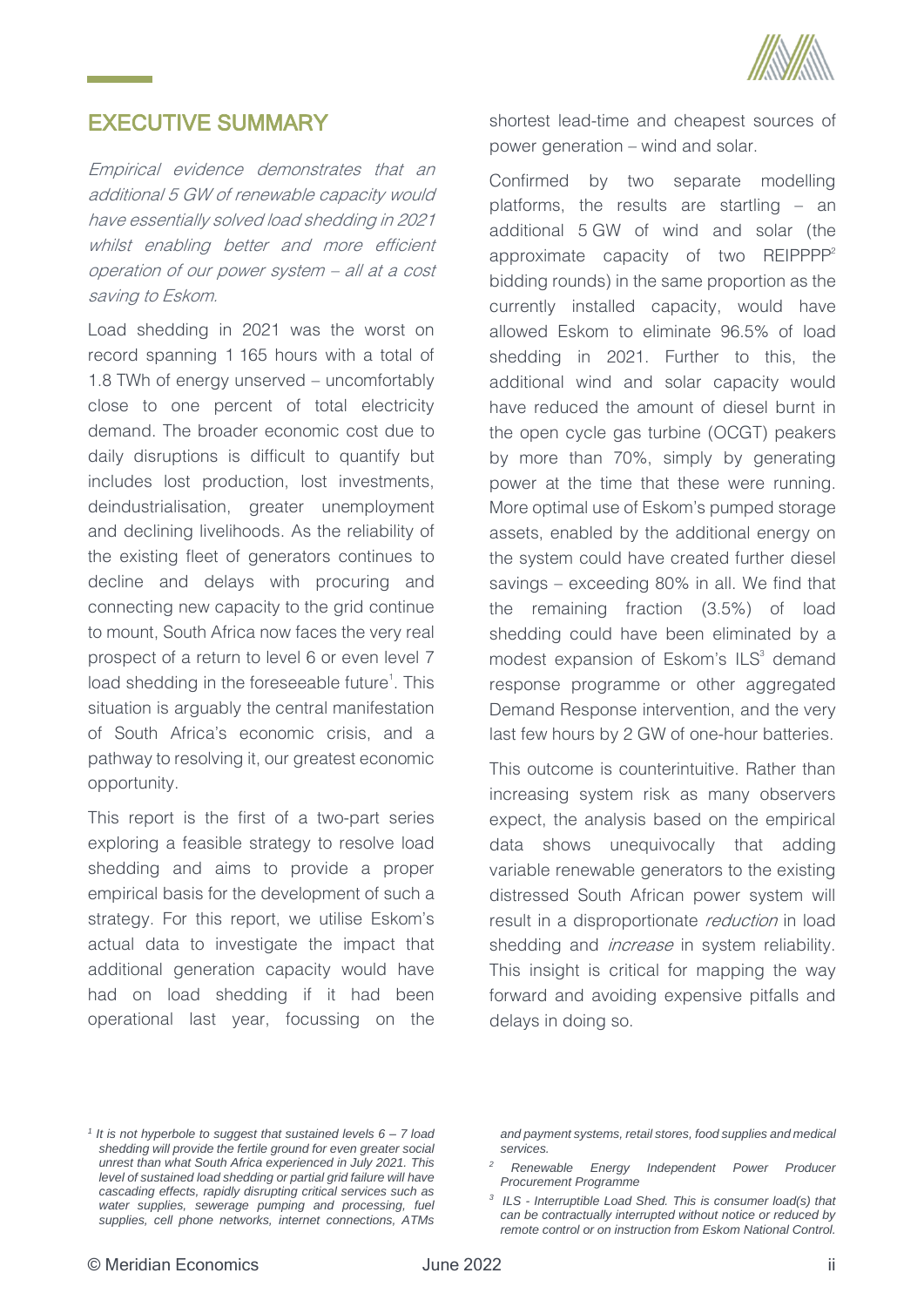



### <span id="page-3-0"></span>Figure 1: Summary of results: 5 GW Additional renewables would have reduced load shedding by 96.5% in 2021

Analysis of the cost impact of adding 5 GW of renewable energy capacity to the system is equally surprising. Based on Eskom's 2020/21 Financial Year<sup>4</sup> dispatch cost of OCGTs (R3.04/kWh) and coal power  $(R0.42/kWh)^5$  and assuming renewables prices around R0.68/kWh<sup>6</sup>, the additional 5 GW of wind and solar would have created a net annual saving of R2.5Bn for Eskom. This takes no account of the economic benefit of avoiding load shedding but is merely the net cash saving to Eskom driven primarily by reduction in the quantity of diesel burned. The saving is after provision for a hypothetical

R6.08/kWh incentive for participating customers to reduce load under a demand response programme (this equates to a 100% premium over the cost of running existing OCGTs), and the cost of 2 GW of batteries.

The analysis in this report demonstrates how avoidable the current load shedding crisis has been, and how cost-effectively it can be resolved based on hard evidence from the actual 2021 data. Insights from this analysis also demonstrate that by taking adequate steps (starting immediately), solutions to resolving load shedding are within reach.

*<sup>4</sup> Eskom, 2021. "Integrated Report – 31 March 2021" (Eskom, 2021)*

*<sup>5</sup> This cost is likely to be understated as it only reflects fuel costs, excludes the escalating cost of maintaining and refurbishing coal-fired power stations, and is the average across all* 

*stations. In reality the most expensive coal will be displaced first generating far greater cost savings.*

*<sup>6</sup> An estimated value for the price of additional renewable capacity had it been installed in annual increments under an uninterrupted REIPPPP procurement process since 2016.*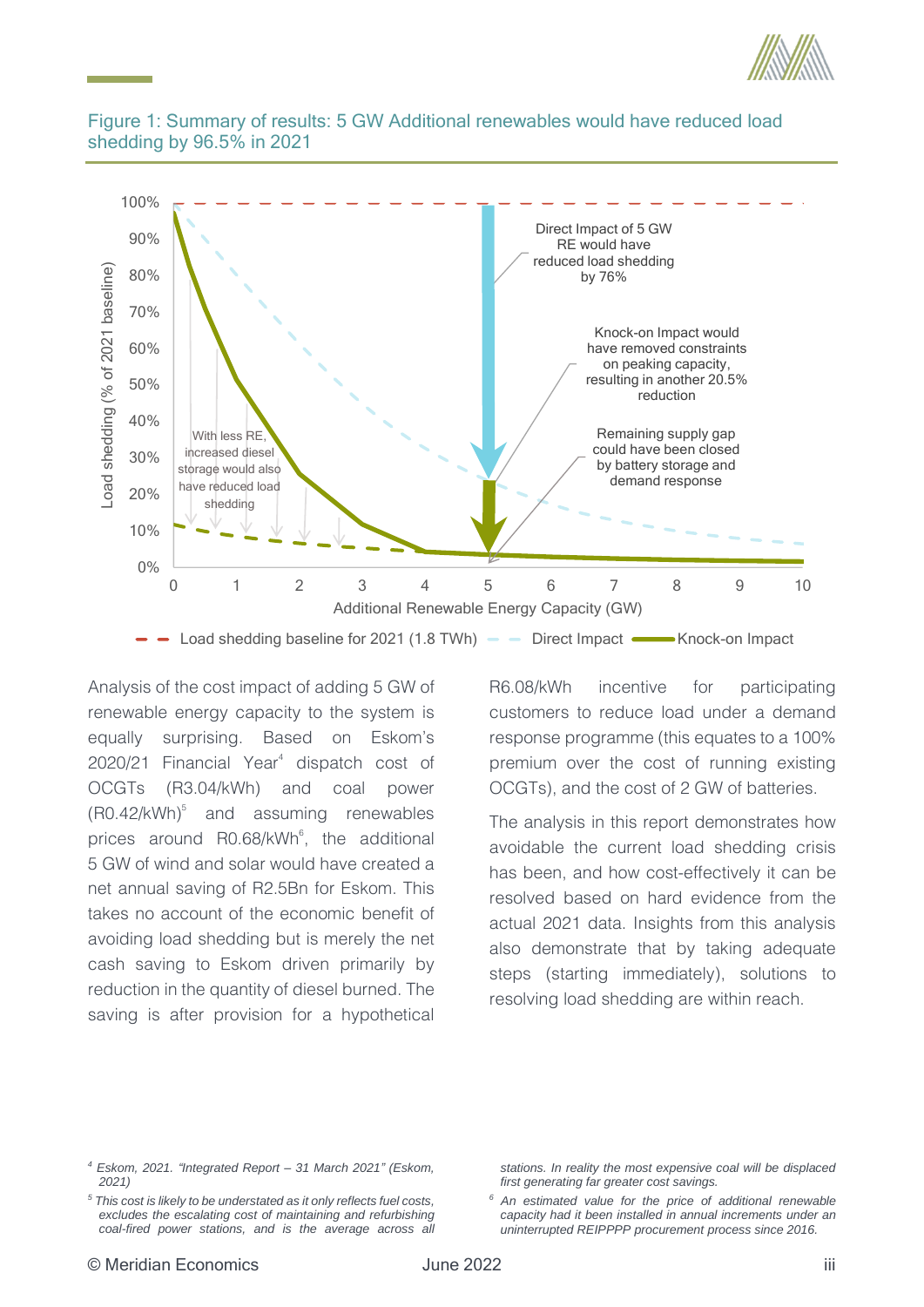

# TABLE OF CONTENTS

 $\mathcal{L}^{\text{max}}_{\text{max}}$ 

|   |                 |                          | <b>ACKNOWLEDGEMENTS</b>                                                             |                |
|---|-----------------|--------------------------|-------------------------------------------------------------------------------------|----------------|
|   |                 | <b>EXECUTIVE SUMMARY</b> |                                                                                     | $\mathbf{  }$  |
| 1 |                 | <b>INTRODUCTION</b>      |                                                                                     | 1              |
| 2 |                 |                          | THE VICIOUS CYCLE - ENERGY DEFICIT HOBBLES CAPACITY                                 | $\overline{c}$ |
|   | 2.1             |                          | Constraints on the use of peaking assets                                            | $\overline{c}$ |
|   | 2.2             |                          | The Energy Trap                                                                     | $\overline{4}$ |
| 3 |                 |                          | QUANTIFYING LOAD SHEDDING REDUCTION FROM ADDITIONAL RENEWABLE ENERGY 5              |                |
|   | 3.1             | Methodology              |                                                                                     | 5              |
|   |                 | 3.1.1                    | The 'Direct Impact' of additional renewable energy                                  | 6              |
|   |                 | 3.1.2                    | The 'Knock-on Impact' on generation capacity                                        | $\overline{7}$ |
|   | 3.2             | Results                  |                                                                                     | 8              |
|   |                 | 3.2.1                    | The Direct Impact – huge reduction in load shedding and diesel burn                 | 8              |
|   |                 | 3.2.2                    | The Knock-on Impact – an immense improvement in peaking asset performance           |                |
|   |                 |                          |                                                                                     | 17             |
| 4 |                 |                          | <b>CLOSING THE GAP THAT RENEWABLES CANNOT</b>                                       | 20             |
|   | 4.1             |                          | Resolving the last remaining hours                                                  | 21             |
| 5 |                 |                          | WHAT IT WOULD HAVE COST - LESS THAN NOTHING!                                        | 23             |
|   | 5.1             |                          | Realistic cost assessed with System dispatch model                                  | 23             |
|   | 5.2             |                          | Cost considerations                                                                 | 23             |
|   | 5.3             |                          | Retrospective view – the Cost of ending load shedding in 2021 based on Eskom's FY21 |                |
|   |                 | actuals                  |                                                                                     | 24             |
|   | 5.4             |                          | Prospective view – cost of ending load shedding at current energy prices for a year |                |
|   |                 |                          | similar to 2021                                                                     | 25             |
| 6 |                 |                          | <b>EMISSIONS IMPACT</b>                                                             | 27             |
| 7 |                 | <b>CONCLUSIONS</b>       |                                                                                     | 27             |
| 8 |                 | <b>REFERENCE LIST</b>    |                                                                                     | 29             |
|   | <b>APPENDIX</b> |                          |                                                                                     | 30             |
|   |                 |                          | 8.1 Existing Peaking Capacity                                                       | 30             |
|   | 8.2             |                          | System dispatch Modelling Assumptions and Details                                   | 30             |
|   | 8.3             |                          | Impact of improved diesel storage capacity                                          | 32             |
|   | 8.4             |                          | Assumptions for cost impact analysis                                                | 33             |
|   |                 | 8.4.1                    | <b>Energy Cost assumptions</b>                                                      | 33             |
|   |                 |                          | 8.4.2 Demand Response                                                               | 36             |
|   |                 | 8.4.3                    | <b>Batteries</b>                                                                    | 36             |
|   |                 |                          | 8.4.4 Average Sales price                                                           | 36             |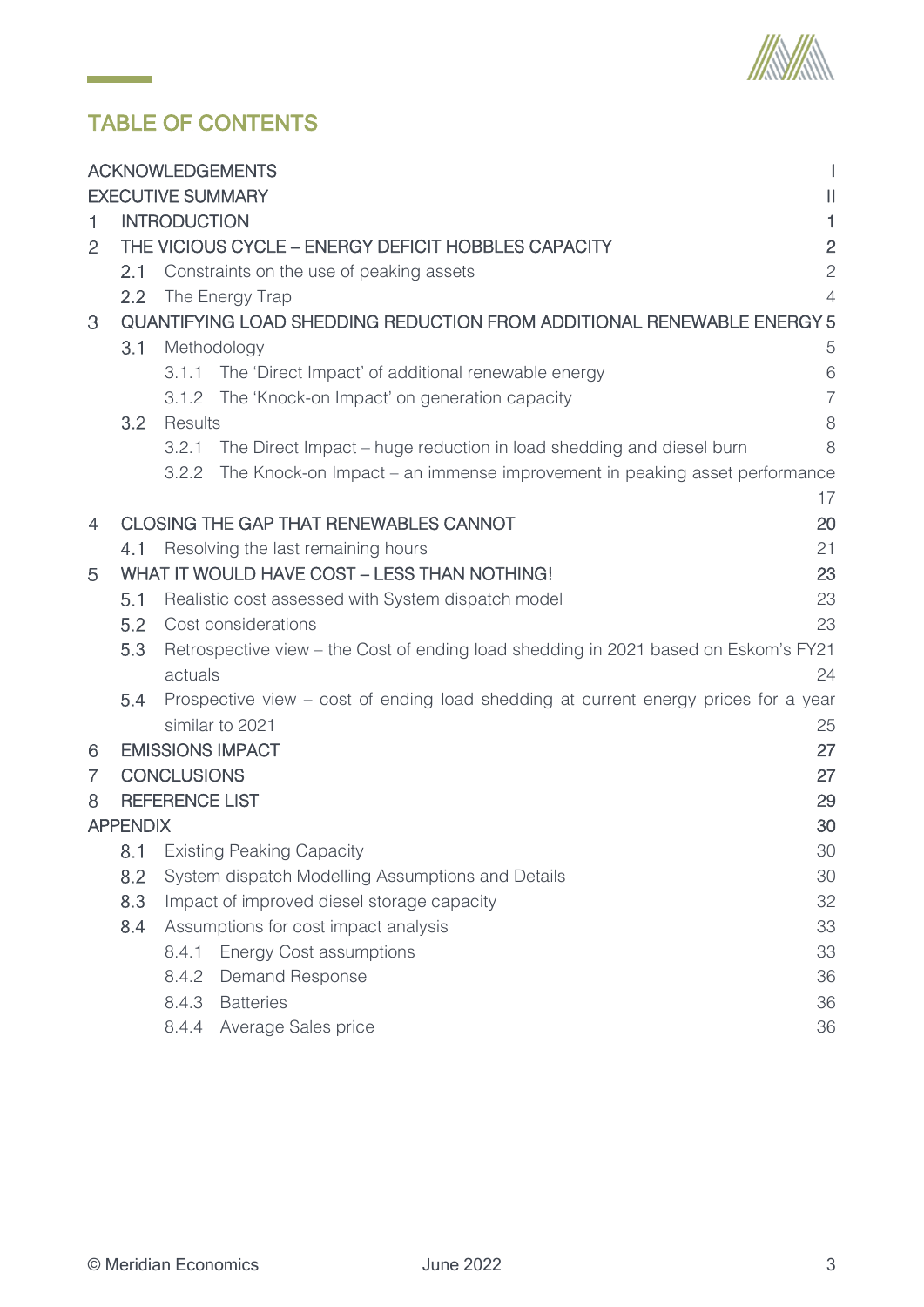

# TABLE OF TABLES

|  |  |  |  | Table 1: Cost impact for 2021 had 5 GW of additional renewable capacity been available |  | 25 |
|--|--|--|--|----------------------------------------------------------------------------------------|--|----|
|--|--|--|--|----------------------------------------------------------------------------------------|--|----|

| Table 2: Net annual cost (saving) to have completely eliminated load shedding under different |  |    |
|-----------------------------------------------------------------------------------------------|--|----|
| renewable and diesel price assumptions                                                        |  | 26 |
| table 3: Impact 5 GW of additional renewable capacity would baye on the average sale price of |  |    |

- Table 3: Impact 5 [GW of additional renewable capacity would have on the average sale price of](#page-33-1)  [electricity under different renewable and diesel price assumptions](#page-33-1) 26
- Table 4: CO<sub>2</sub>[e Emission reduction achieved by additional 5](#page-34-2) GW of renewables, 1 GW demand response, 2 [GW batteries](#page-34-2) 27

| Table 5: Existing OCGT facilities           |  |
|---------------------------------------------|--|
| Table 6: Existing pumped storage facilities |  |

[Table 7: Assumed prices at which REIPPPP power would have been contracted if the programme](#page-41-0)  [had not stalled in 2016](#page-41-0) 34

# TABLE OF FIGURES

| Figure 1: Summary of results: 5 GW Additional renewables would have reduced load shedding by<br>96.5% in 2021                                                      | Ш  |
|--------------------------------------------------------------------------------------------------------------------------------------------------------------------|----|
| Figure 2: Simulated diesel fuel stock levels for 2021                                                                                                              | 3  |
| Figure 3: Load shedding reduction achieved by the Direct Impact of adding renewables to the<br>system                                                              | 9  |
| Figure 4: Hourly occurrence of actual load shedding, OCGT and Pumped Storage (PS) generation<br>in 2021, overlayed with contribution of 5 GW additional renewables | 10 |
| Figure 5: OCGT generation from 2021 showing actual and remainder after offset by 5 GW of<br>additional renewables                                                  | 11 |
| Figure 6: Pumped storage generation from 2021 showing actual and remainder after offset by 5 GW<br>of additional renewables                                        | 12 |
| Figure 7: Reduction in the Capacity Factor of OCGT and pumped storage achieved by the Direct<br>Impact of adding renewable energy to the system                    | 12 |
| Figure 8: Histogram showing distribution of pumped storage state of charge if 5 GW of additional<br>renewables had been available in 2021                          | 13 |
| Figure 9: Net impact of 5 GW of additional renewables – illustrating energy 'released' by the avoided<br>discharge from pumped storage (PS) assets                 | 16 |
| Figure 10: Attribution of the hourly distribution of total annual net generation from 5 GW of additional<br>renewables                                             | 17 |
| Figure 11: Summary of results: 5 GW Additional renewables would have reduced load shedding by<br>96.5% in 2021                                                     | 19 |
| Figure 12: Hourly load shed in 2021                                                                                                                                | 20 |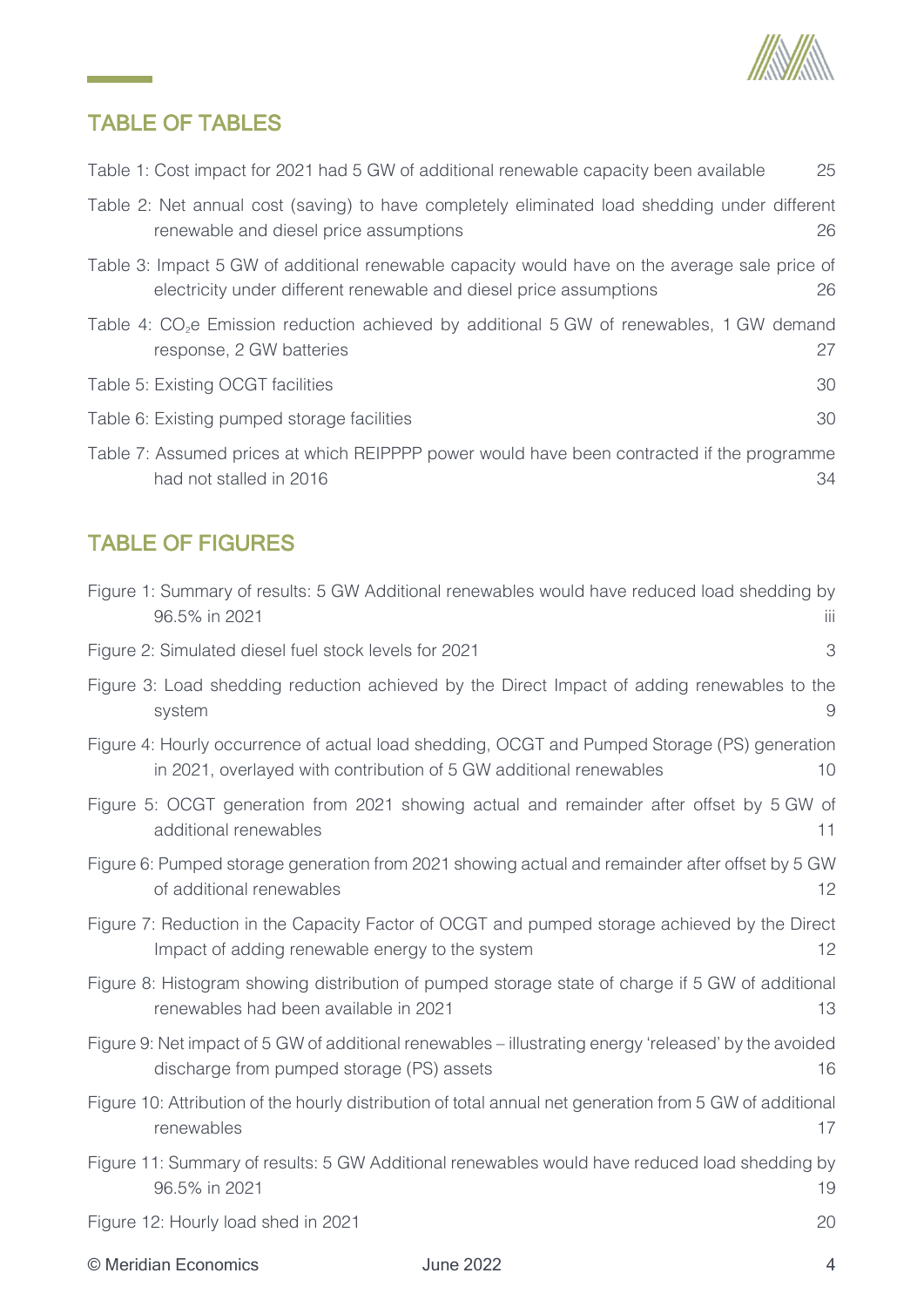

| Figure 13: The load-duration curve of load shedding in 2021 accounting for the full benefit of 5 GW                                    |     |
|----------------------------------------------------------------------------------------------------------------------------------------|-----|
| of additional renewables                                                                                                               | 21. |
| Figure 14: Diagram of dispatch model                                                                                                   | 32  |
| Figure 15: Impact of increasing diesel storage capacity on load shedding reduction at lower levels<br>of additional renewable capacity | 33  |
| Figure 16: Cost of running diesel-fired OCGTs (left) versus Crude Oil price (right)                                                    | 35  |

# LIST OF ABBREVIATIONS

<u> 1999 - Jan Barnett, p</u>

| <b>Bn</b>       | <b>Billion</b>                             |
|-----------------|--------------------------------------------|
| <b>BW</b>       | <b>Bid Window</b>                          |
| CF              | <b>Capacity Factor</b>                     |
| c/kWh           | Cents per kilowatt-hour                    |
| CO <sub>2</sub> | Carbon Dioxide                             |
| <b>DMRE</b>     | Department of Mineral Resources and Energy |
| EAF             | <b>Energy Availability Factor</b>          |
| <b>FY</b>       | <b>Financial Year</b>                      |
| Gt              | Gigatonnes                                 |
| GW              | Gigawatt                                   |
| GWh             | Gigawatt-hour                              |
| <b>ILS</b>      | Interruptible Load Shed                    |
| <b>IPP</b>      | Independent Power Producer                 |
| <b>IRP</b>      | Integrated Resource Plan                   |
| kW              | Kilowatt                                   |
| kWh             | Kilowatt-hour                              |
| MI              | <b>Million litres</b>                      |
| <b>MLR</b>      | <b>Manual Load Reduction</b>               |
| Mt              | Megatonnes                                 |
| <b>MW</b>       | Megawatt                                   |
| <b>NERSA</b>    | National Energy Regulator of South Africa  |
| <b>OCGT</b>     | Open Cycle Gas Turbine                     |
| PS              | <b>Pumped Storage</b>                      |
| t               | Tonne                                      |
| TWh             | Terawatt-hour                              |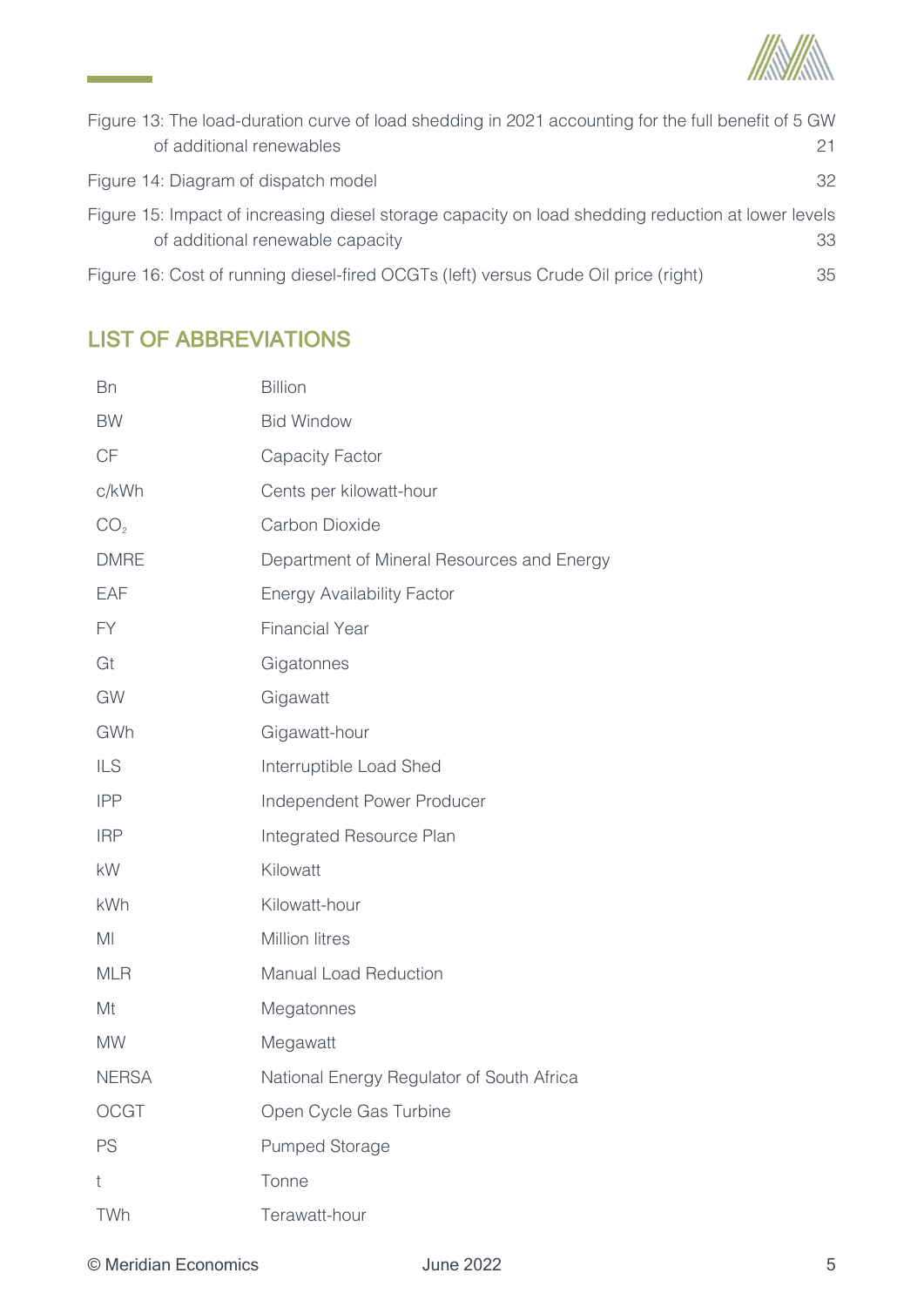

| <b>RE</b>      | Renewable Energy                                                  |
|----------------|-------------------------------------------------------------------|
| <b>REIPPPP</b> | Renewable Energy Independent Power Producer Procurement Programme |
| R/kWh          | Rands per kilowatt-hour                                           |
| <b>RMIPPPP</b> | Risk Mitigation Independent Power Producer Procurement Programme  |

and the company of the company of the company of the company of the company of the company of the company of the company of the company of the company of the company of the company of the company of the company of the comp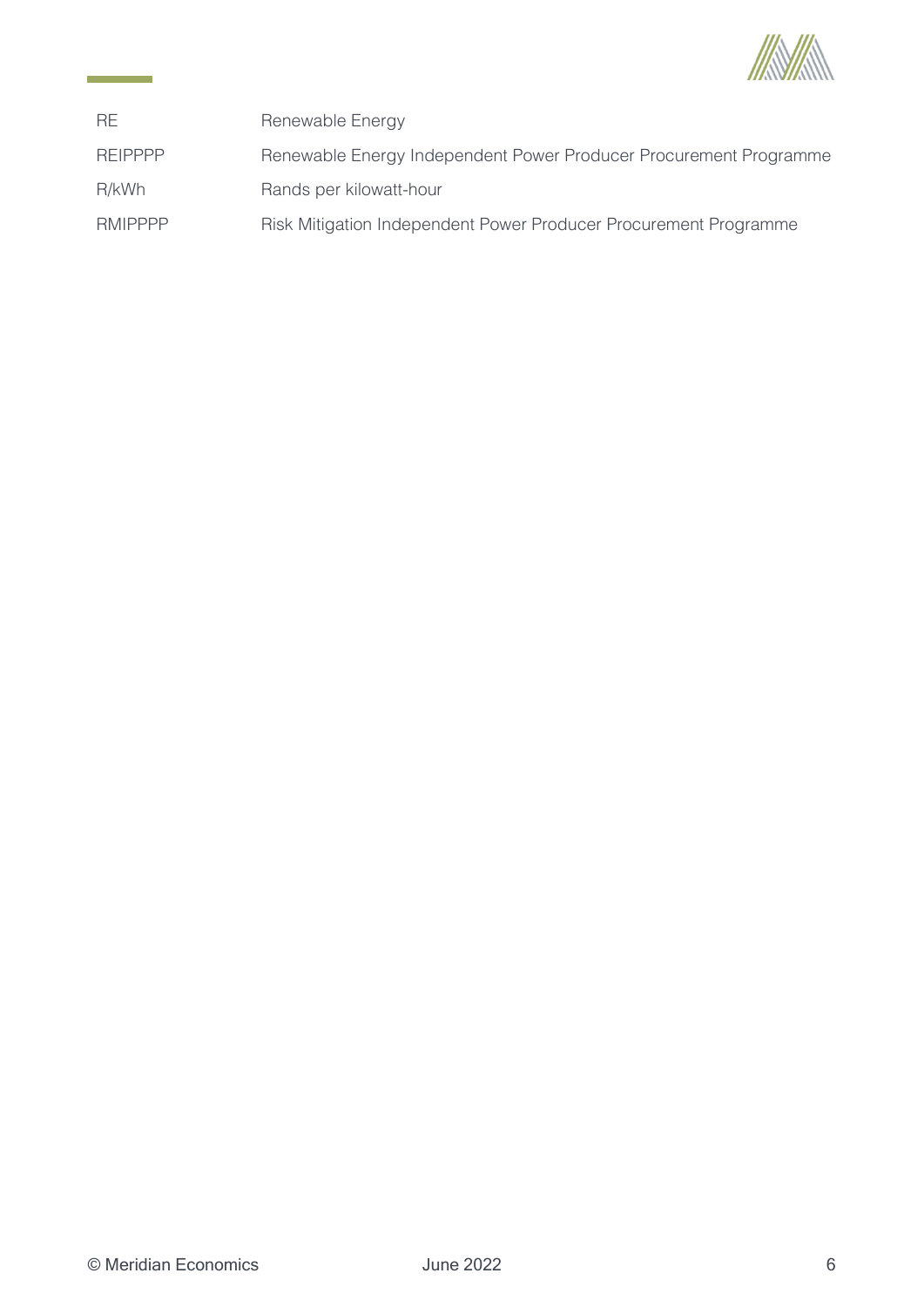

#### <span id="page-8-0"></span>1. INTRODUCTION

The South African economy has been plagued by a power supply deficit intermittently since 2007, with 2021 delivering SA's record number of 'load shedding' hours – 1 165 of the year's 8 760 hours. Load shedding refers to the planned interruption of power supply to certain parts of the national electricity grid to reduce strain on the power system. Load shedding 'stages' are announced prospectively by Eskom's National Control Centre and reflect the system operator's forecast of the extent to which demand will exceed supply for the coming hours. Each stage corresponds to the need for demand to be reduced by roughly 1 000 MW.

The primary drivers of load shedding are the poor availability of Eskom's coal fleet, and lack of progress in procuring and connecting new generation capacity to the national grid to fill a growing power supply gap. Eskom has repeatedly stated that any significant improvements in the Energy Availability Factor (EAF) of its coal fleet – a measure of how often plants can be online and generating power – is very unlikely<sup>7</sup> and relying on improved coal plant performance to resolve or reduce load shedding is thus a dangerous strategy.

It is now abundantly clear that the only way to resolve load shedding is by adding new generation capacity to the system as fast as possible. South Africa's Renewable Energy Independent Power Producer Procurement Programme (REIPPPP) was making progress

in this direction through the procurement of additional generating capacity, until it was stalled in 2016. The REIPPPP has recently begun moving again albeit slowly, with the award of  $2583 \text{ MW}^8$  in Bid Window (BW) 5 and procurement of an additional 2 600 MW under way in BW6.

In this report we analyse what the impact would have been on load shedding last year if there had been more generation capacity on the system. We consider a range of additional generation capacities, but focus on an amount of 5 GW – a reasonable assumption for what would have been on the system had the REIPPPP continued running after  $2016^\circ$ . The outcomes of the analysis inform the next [report](https://meridianeconomics.co.za/wp-content/uploads/2022/06/Resolving-Load-Shedding-Part-B-The-Game-Plan.pdf)<sup>10</sup> in this two-part series which aims to develop a practical game plan to resolve load shedding, within the context of current realities and developments in the power sector.

This report begins in section [2](#page-9-0) with an explanation of how the current energy deficit results in a capacity shortfall that gives rise to load shedding. In section [3](#page-12-0) we quantify the impact that additional renewables would have had on addressing this problem in 2021, and in section [4](#page-27-0) the further minimal measures required to have eliminated load shedding altogether in that year. In section [5](#page-30-0) we calculate the cost to Eskom in 2021 had there been 5 GW of additional renewable capacity and other resources online to end load shedding and in section [6](#page-34-0) assess the emissions impact of this additional generation. Section [7](#page-34-1) contains the conclusions.

*<sup>7</sup> This conclusion was repeatedly emphasised in its most recent "System Status and Outlook Briefing" released 11 May 2022.*

*<sup>8</sup> As announced by the Minister of Mineral Resources and Energy on 28 October 2021 (DMRE, 2021)*

*<sup>9</sup> By 2015, three separate Ministerial Determinations were made for new renewable capacity totaling 13 225 MW, most of which was to be awarded under the REIPPPP. 6 322 MW of capacity was awarded under BW1-4 (IPP Office, 2021). This left 6 308 MW of capacity to still be bid into the REIPPPP were it to have continued after BW4 in 2015. No timelines were* 

*stipulated for new bid windows after BW4. Assuming that we continued to conduct one BW per year, that each BW would have awarded 1 500 MW–2 000 MW of capacity and that projects reached commercial operation roughly 2 years after financial close (i.e. projects bid in 2016, 2017 and 2018 would have reached commercial operation), it is reasonable to assume that 4 500 MW–6 000 MW would have been online by the beginning of 2021.*

*<sup>10</sup> Meridian Economics, 2022. Resolving the Power Crisis Part B: An Achievable Game Plan to End Load Shedding.*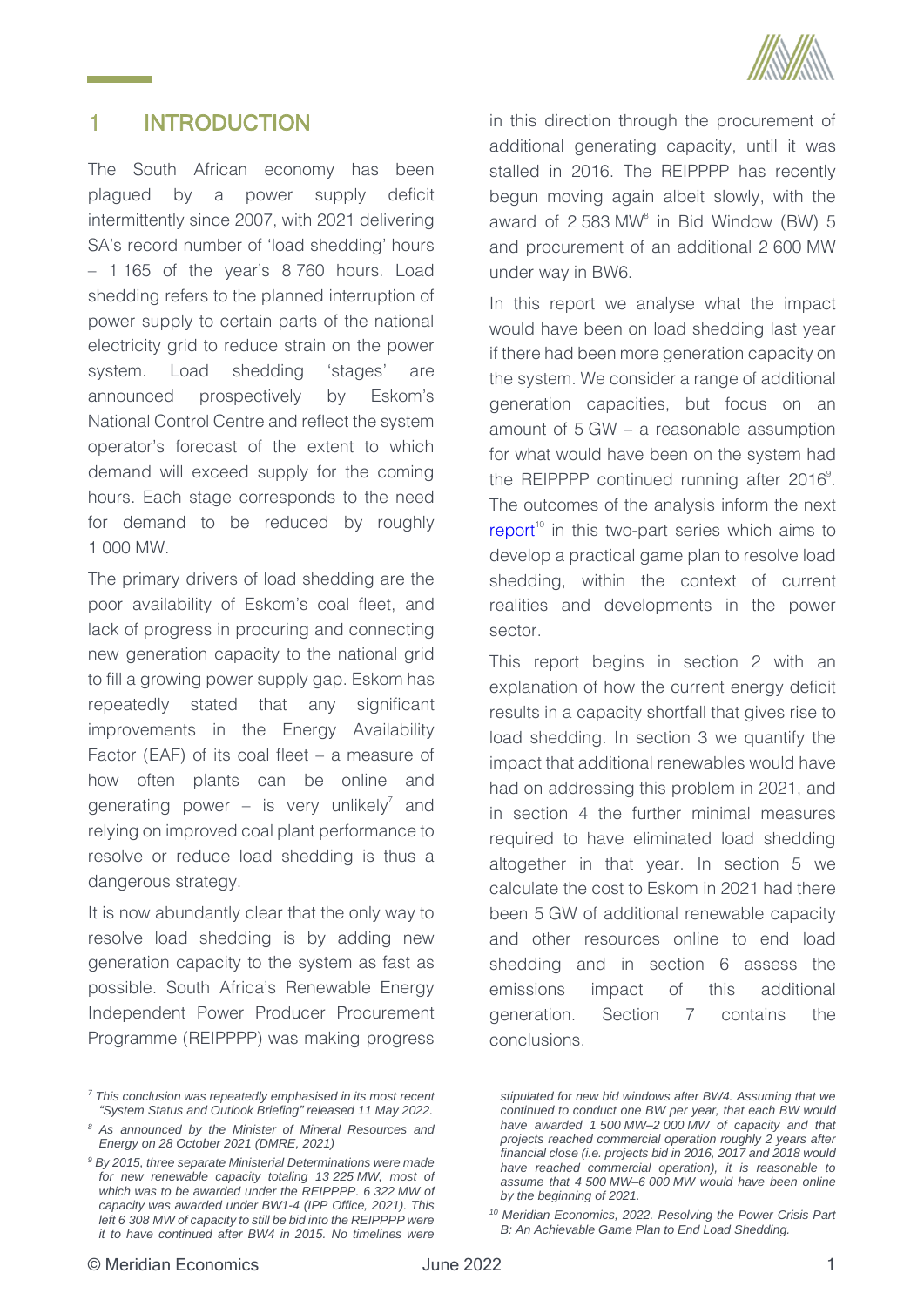

### <span id="page-9-0"></span> $\overline{2}$ THE VICIOUS CYCLE – ENERGY DEFICIT HOBBLES **CAPACITY**

Eskom's primary weapons for plugging short term gaps between generation and demand are its pumped storage facilities<sup>11</sup> and OCGTs<sup>12</sup>, with a maximum of 2739 MW and 3 056 MW available respectively in 2021. However, a set of intertwining factors in the current state of the power system means that these important 'peaking'<sup>13</sup> assets cannot properly be utilised in the fight against load shedding.

For pumped storage assets to be useful at any time, they must be sufficiently charged with water in the upper reservoirs, and for OCGTs to be able to generate power they must of course have diesel in their onsite tanks. However, both these fundamental requirements need a system that can generate power in excess of its immediate demands for enough hours of the day to replenish the storage of water in the upper reservoirs without burning diesel in order to pump it there (apart from being extremely expensive, diesel is burned much faster than it can be replenished whenever OCGTs are running). Unfortunately, at present the system is frequently unable to do this – evidence that it is short of *energy*, i.e. lacks the ability to generate sufficient electricity in total over a period of time (measured in kWh, MWh, GWh, etc). The system is additionally short of capacity, i.e. at times it is unable to meet the maximum or 'peak' power demand on the system on a short-term basis, for example when everyone arrives back home from work and switches on their appliances. Capacity is a measure of the instantaneous ability to generate power measured in kW, MW, GW etc.

In this section we demonstrate how the current shortage of energy results in a sterilisation of available capacity, which in turn through the cycling of the pumped storage assets results in a further shortage of energy – a classic vicious cycle.

### <span id="page-9-1"></span> $2.1$ CONSTRAINTS ON THE USE OF PEAKING ASSETS

The overall lack of available *energy* means that the system operator is seldom able to pump enough water to the upper dams of the pumped storage assets in order to fully replenish them<sup>14</sup>, and unreliable coal generation with unpredictable outages necessitates highly conservative operating rules on how often and to what level the dams can be discharged. The system operator is rightfully nervous of a nasty surprise loss of thermal capacity that would jeopardise the next replenishment cycle of the dams, or result in unmeetable demand if too much water is discharged. This means that often some or all of the pumped storage generation capacity, although available (even after accounting for short-term reserve requirements) with water in the upper dam, is unable to run when needed to avoid load shedding<sup>15</sup>.

*<sup>11</sup> The pumped storage facilities are configurations of two water reservoirs (dams) at different elevations. During times of high demand, water is released from the upper dam to the lower dam, during which it passes through a turbine and generates power. During times of low energy demand, the water is pumped back to the upper dam, drawing electricity from the grid.*

*<sup>12</sup> Open Cycle Gas Turbines (OCGTs) are fast-acting combustion turbines that compress air and heat it using gaseous fuel, and then run the expanding air through a generator rotor to produce electricity (Thurber & Verheijen, 2022)*

*<sup>13</sup> Peaking plants are fast-acting plants that are used to cater for quick changes in power demand.*

*<sup>14</sup> This issue is outlined in detail in the following article by Creamer (2022): [https://www.engineeringnews.co.za/article/eskom-admits-to](https://www.engineeringnews.co.za/article/eskom-admits-to-energy-rather-than-capacity-constraint-as-it-sheds-load-to-replenish-pumped-storage-dams-2022-02-02)[energy-rather-than-capacity-constraint-as-it-sheds-load-to](https://www.engineeringnews.co.za/article/eskom-admits-to-energy-rather-than-capacity-constraint-as-it-sheds-load-to-replenish-pumped-storage-dams-2022-02-02)[replenish-pumped-storage-dams-2022-02-02](https://www.engineeringnews.co.za/article/eskom-admits-to-energy-rather-than-capacity-constraint-as-it-sheds-load-to-replenish-pumped-storage-dams-2022-02-02)*

*<sup>15</sup> Of course some capacity may also be offline for maintenance but the pumped storage and OCGT assets are among Eskom's most reliable and available generators.*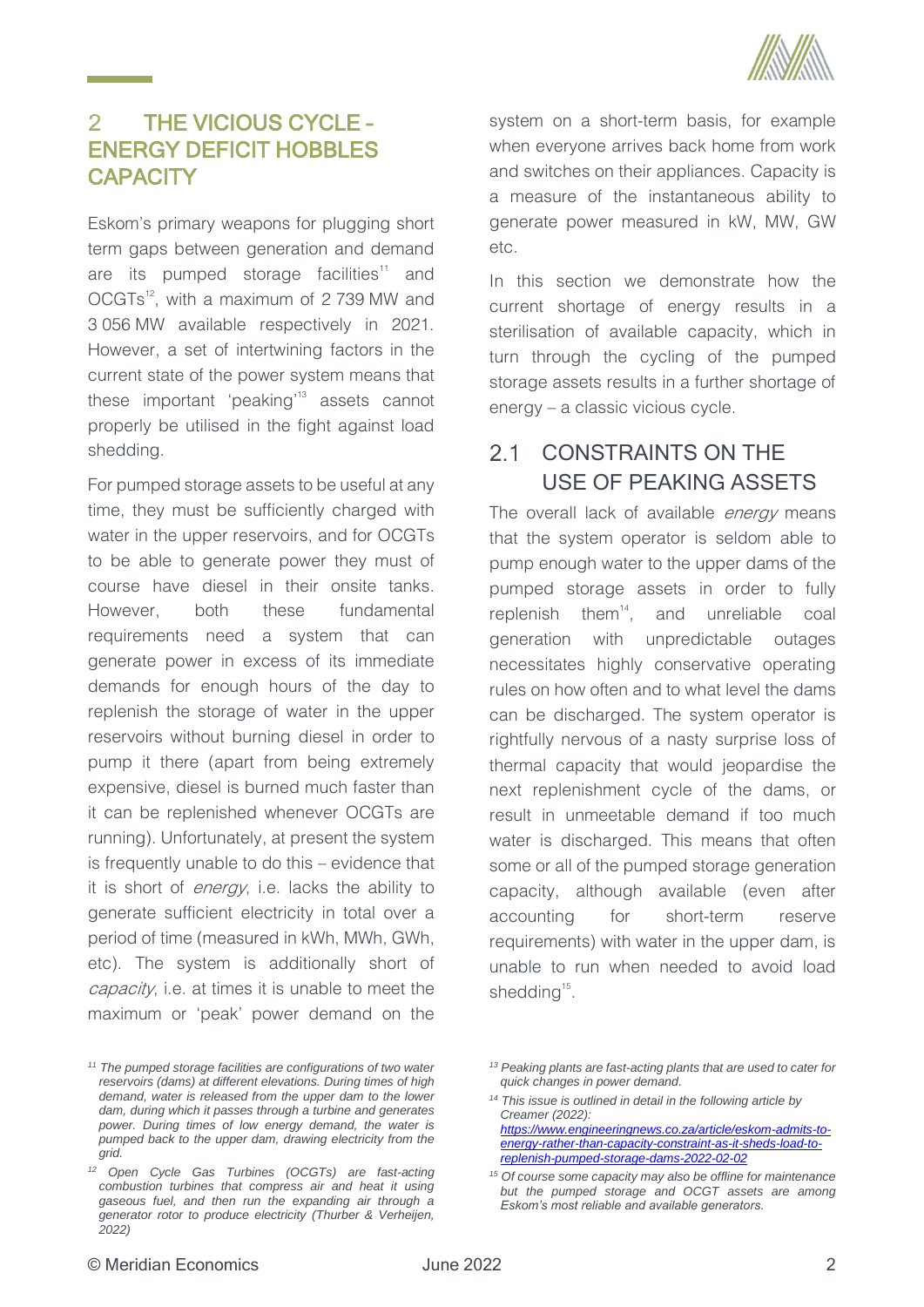

The lack of available energy from coal or other generators also means that the OCGTs are often run more frequently than their design role of meeting occasional peak demand incidents<sup>16</sup>. The overuse of the OCGTs means that they burn excessive quantities of diesel at great cost, but more importantly this also results in diesel tanks running dry at the OCGT sites. A lack of stored diesel at OCGT sites, or a rationing of what is stored, frequently results in an inability to run some or

all of the available OCGT capacity when it is needed to stave off load shedding. [Figure 2](#page-10-0) illustrates the relationship between this stockout problem and load shedding – it is a simulation of on-site diesel stock levels for 2021 based on aggregate OCGT usage per hour<sup>17</sup>. Diesel stocks for much of the year were unable to recover to full capacity before subsequent periods of need quickly drained them, resulting in load shedding, such as in October and November 2021.



<span id="page-10-0"></span>Figure 2: Simulated diesel fuel stock levels for 2021

The lack of sufficient energy (and fuel storage) on the system thus converts into a lack of available generation *capacity* of both pumped storage and OCGT assets – i.e. there is a reduction in the number of MW that is sufficiently 'stocked' or 'charged' in order for it to be available to the system. But this induced reduction of capacity, itself further exacerbates the paucity of energy. In attempting to keep sufficient capacity available, the pumped storage assets are cycled frequently in order to ensure their

availability to meet both morning and evening peaks if required. This would not be an issue if there was sufficient energy in between peaks to replenish the upper reservoirs, but there is not. The need to frequently cycle the pumped storage wastes the precious energy the system does have due to pumping cycle losses (only 75% of the energy going into pumped storage is recovered), further reducing the already insufficient energy available to meet demand.

*closely as possible. The simulation uses Eskom plus Independent Power Producer (IPP) aggregate OCGT usage and assumes total diesel storage of 27 Million litres (Ml).* 

*<sup>16</sup> OCGTs are designed to run with capacity factors around 5%, not the 12% usage of FY2021 (Eskom, 2021)*

*<sup>17</sup> Our results were calibrated such that the resultant ability to run OCGTs with zero additional renewables (i.e. the simulation of the 2021 actual history) matched Eskom's actual OCGT capacity factor of 12% with 1.8 TWh total load shed as*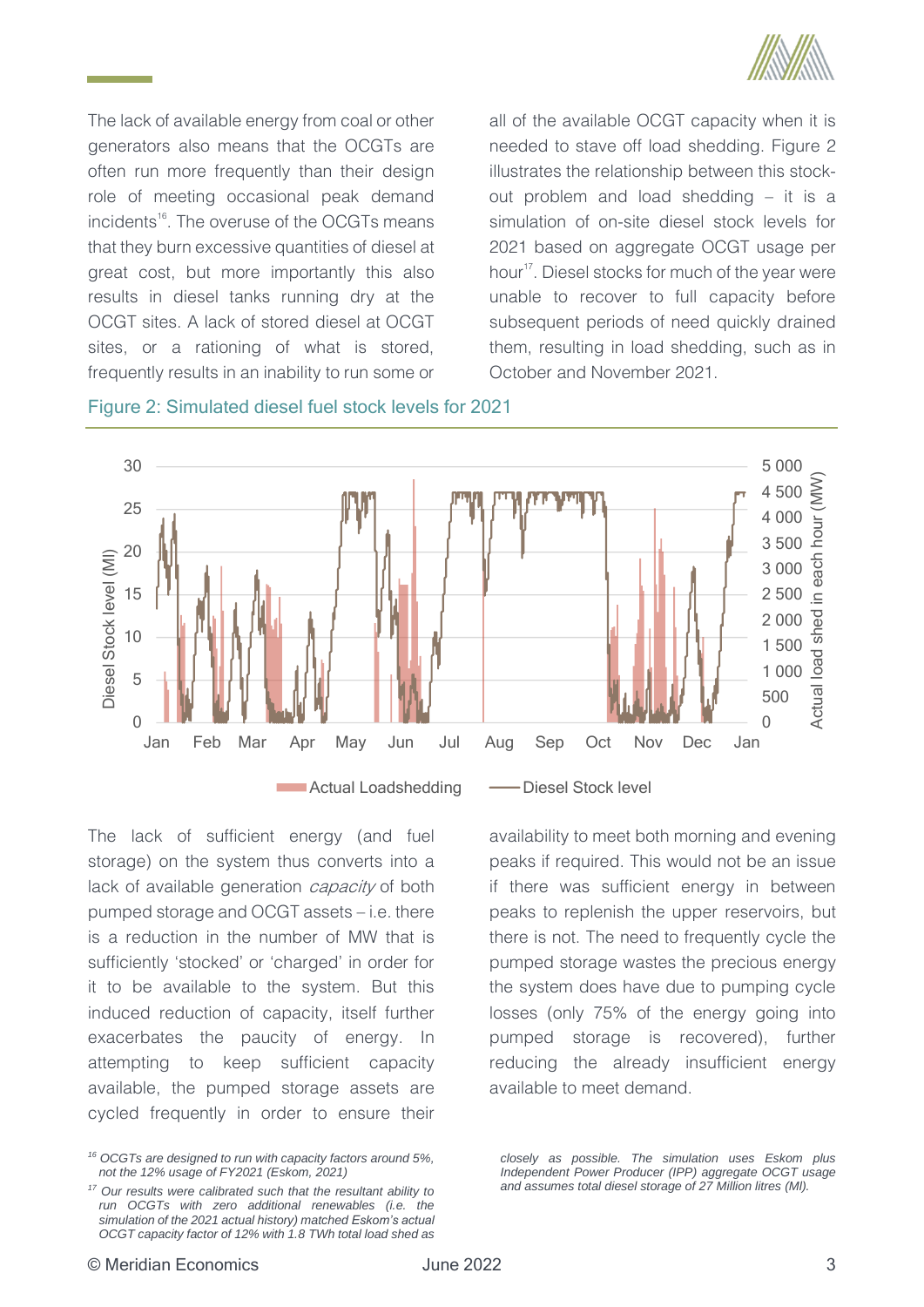

The burden of generating power to keep cycling the pumped storage falls frequently on the OCGT generators, there being no other generation capacity available to do this $18$ . Recharging the pumped storage with OCGTgenerated power adds an extra third to the fuel quantity burned due to the pumping cycle losses<sup>19</sup>, hastening the emptying of diesel storage tanks and thus increasing the times when OCGT capacity is unavailable, all because of an original shortage of energy.

# <span id="page-11-0"></span>2.2 THE ENERGY TRAP

Just like being in a Debt Trap – where more money is borrowed to service existing debt obligations, creating a larger debt burden in the future – Eskom is stuck in an Energy Deficit Trap. Current constraints on the system mean it has to effectively 'borrow' energy from the future (e.g. diesel stocks for OCGTs or water levels in pumped storage reservoirs) in order to meet demand on a particular day, but without being able to adequately replenish these reserves for the next day, ultimately leaving the system more constrained and less capable to meet demand than it was before. Load shedding is the safety valve that has to keep stepping in to relieve this spiral.

In addition to being short of energy and generating capacity, Eskom is also chronically short of cash. Adverse regulatory decisions, the toll of state capture and unsustainable debt have left the utility struggling to make ends meet on a frequent basis. State bailouts are specifically earmarked for debt relief, in other words they cannot be used for diesel purchase, and the regulatory process seldom compensates Eskom adequately for diesel costs. This is especially so when diesel burned exceeds budgeted amounts (caused typically by unforeseen failures in the coal fleet) as is increasingly the case with OCGT usage being required to replenish the pumped storage, burning a wasteful third more diesel in the process. The lack of both diesel storage and cash to pay for the fuel thus has the perverse effect of forcing the rationing of OCGT usage, which saves  $R3.04/kWh^{20}$  in diesel costs whilst imposing a load shedding cost on the economy (consumers) of at least R10.28/kWh<sup>21</sup>.

Cash and energy shortages also create a similar "Maintenance Trap" where neither sufficient cash to do maintenance, nor enough additional energy to take plants offline allow for adequate maintenance to be conducted. But delaying maintenance procedures only creates a bigger problem down the line due to the compounding negative effects of postponing essential work – creating further failures and greater costs to rectify.

Although currently trapped in a vicious cycle<sup>22</sup>, escaping this condition is in principle simple by addressing the genesis of the problem – a shortage of energy on the system. In this report we quantify the extent to which additional renewable energy could have broken the vicious cycle in 2021 and what other measures would have been required to have eliminated load shedding completely in that year.

*<sup>18</sup> Nearly 20% of load shedding hours in 2021 were necessary in order to refill the pumped storage whilst running OCGTs. Reservoirs were being charged in more than 55% of load shedding hours.*

*<sup>19</sup> If only 75% of the energy is recovered, then to get 1 kWh out requires 1.33 kWh to go in – see [Box 1.](#page-21-0)* 

*<sup>20</sup> Weighted average OCGT fuel cost for FY2021. IPP OCGT fuel cost R3.58/kWh, Eskom OCGT fuel cost R2.78/kWh.* 

*<sup>21</sup> Estimate from Nova Economics study by Walsh, Theron & Reeders (2021). Updated from reported 2020 price of R9.53* 

*to 2022 prices based on historical inflation rates published by StatsSA.*

*<sup>22</sup> The vicious cycle issues are captured eloquently in these recent articles:* 

*[https://www.engineeringnews.co.za/article/diesel-supply-and](https://www.engineeringnews.co.za/article/diesel-supply-and-pricing-again-under-the-spotlight-as-eskom-intensifies-cuts-to-preserve-reserves-2022-03-09/rep_id:4136)[pricing-again-under-the-spotlight-as-eskom-intensifies-cuts](https://www.engineeringnews.co.za/article/diesel-supply-and-pricing-again-under-the-spotlight-as-eskom-intensifies-cuts-to-preserve-reserves-2022-03-09/rep_id:4136)[to-preserve-reserves-2022-03-09/rep\\_id:4136](https://www.engineeringnews.co.za/article/diesel-supply-and-pricing-again-under-the-spotlight-as-eskom-intensifies-cuts-to-preserve-reserves-2022-03-09/rep_id:4136)*

*[https://www.engineeringnews.co.za/article/steeply-rising](https://www.engineeringnews.co.za/article/steeply-rising-diesel-prices-may-increase-load-shedding-risk-as-eskom-warns-of-difficulties-in-absorbing-costs-2022-03-08)[diesel-prices-may-increase-load-shedding-risk-as-eskom](https://www.engineeringnews.co.za/article/steeply-rising-diesel-prices-may-increase-load-shedding-risk-as-eskom-warns-of-difficulties-in-absorbing-costs-2022-03-08)[warns-of-difficulties-in-absorbing-costs-2022-03-08](https://www.engineeringnews.co.za/article/steeply-rising-diesel-prices-may-increase-load-shedding-risk-as-eskom-warns-of-difficulties-in-absorbing-costs-2022-03-08)*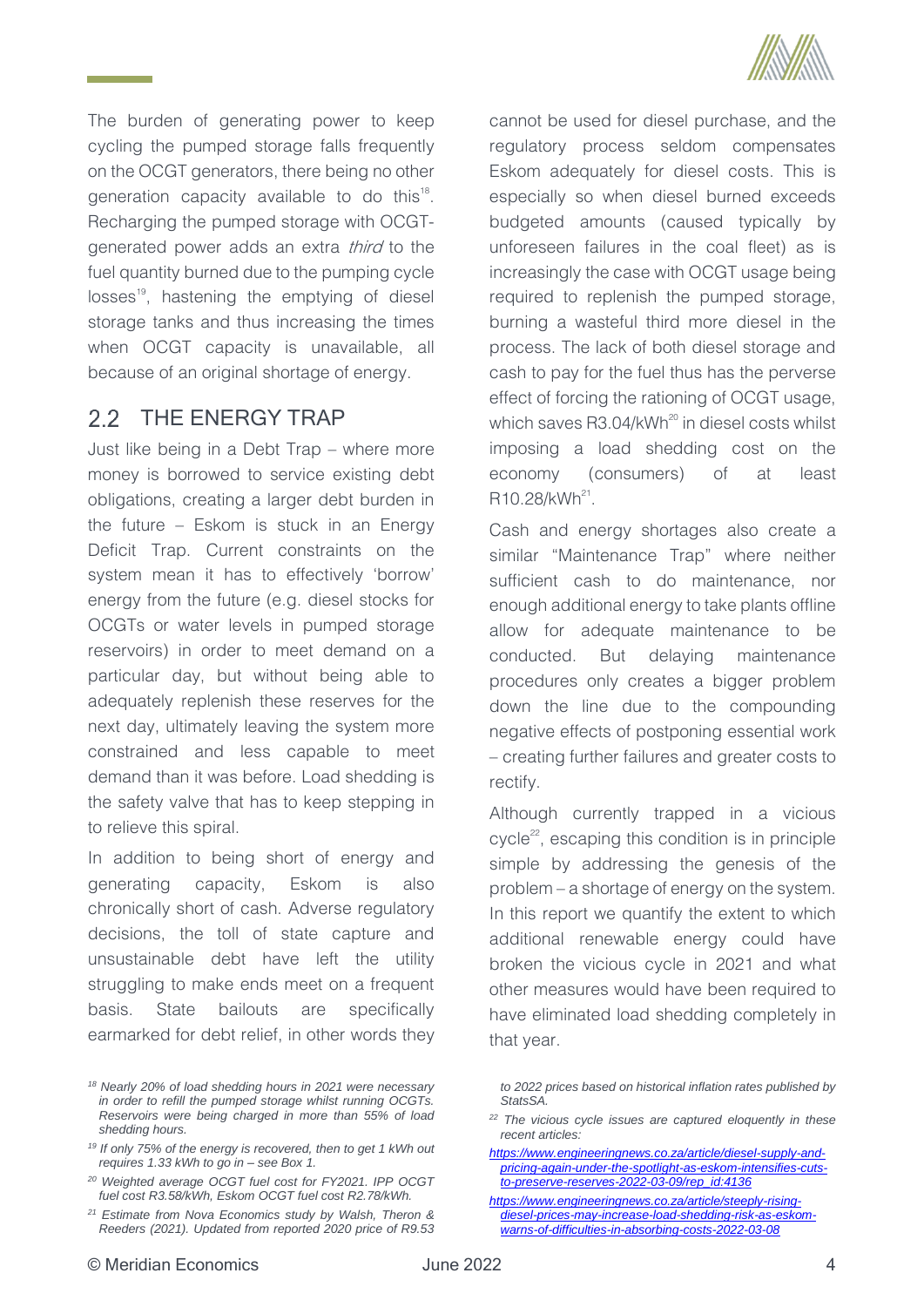

### <span id="page-12-0"></span> $\overline{3}$ QUANTIFYING LOAD SHEDDING REDUCTION FROM ADDITIONAL RENEWABLE ENERGY

Multiple power system modelling studies of the last few years have confirmed that the most economic candidates for new generation capacity in South Africa for the foreseeable future are wind and solar.<sup>23,24,25,26</sup> These modelling studies have used powerful system modelling software to conduct multiyear simulations of the current and future power system using projections of demand, costs and generator performance. Whilst some form of forecasting is essential for adequate power system planning, we know that the reality that unfolds will be different from these forecasts – increasingly so for periods far into the future. Modelling simulations must also simplify the future in order to make the model tractable, and in general most modelling is based on meeting demand for a reduced sample of hours from each future year.

A useful alternative approach, particularly for the near-term challenge of testing interventions to resolve load shedding, is to use actual system data from the recent past as an evaluation platform. Eskom has increased transparency on its system performance data and detailed power system information is now available on an hourly basis for the last five years $27$ . This includes hourly generation from all sources, installed

rigorous framework for exploring what might have happened if a particular intervention had been put in place during that year. In this report, using Eskom's hourly data from 2021<sup>28</sup>, we specifically investigate: how would load shedding have been impacted in 2021 by more renewable capacity on the system?

#### <span id="page-12-1"></span> $3.1$ METHODOLOGY

South Africa's renewables portfolio at the start of 2021 consisted of 2 495 MW of wind and 2 107 MW of solar PV, which had grown by year end to 3 023 MW and 2 212 MW respectively<sup>29</sup>. This average mix of 4 856 MW installed capacity produced 13.4 TWh of energy in 2021 (just 6% of all generation), realising an average capacity factor $30^\circ$  of 31.57%. For this analysis, we made the simple assumption that any new renewable energy capacity would have been added to the system in the same proportions of wind and solar as the existing portfolio<sup>31</sup>, and would have had the same hourly generation profile.

capacity, hourly demand and actual load shed in every hour when load shedding was in place. Using this real-world data to conduct analyses has immense value as it is by nature robust (it actually occurred), and provides a

*<sup>23</sup> Marquard et al., 2021. "South Africa's NDC targets for 2025 and 2030 – further analysis to support the consideration of more ambitious NDC targets"*

*<sup>24</sup> National Business Initiative, 2021. "Decarbonising South Africa's power system."*

*<sup>25</sup> Meridian Economics, 2020. "A Vital Ambition: Determining the cost of additional CO<sup>2</sup> mitigation in the South African power sector."*

*<sup>26</sup> Mccall et al., 2019. "Least-cost integrated resource planning and cost-optimal climate change mitigation policy: Alternatives for the South African electricity system"*

*<sup>27</sup> <https://www.eskom.co.za/dataportal/>*

*<sup>28</sup> Data from 1 Jan 2021 – 31 Dec 2021, 8 760 hours for the full year*

*<sup>29</sup> For simplicity we only considered wind and solar resources*

*<sup>30</sup> Capacity factor a measure of how often a power plant runs over a specific period of time (the number of hours in a year, for example). Capacity Factor is expressed as a percentage and is calculated by taking the actual power produced by a plant during a time period and dividing it by the theoretical power output of the plant were it to be running constantly during that period.*

*<sup>31</sup> Our modelling thus assumes that each new MW of renewables added would have produced 2.76 GWh over the course of the year (where 2.76 GWh = 13 400 GWh/4 856)*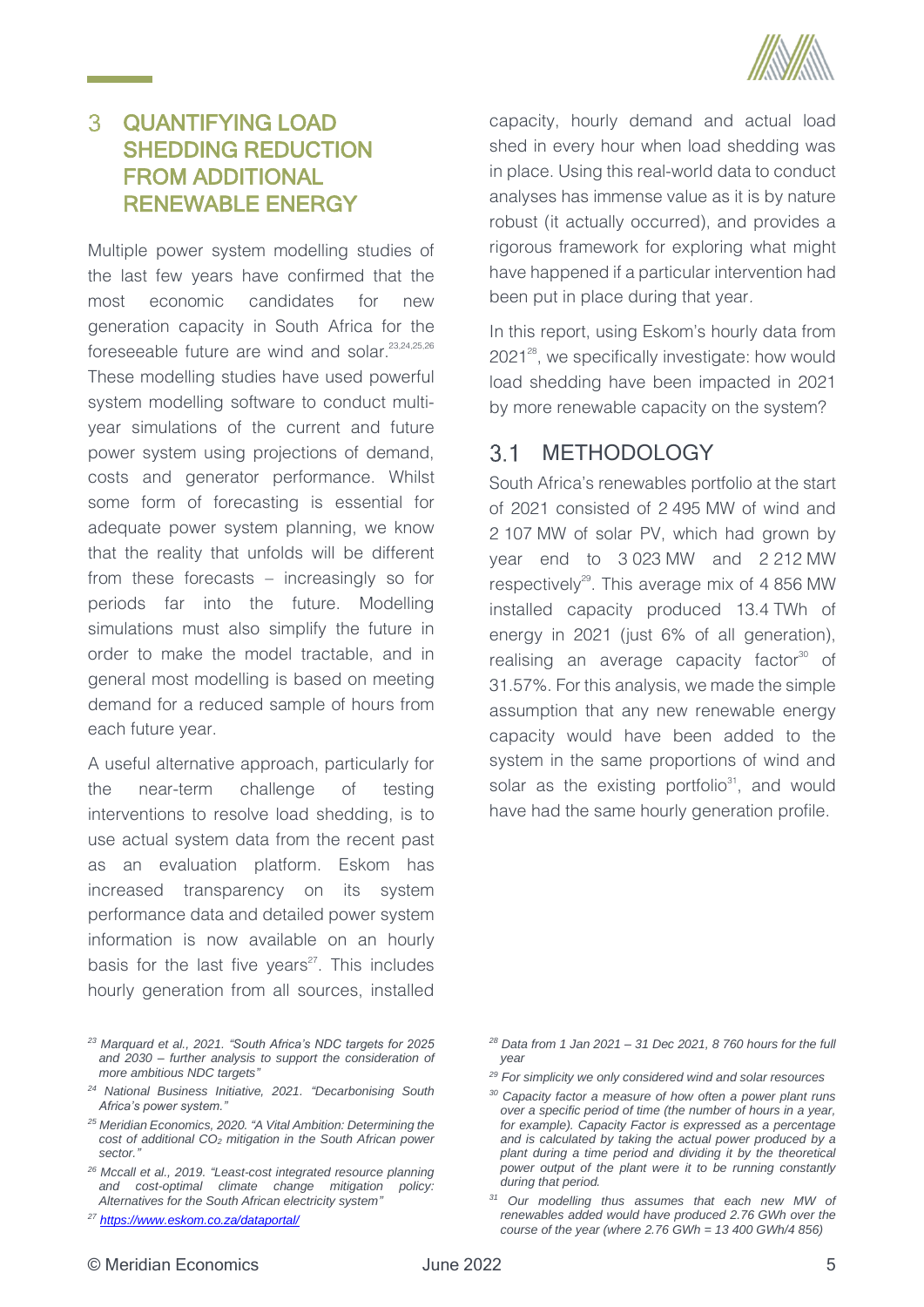

We used Eskom's data on the actual load shed<sup>32</sup> in each hour and assumed that, had additional energy been available to the grid to exceed the load shed in any hour, load shedding would have been entirely avoided for that hour<sup>33</sup>. In an hour where the additional energy from renewables was *less* than the load shed in that hour, the load shedding total for that hour would be reduced by the amount of additional energy available.

The primary metric we used to assess the impact of additional renewables on load shedding was the sum of remaining load shedding over the year  $-$  i.e. the sum of the load shed over all 8 760 hours in the year – after subtracting the additional energy that would have been generated by the renewables in the load shedding hours. The actual load shed in 2021 was 1 775 GWh. The percentage load shedding reductions quoted in this document are referenced against this figure.

We conducted this analysis using two separate platforms – a spreadsheet model and a dedicated system modelling software tool<sup>34</sup> to more accurately simulate hourly dispatch. The comparison of outcomes from the different platforms was used to verify the findings and confirm the credibility of results. The spreadsheet analysis is simple and provides an intuitive basis for demonstrating the 'direct impact' of additional renewable energy, and the extent to which this energy reduces diesel usage and cycling of the pumped storage facilities. The more sophisticated system dispatch model is

necessary to realistically assess constraints on the further 'knock-on' impact on load shedding reduction that could be gained by using the OCGT and pumped storage assets to most optimally use the additional energy on the system. This provides a more realistic view on how the system would actually be run by the system operator, yielding more realistic estimates for what it would have cost to do so.

# <span id="page-13-0"></span>3.1.1 THE 'DIRECT IMPACT' OF ADDITIONAL RENEWABLE **ENERGY**

We quantified the impact of additional renewable generation for capacities spanning the range from 250 MW to 10 GW. In the shortterm context of the next two to three years, the prospect of commissioning anything more than 10 GW is probably unrealistic given current grid constraints and lead times, and did not warrant modelling. For each level of additional renewable capacity, we calculated the hourly additional generation that would have been available for each of the 8 760 hours of the year, and allocated it in each hour as follows:

- 1. If there was load shedding in an hour, the additional generation from renewable capacity was used to offset the amount of load shed in that hour,
- 2. If the renewable energy generation exceeded the load shed in the hour, the net remaining energy was used to offset generation from OCGTs in that hour (if any) – resulting in a saving of the corresponding diesel cost and emissions

*<sup>32</sup> Eskom discloses load shed in its data as "Manual Load Reduction" or MLR – it is an estimation of the demand that has been reduced due to load shedding under the national load shedding schedule and/or curtailment. Whilst the MLR in any hour is lower than the load shedding stage number multiplied by 1 000 MW we have used MLR as a measure of actual load shed to be representative of the true extent of the problem.*

*<sup>33</sup> This assumes that the system operator would have been able to rely on forecasts of renewable generation for the hour in question – which is not an unreasonable assumption given a* 

*geographically diverse renewables portfolio and the accurate weather forecasting now available – and thereby determine that load shedding is not necessary. Hourly generation from renewable resources is known to a high degree of accuracy at least 24 hours in advance, allowing an adequately capacitated power system to prepare alternative generation to supplement any shortfall between supply and demand.* 

*<sup>34</sup> See Appendi[x 8.2](#page-37-2)*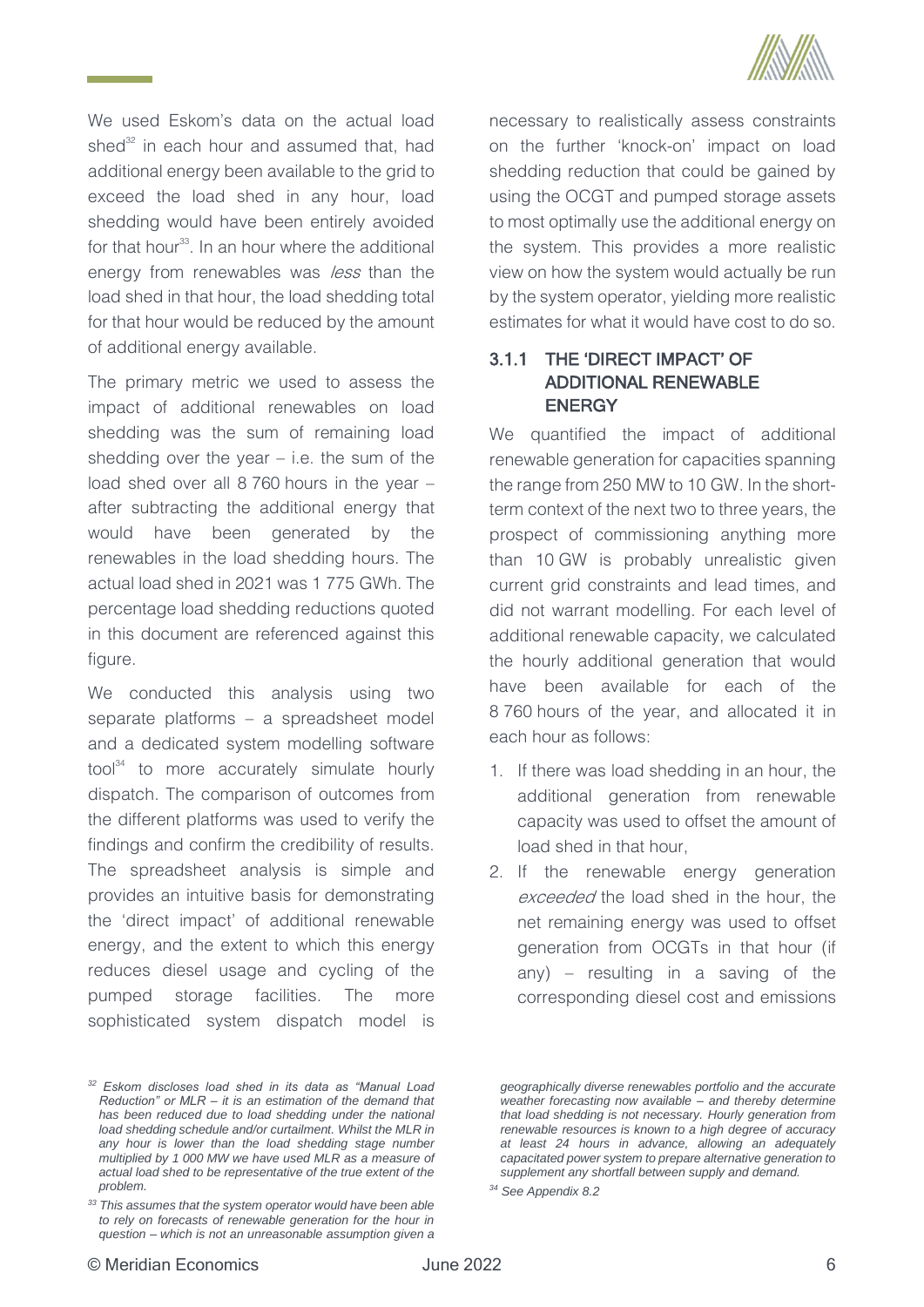

and leaving the matching quantity of diesel in the tank for later use,

- 3. If there was still additional renewable energy remaining in the hour, it was used to offset any power generated from the pumped storage facilities in that hour – thereby leaving water in the upper dams of the pumped storage assets for later use (see [Box 1.](#page-21-0) for a detailed explanation of the benefits of doing this).
- 4. Further additional renewable energy generation in any hour was assumed to offset coal power, reducing the need to burn coal with associated cost and emission reductions.

We refer to these as the **Direct Impacts** of additional renewables.

# <span id="page-14-0"></span>3.1.2 THE 'KNOCK-ON IMPACT' ON GENERATION CAPACITY

The direct impact of additional renewables results in a reduction in load shedding, but importantly also results in significant reduction in diesel usage (diesel tank levels remain much higher) and generation from the pumped storage assets (upper reservoirs remain fuller for more of the time). What this means is that diesel-fired OCGTs can increasingly be run when they are *actually* required (to meet sudden changes in demand) because diesel tanks are less often empty at critical times, and the pumped storage can run (and run for longer) when needed. These are the knock-on impacts from having additional energy on the system. With sufficient additional renewable capacity, it is possible to break the vicious cycle described in sectio[n 2,](#page-9-0) freeing the peaking capacity from its current considerable constraints.

In our simple spreadsheet model, we assumed that 5 GW or more of additional renewable capacity would sufficiently save diesel and obviate unnecessary pumped storage generation such that these assets could then have been used at full capacity $35$  to fight any load shedding not already offset by the direct impact of the additional renewable energy. However, this assumption needed verifying in the context of the actual available diesel storage capacity, a realistic filling and emptying cycle of the pumped storage, and the manner in which a rational system operator would have dispatched these assets given the additional renewable energy on the system. We addressed these issues (and more) with the proper system dispatch model, and did indeed verify that 5 GW of additional renewables would have been sufficient to break the vicious cycle in 2021 and free up the peaking capacity to perform without constraint.

The full Knock-on Impact analysis conducted using the system dispatch model accounted for the following:

• Modelling the actual diesel tank storage levels at OCGTs<sup>36</sup> modelled aggregate storage across the four OCGT sites, assuming storage volume and replenishment rates calibrated against the actual 2021 OCGT usage. The model kept hourly track of diesel tank levels in our revised simulations ensuring that OCGT dispatch could only occur if sufficient fuel was available at that time in the year. We also tested the impact that additional diesel storage would have had at the OCGT sites – increasing diesel tank volumes is an easy, cost-effective way to

*of shipments that are difficult to simulate. The use of diesel follows an unpredictable pattern depending on power system demands, and market supply constraints which vary with the volume of diesel required at any one time and which is compounded by a six-week lead time in the scheduling of vessels for delivery.* 

*<sup>35</sup> Subject to reserve margin requirements*

*<sup>36</sup> Modelling diesel storage constraints is confounded by a lack of publicly available information (such as about the full extent of existing usable storage at Gourikwa/PetroSA and the Independent Power Producer (IPP) OCGT sites) and about some practical realities related to the ordering and scheduling*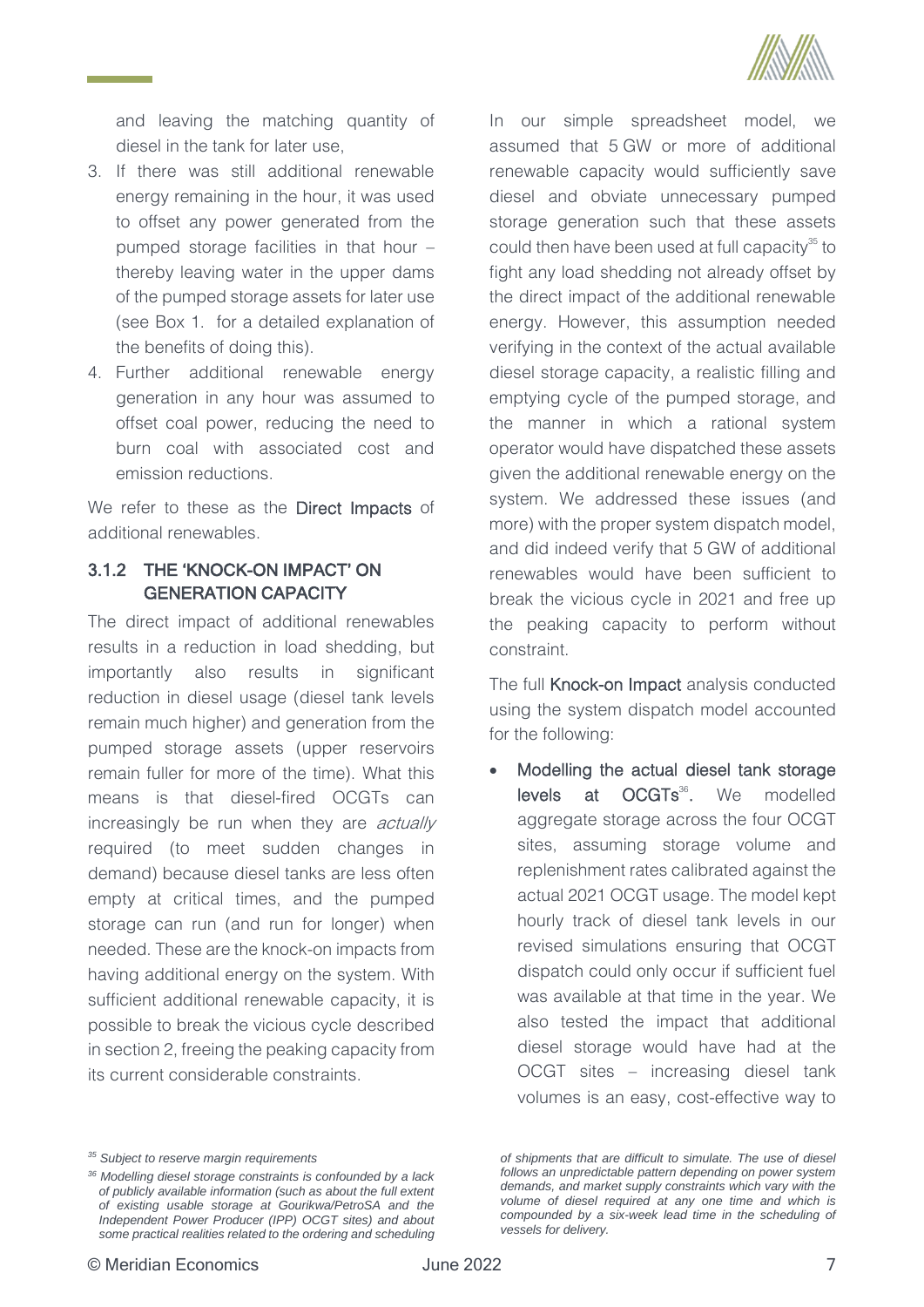

ensure OCGTs are always available when required.

- Simulating OCGT and pumped storage re-dispatch with additional energy on the system. Subject to Eskom's operating reserve requirements $37$  which constrain usage of the entire OCGT and pumped storage assets in any hour, we simulated the cost-effective dispatch of OCGT and pumped storage assets based on minimising diesel burn. The dispatch simulation included an hourly recalculation of pumped storage dam levels, restricting charge and discharge rates to those actually achieved in 2021, and conservatively never allowing dam levels in any hour to drop below the actual 2021 dam levels for the corresponding hour. Thus, any assumption on increased pumped storage generation in any hour only made use of additional water stored by virtue of previous avoided discharge. In reality the system operator would (and will in future) be able to relax some operating procedures with more energy on the system and make more use of the full discharge potential from the dams.
- Simulating generation by the coal fleet. To verify whether the excess renewable energy could reasonably have resulted in less coal burned we modelled a conservative re-dispatch of the coal fleet. We assumed that the coal fleet as a whole would never run harder in any hour than it ran for that corresponding hour in 2021. We also accounted for the constrained ability of the coal to ramp up and down to absorb additional renewable energy into the system – the maximum ramp rate allowed at any time was constrained to be lower than the maximum achieved in

2021. The ability for coal ramping to absorb renewables affects only the cost saving analysis – if coal could not have ramped down then renewables would have been curtailed in that hour. However, our coal cost saving assumptions are so conservative (see [8.4.1.3\)](#page-42-1) that this would likely not impact our cost findings at all.

# <span id="page-15-0"></span>3.2 RESULTS

In summary, we found that an additional 5 GW of renewable capacity on the system in 2021 would have reduced load shedding by 96.5% (76% from the direct impact of additional generation closing the gap between supply and demand in load shedding hours, plus a further 20.5% from the knock-on impact that would have allowed OCGT and pumped storage assets to operate at all times when required). In the sections that follow, we unpack the analysis step-by-step which leads to this astounding overall result.

# <span id="page-15-1"></span>3.2.1 THE DIRECT IMPACT – HUGE REDUCTION IN LOAD SHEDDING AND DIESEL BURN

[Figure 3](#page-16-0) demonstrates what the Direct Impact would have been on load shedding in 2021 had additional renewable capacity been available to the system. It shows that 2.5 GW (equivalent to a single REIPPPP bid window<sup>38</sup>) would have almost halved the amount of load shedding, and 5 GW would have avoided more than three quarters of it. An hourly analysis shows that on direct impact alone, 5 GW of renewable capacity would have completely eliminated the need for load shedding in more than half of the 1 165 hours in which load shedding occurred in 2021, whilst reducing the severity in every other load shedding hour.

*<sup>37</sup> We assumed 2 200 MW of the 5 795 MW sum of OCGT and pumped storage capacity had to be kept in reserve at all times. Of this, we assumed 1 000 MW would need to come from the pumped storage in order to meet the instantaneous and regulating reserve requirements.*

*<sup>38</sup> In March 2021, the DMRE relaunched the REIPPPP after more than a 5-year hiatus in procurement. In October 2021, twenty-five preferred bidders were announced with capacity from the projects totalling 2 583 MW.*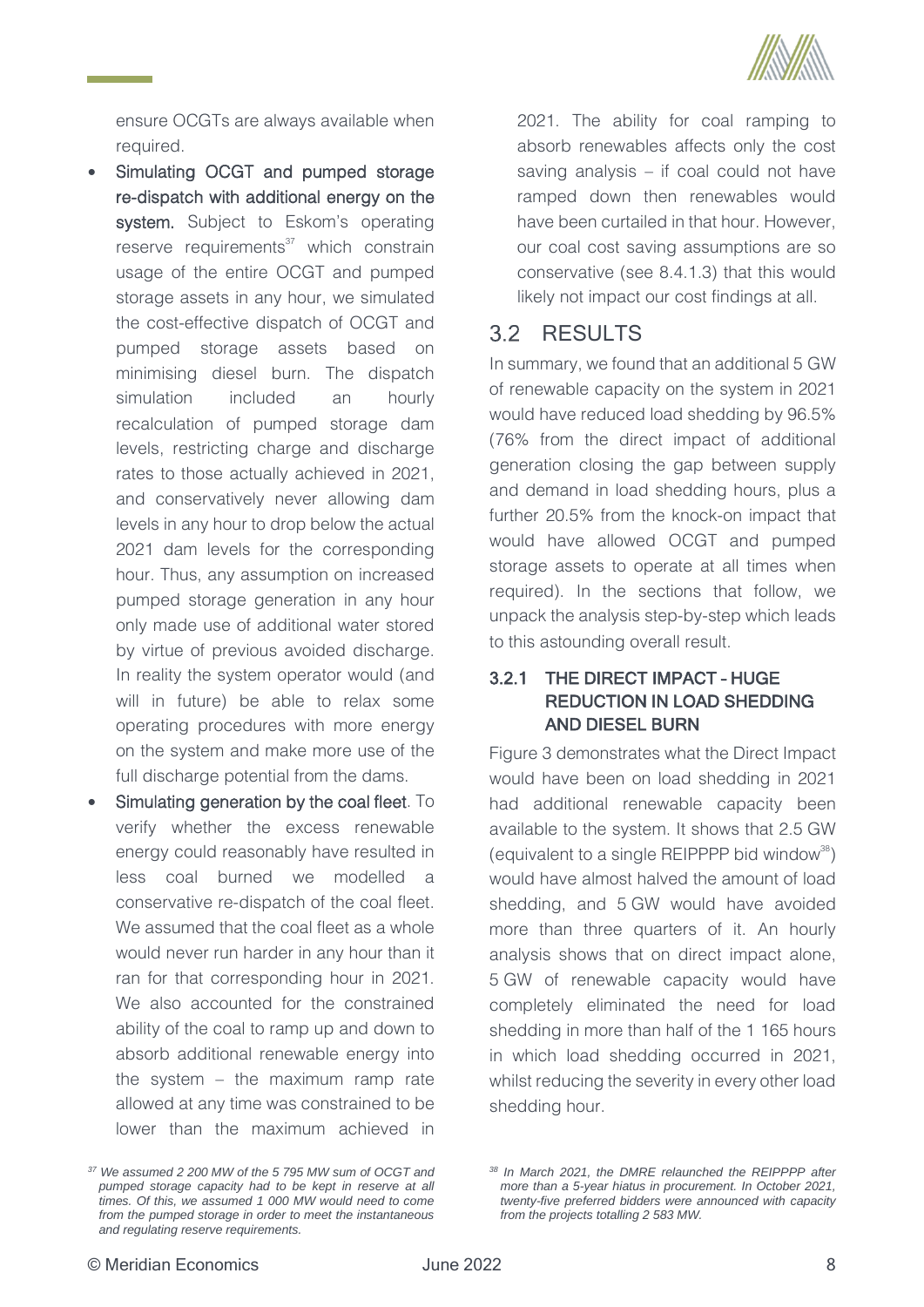



<span id="page-16-0"></span>

This result is counter intuitive. Load shedding occurs unpredictably and is caused predominantly by multiple generation failures of aging coal plant. Such failures happen without warning requiring swift action from the system operator to start generation from the pumped storage or fire up the OCGTs in order to avoid having to shed load. How is it that renewable energy which is often viewed as "variable", "unreliable", "non-dispatchable"<sup>39</sup> and subject to "the sun shining or the wind blowing" have such a dramatic impact on reducing load shedding?<sup>40</sup>

[Figure 4](#page-17-0) provides some insight by illustrating the hourly distribution of load shedding (the red bars) – this is the aggregate amount of energy shed at different times of day in 2021. Whilst somewhat more of the load shedding did indeed occur around conventional 'peak' hours of 18h00 to 21h00, the vast majority of load shedding was evenly spread across all hours of the day. The green bars of [Figure 4](#page-17-0) illustrate the hourly profile of power that would have been generated by an additional 5 GW of wind and solar. Whilst the majority of the energy is generated in the daylight hours, substantial power is also generated at night due to the diversified portfolio of wind and solar resources. It is evident that 5 GW of additional renewables would have generated significant quantities of power during times in

*<sup>39</sup> "Dispatchable" generation can be switched on and off (and turned up and down) by the system operator to balance supply and demand whilst "non-dispatchable" generation increases and decreases due to exogenous factors (e.g. variations in wind / solar resource) (Junge et al., 2022)*

*<sup>40</sup> The terms variable, unreliable and unpredictable are often interchangeably applied to renewable energy. The latter two are misnomers and more aptly apply to the current state of the* 

*coal fleet. Hourly generation from renewable resources is known to a high degree of accuracy at least 24 hours in advance, allowing an adequately capacitated power system to prepare alternative generation to supplement any shortfall between supply and demand.*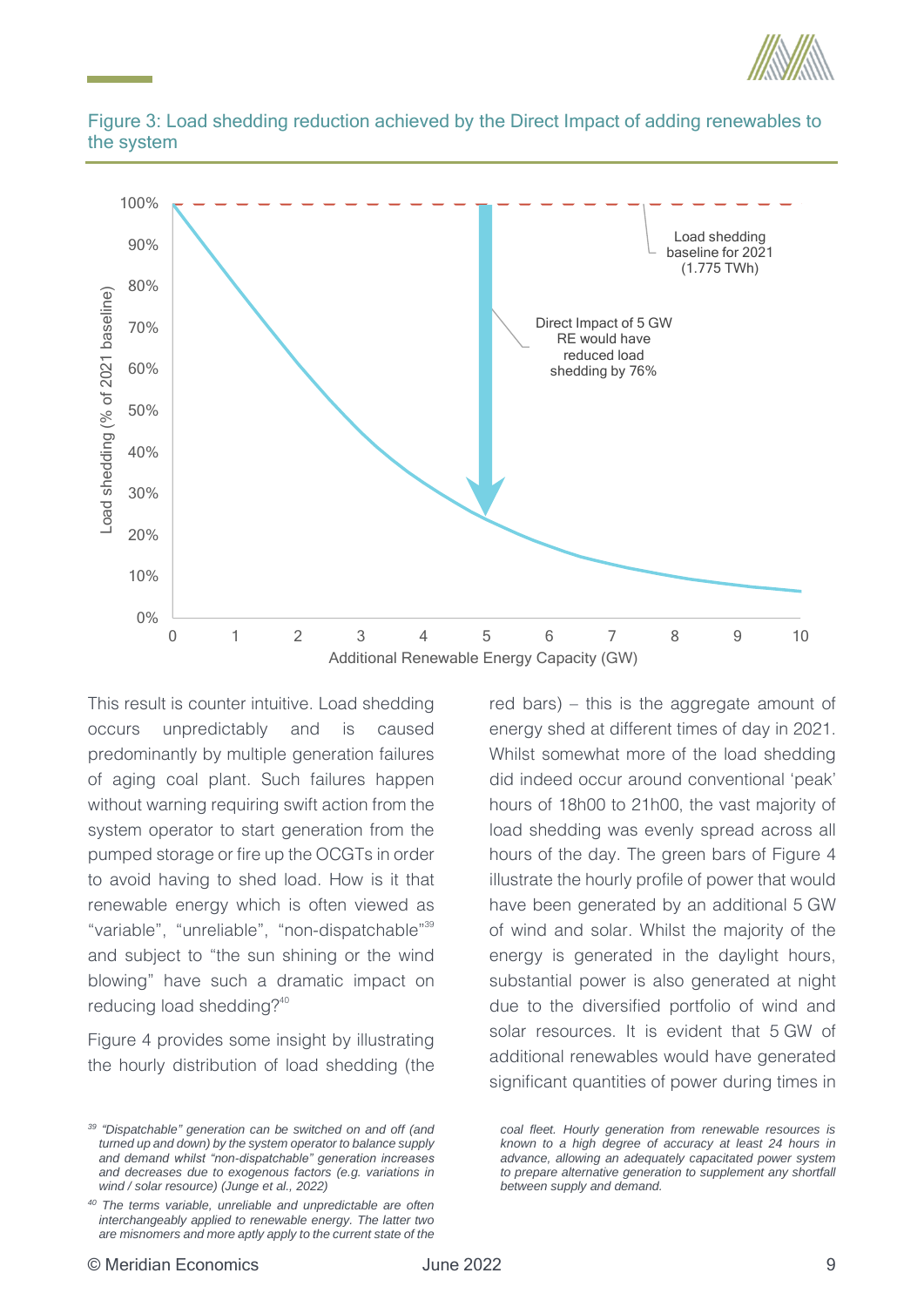

which load shedding occurred. Had this power been available, it would have effectively stopped load shedding before it started in many of those hours and reduced the overall severity over the year by 76% (as shown in [Figure 3\)](#page-16-0).

### <span id="page-17-0"></span>Figure 4: Hourly occurrence of actual load shedding, OCGT and Pumped Storage (PS) generation in 2021, overlayed with contribution of 5 GW additional renewables





The 76% reduction in load shedding is however just the beginning of the Direct Impact benefits that an additional 5 GW of renewables would have had.

In addition to the renewables and load shedding hourly profile, [Figure 4](#page-17-0) also shows the hourly distribution of OCGT generation (brown bars) and pumped storage generation (blue bars) during 2021. Based on these histograms one would expect many hours of the year in which the renewable energy would have offset some or all of the diesel burned by OCGTs, and the need to discharge some or all of the water from the pumped storage facilities to generate power. This is indeed the case as evidenced by [Figure 5](#page-18-0) and [Figure 6,](#page-19-0) which illustrate the dramatic reduction in both pumped storage and OCGT generation offset by the additional energy left over after offsetting load shedding. More than 70% of the diesel burned in 2021 would not have been required based on the direct offset impact from an additional 5 GW of renewable capacity. More than 60% of the energy generated by the pumped storage facilities would not have needed to cycle through them in the first place, adding a further third of this energy to the grid by avoiding the pumping cycle losses (see [Box 1. \)](#page-21-0). [Figure 7](#page-19-1) illustrates

### © Meridian Economics June 2022 10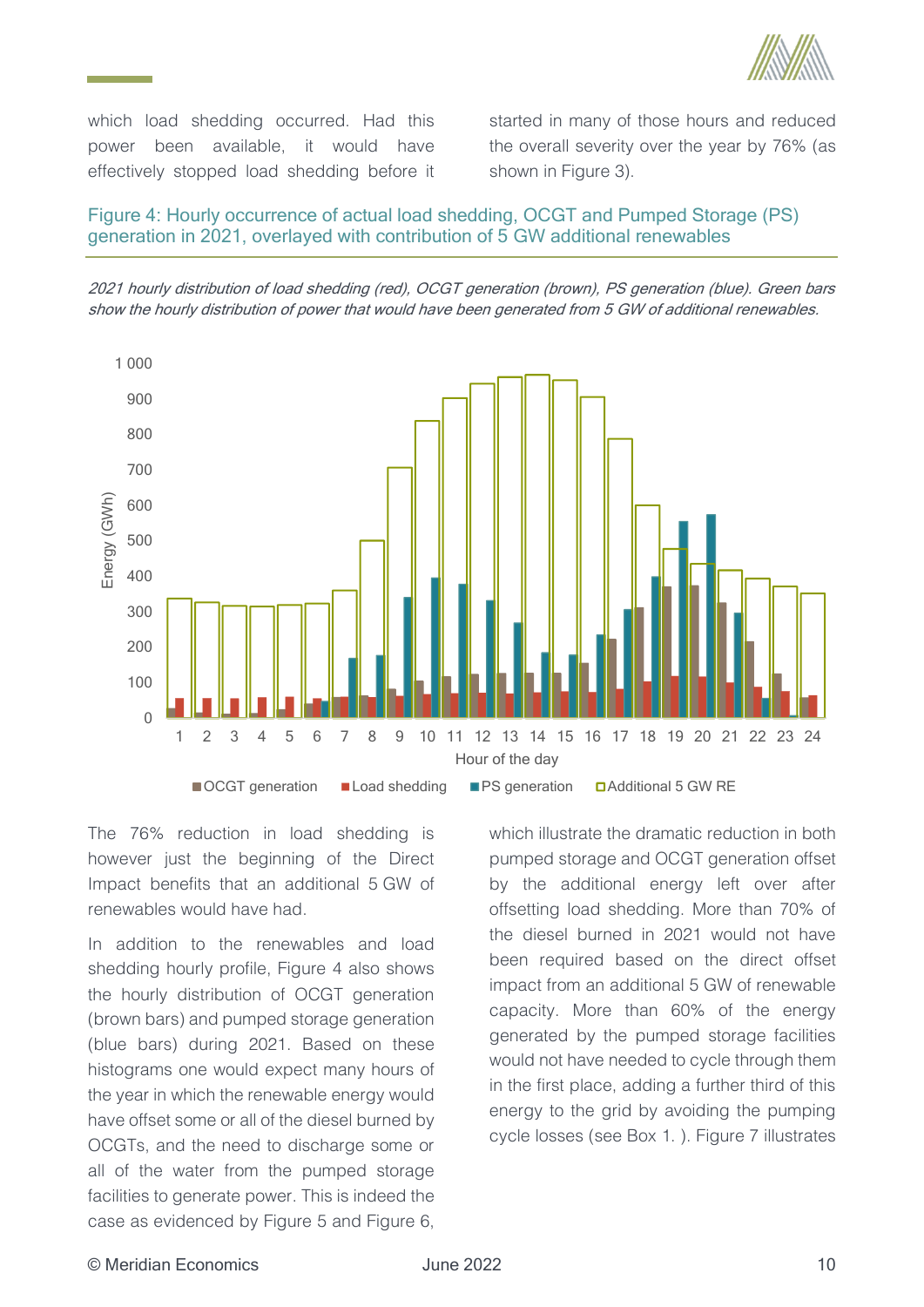

the reduction in capacity factor $41$  of OCGTs and pumped storage generators for the full range of additional renewable capacity contemplated in our study based on the direct impact of the additional energy.

Avoiding unnecessary discharge from the pumped storage dams has further benefits in respect of security of supply, as the pumped storage assets are more fully charged for more of the time. An additional 5 GW of renewables would have increased the average available stored energy by more than 10% (see [Figure 8\)](#page-20-0), just by offsetting pumped storage generation and leaving water in the upper dams for later use – this is before any re-dispatch of the pumped storage is considered.

# <span id="page-18-0"></span>Figure 5: OCGT generation from 2021 showing actual and remainder after offset by 5 GW of additional renewables



*<sup>41</sup> Reduction in capacity factor is directly proportional to the reduction in energy generated by each asset.*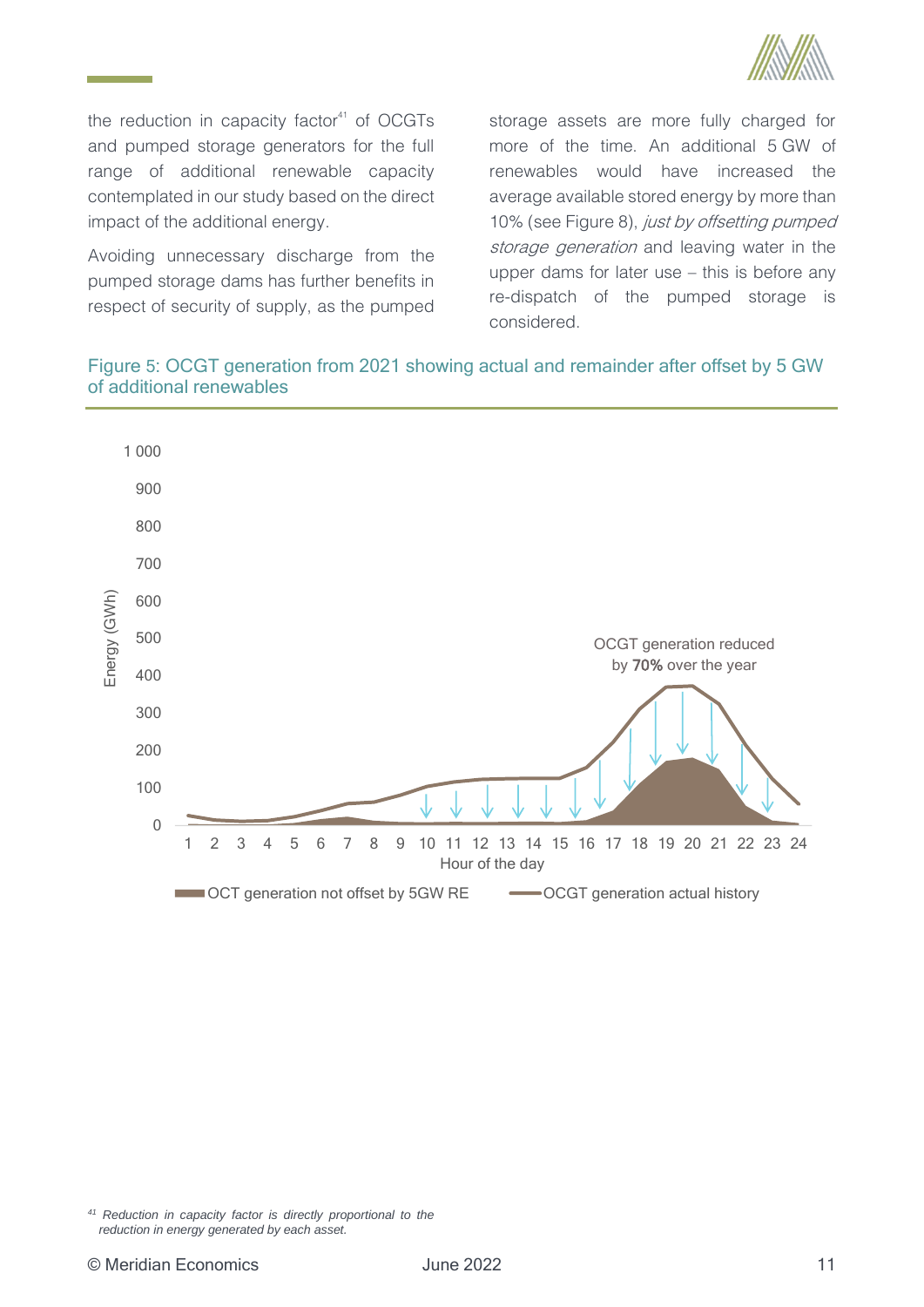



### <span id="page-19-0"></span>Figure 6: Pumped storage generation from 2021 showing actual and remainder after offset by 5 GW of additional renewables

<span id="page-19-1"></span>Figure 7: Reduction in the Capacity Factor of OCGT and pumped storage achieved by the Direct Impact of adding renewable energy to the system

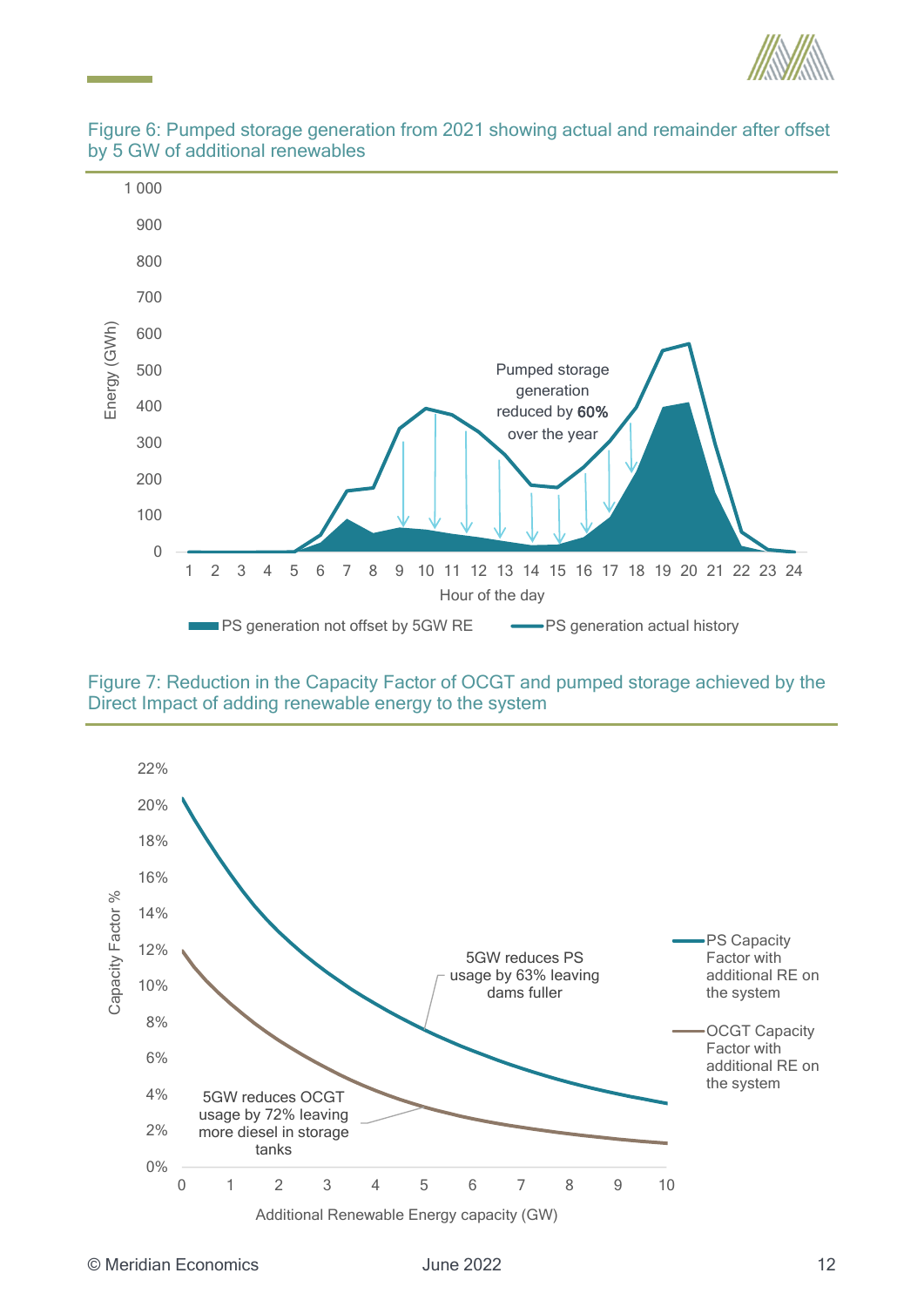

<span id="page-20-0"></span>



■ Minimum usable L'Actual charge state in 2021 ■ Charge state with Direct Impact of 5GW RE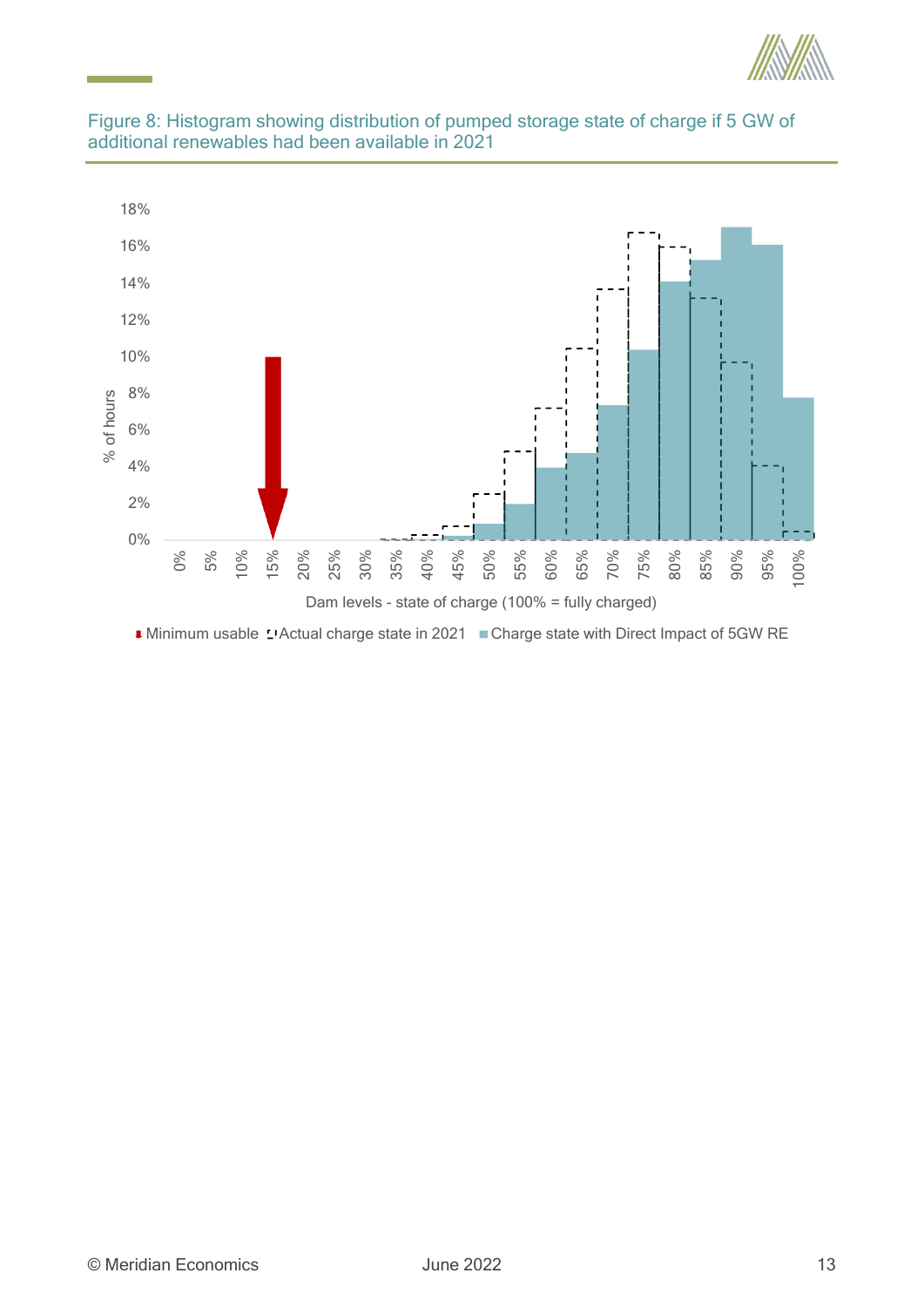

# <span id="page-21-0"></span>Box 1. The system value of pumped storage assets and the benefit of fully charged dams

The pumped storage facilities are configurations of two water reservoirs (dams) at different elevations and generate power as water flows from the upper to the lower dam, discharging through a turbine. The pumped storage facilities are essentially large batteries and leaving water in the upper dams (i.e. not discharging the "battery") has two distinct advantages:

- 1. The state of charge of the pumped storage battery is kept at a higher level which significantly enhances the system's ability to provide secure supply. Pumped storage is one of Eskom's first lines of defence in the fight against load shedding as it can be dispatched almost instantaneously in the event of unexpected generation failures. Having the batteries fully charged for more of the time means there is more in the tank to address these eventualities, and to deal with longer-term energy shortfalls. This reduces the need for Eskom to burn expensive diesel in the OCGTs – which are the next line of defence when the pumped storage runs out of water or has insufficient generation capacity to deal with a shortfall.
- 2. Leaving the water in the upper dam for later use saves the energy required to pump that water back up in a subsequent hour. This results in a 'release' of the energy that would have been needed to fill the dam in the next cycle (e.g. during the night-time hours that the water would have had to be pumped back up). However, there is a further significant bonus to this. The round-trip efficiency of pumped storage facilities – a measure of the amount of electricity which can be retrieved after it has been stored –is approximately 75%. This means that every kWh generated when water flows out of the dam, required one third more (25%/75% = 1/3) energy to be generated in the first place. Conversely, every 1 kWh of additional renewable energy that displaces power generated from the pumped storage, results in 1.33kWh of energy being 'released' to the system.

The pumped storage facilities are a tremendously valuable resource, but require a system with plenty of cheap, reliable, predictable energy to function optimally – none of which South Africa has at the moment. The current state of affairs which requires constant cycling of the pumped storage to ensure that its generation capacity is always available results in too much of the precious energy we do have, being lost through the pumped storage round trip efficiency losses. The good news is that turning this around by adding any new energy to the system invokes a virtuous cycle of disproportionate benefits, breaking the current shackles on both pumped storage and OCGT assets.

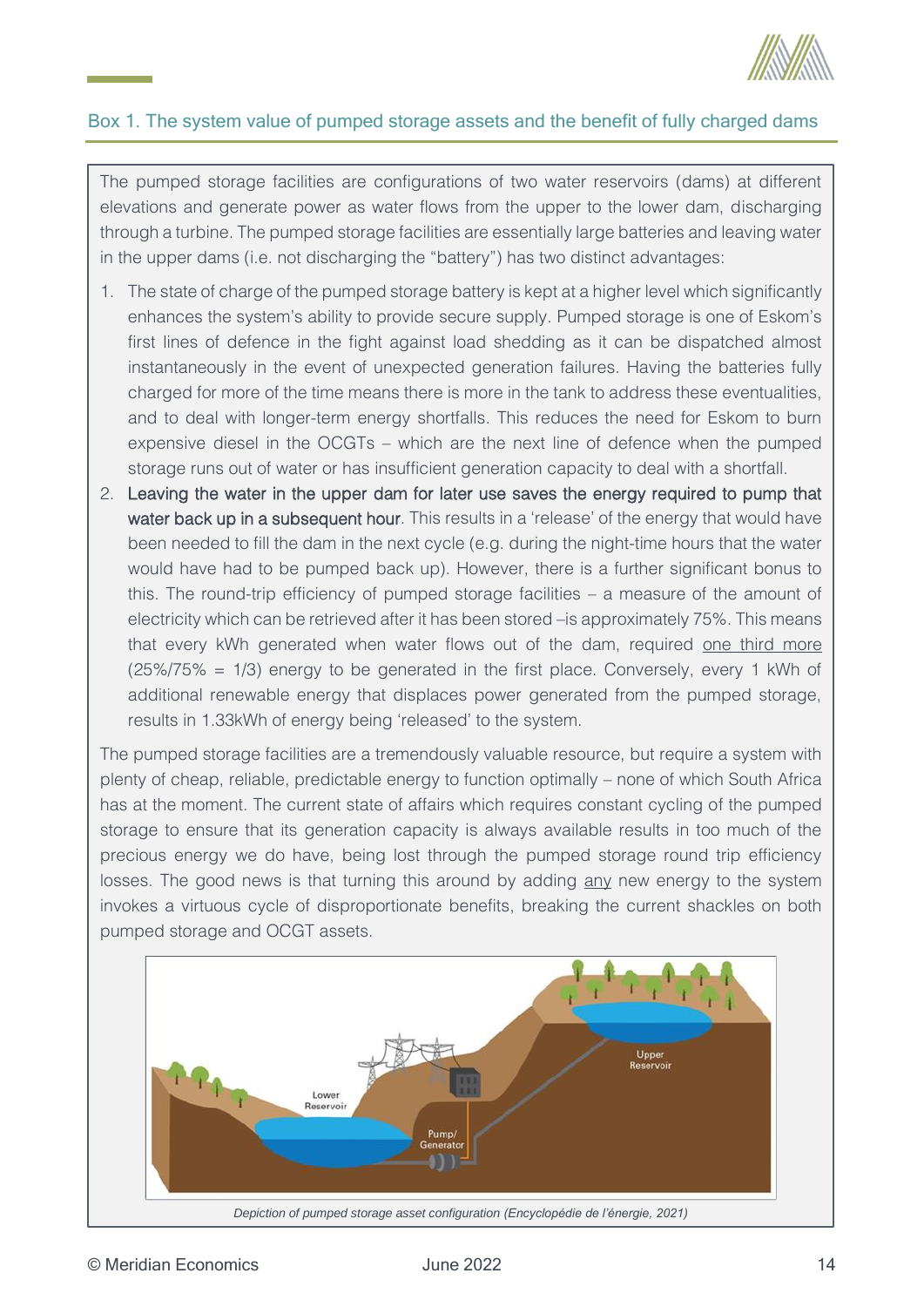

[Figure 9](#page-23-0) illustrates the extent to which additional renewables would extract greater utility from the existing pumped storage assets. These assets are in effect just longduration batteries and are significantly underutilised in the current system, but provide great opportunity to support an increasing penetration of renewables. [Figure 9](#page-23-0) illustrates only the direct impact of 5 GW of additional renewable capacity – i.e. it is not based on an optimal re-dispatch of the pumped storage but merely shows the effect of offsetting pumped storage generation with surplus renewable energy (after offsetting load shedding and OCGT) at the time it is generated. In [Figure 9,](#page-23-0) the dark green shaded profile illustrates the same hourly distribution of energy generated by 5 GW renewables in the year as in [Figure 4.](#page-17-0) The profile illustrated by the black line indicates the net hourly *impact* of this additional energy in the system, when surplus energy is utilised to avoid having to discharge the pumped storage to

generate power. As explained in [Box 1. ,](#page-21-0) avoided discharge from the pumped storage means that a large portion of energy is 'released' at the time when the next replenishment cycle would have been – i.e. this energy does not need to be used to pump water into the upper dams (it is already there).

This 'released' energy thus becomes available to the system, as demonstrated by the sharp hike in the profile of the black line from 21h00 to 7h00. Because this energy is no longer subject to the pumping cycle losses, more is 'released' than would have ultimately been discharged from the pumped storage – the net result is a *bonus* of energy to the system. Thus, 5 GW of additional renewables would have generated a total of 13.83 TWh in 2021, but would have added 14.83 TWh to the power system, the difference of 1 TWh is the saving by avoiding pumping cycle losses and comes at zero cost.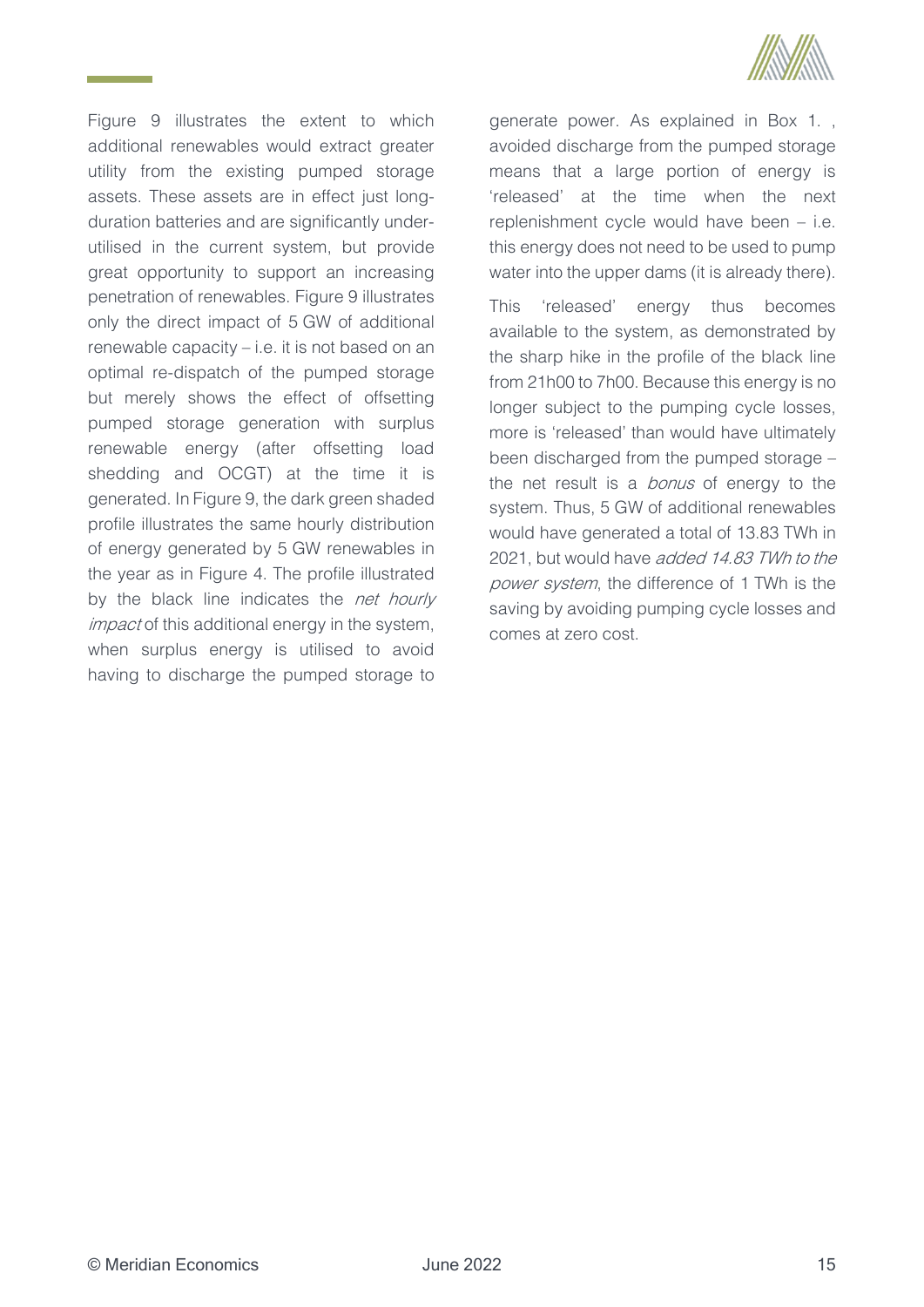

### <span id="page-23-0"></span>Figure 9: Net impact of 5 GW of additional renewables – illustrating energy 'released' by the avoided discharge from pumped storage (PS) assets



Additional Renewable Energy at time of generation  $\Box$  Net impact of RE with avoided discharge from PS assets

[Figure 10](#page-24-1) then shows on an hourly basis how the net 14.83 TWh contribution from 5 GW would have been put to use in the power system for the 2021 year.

At the bottom of the figure, we see the amount of load shedding that would have been reduced in each hour just by having additional renewable energy available on the system during that hour (red shading) and the amount of generation by diesel-fired OCGTs which would have been avoided (brown shading) by having renewable energy available during that hour, after offsetting the load shedding.

The dark green area is the renewable energy at time of generation that is available after offsetting load shedding and OCGTs – this

would replace coal-fired power. The light green shaded area at the top of the figure is the energy that is 'released' (as described in [Figure 9\)](#page-23-0), purely because the energy is not needed to pump water back into the upper dams (i.e. recharge the pumped storage). This also offsets coal-fired electricity which would have been used to recharge the pumped storage assets.

The small brown patterned area illustrates the further amount of OCGT generation that is also avoided through the energy 'released' to the system at night. Finally, the small red patterned area demonstrates the further amount of load shedding that would also be offset by the energy 'released' by avoided pumping.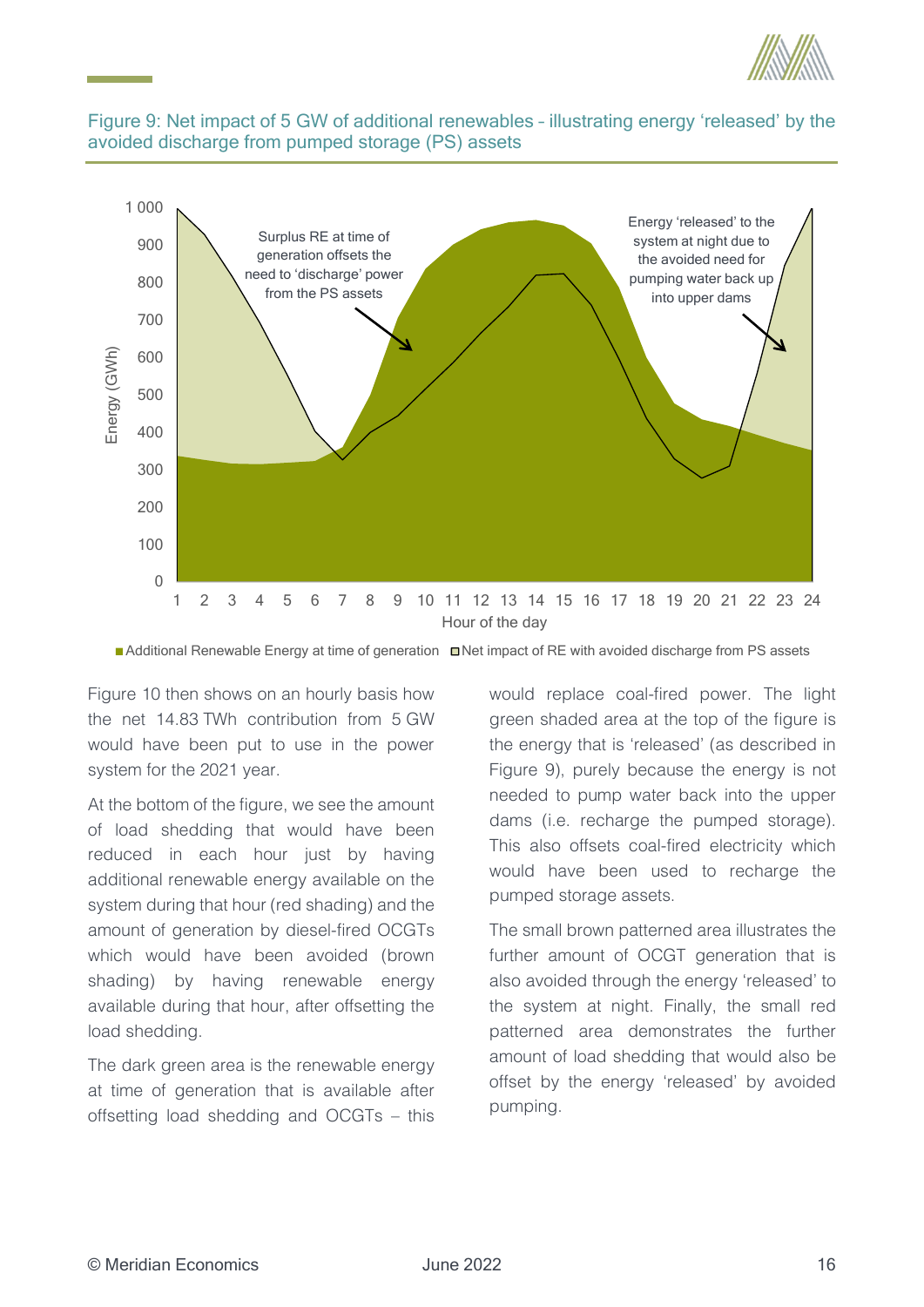



# <span id="page-24-1"></span>Figure 10: Attribution of the hourly distribution of total annual net generation from 5 GW of additional renewables

It is important to bear in mind that the above results only indicate the Direct Impact of the additional renewable energy on load shedding i.e. the load shedding avoided at time of renewable generation plus the small additional load shedding avoided by energy 'released' through obviated pumping.

There is a further, substantial 'knock-on' reduction in load shedding that would have been made possible by the additional renewable energy through releasing the constraints on the OCGT and pumped storage facilities.

# <span id="page-24-0"></span>3.2.2 THE KNOCK-ON IMPACT – AN IMMENSE IMPROVEMENT IN PEAKING ASSET PERFORMANCE

The previous section demonstrates that in addition to avoiding 76% of load shedding, 5 GW of additional renewable capacity would have saved more than 70% of the diesel burned in 2021, reducing the OCGT capacity

factor from 12% to 3.3%. A similar reduction in the generation from pumped storage assets would have seen that capacity factor fall from more than 20% to under 8%. With the resulting full diesel tanks and dams at the system operator's disposal, how could the OCGT and pumped storage generators have better been deployed to address the remaining hours of load shedding?

# 3.2.2.1 From Vicious Cycle to Virtuous **Cycle**

A naïve calculation based on the simple spreadsheet model showed a further 20.5% could be addressed by unhindered use of OCGTs (this would have raised the capacity factor from 3.3% to 4.7% by burning some of the saved fuel) and a negligible increase in pumped storage discharge cycling (still under 8%). However, a rational system operator would have used the wellreplenished pumped storage more and the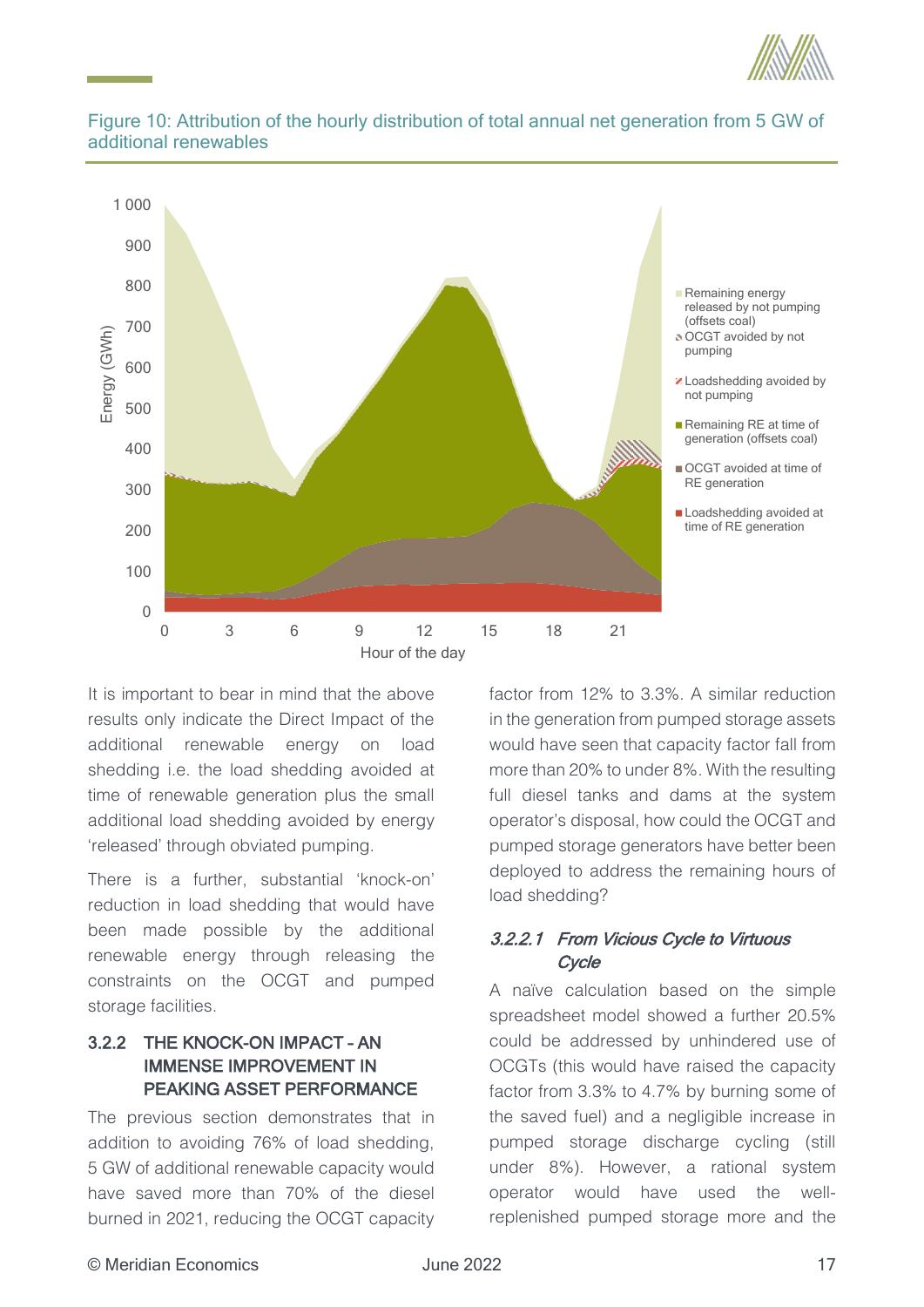

expensive OCGTs less in order to address the remaining hours. Indeed, the system dispatch modelling confirmed that more optimal peaking asset use could have addressed the same further 20.5% of load shedding, but without burning any more diesel by incurring a very small increase in pumped storage capacity factor (to 8.4%).

The results of the system dispatch modelling demonstrate that adding anything more than 4 GW of renewable capacity to the system would have been sufficient to break the vicious cycle described in section [2.](#page-9-0) The additional renewable energy would have initiated a virtuous cycle of savings in both diesel and pumped storage use that would have resulted in fuller tanks and dams allowing unhindered use of the peaking assets to address both the energy and capacity causes of load shedding.

[Figure 11](#page-26-0) shows how the 'Knock-on Impact' attendant to the addition of renewable generation capacity would have further reduced load shedding in 2021, virtually eliminating it for capacities greater than 4 GW. If 5 GW of additional renewables had been available load shedding would have been reduced by 96.5%.

[Figure 11](#page-26-0) also highlights the constraint placed on the system by the current insufficient diesel storage, but this should be seen as an easy opportunity to contribute to the solution<sup>42</sup>. Diesel storage is relatively cheap and quick to build and will benefit the system into the future as renewable penetration grows<sup>43</sup>. Sectio[n 8.1](#page-37-1) in the Appendix illustrates in more detail the impact of increasing onsite diesel storage capacity.

The reduced load shedding would likely have spawned a host of secondary system benefits that would have in turn further reduced its incidence and impact although these are not factored into the analysis:

• 5 GW of additional renewable capacity would have resulted in coal-generated energy reducing by about 10 TWh, this is the equivalent annual production from 2 160 MW<sup>44</sup> of coal capacity (the entire installed capacity of Kusile in 2021) or four average-sized<sup>45</sup> coal units. This would have provided a large increase in the "space" for significantly more maintenance to have been done on the coal fleet, thus increasing the EAF and likely further reducing the need for load shedding. 2 160 MW of capacity is equivalent to more than 40% of the average PCL $F^{46}$  for 2021 of 5 021 MW. In other words, the equivalent coal capacity idled over the year as a result of the additional renewable energy would have been 40% of the capacity (across all generation sources) planned to be taken out for maintenance through the year. Of course, this does not mean that 40% more maintenance could have been done due to the timing of the additional energy, but it is a useful gauge of the scale of the relief that renewables would provide to the coal fleet. We have not quantified the extent of this impact in the numbers, making our full estimates of load shedding reduction from additional renewables highly conservative in this regard.

*<sup>42</sup> See [Figure 15](#page-40-2) in the Appendix*

*<sup>43</sup> As renewable penetration increases, the power system will move from having to deal with the unpredictable events presented by unreliable coal plant, to less frequent more predictable but potentially longer duration events caused by occasional adverse weather conditions (a coincidence of less wind and less sunshine throughout the areas where renewables are located). Provided sufficient renewables are added in conjunction with new diesel storage, the diesel* 

*actually burned will reduce precipitously even if all the financial constraints on its use are lifted – it will simply be unnecessary to burn it very often.*

*<sup>44</sup> based on the 2021 coal capacity factor of 53.4%*

*<sup>45</sup> Eskom had 80 coal units in use across 15 stations as at September 2021 with capacities ranging from 114 MW to 720 MW, average size 493 MW*

*<sup>46</sup> Planned Capability Loss Factor*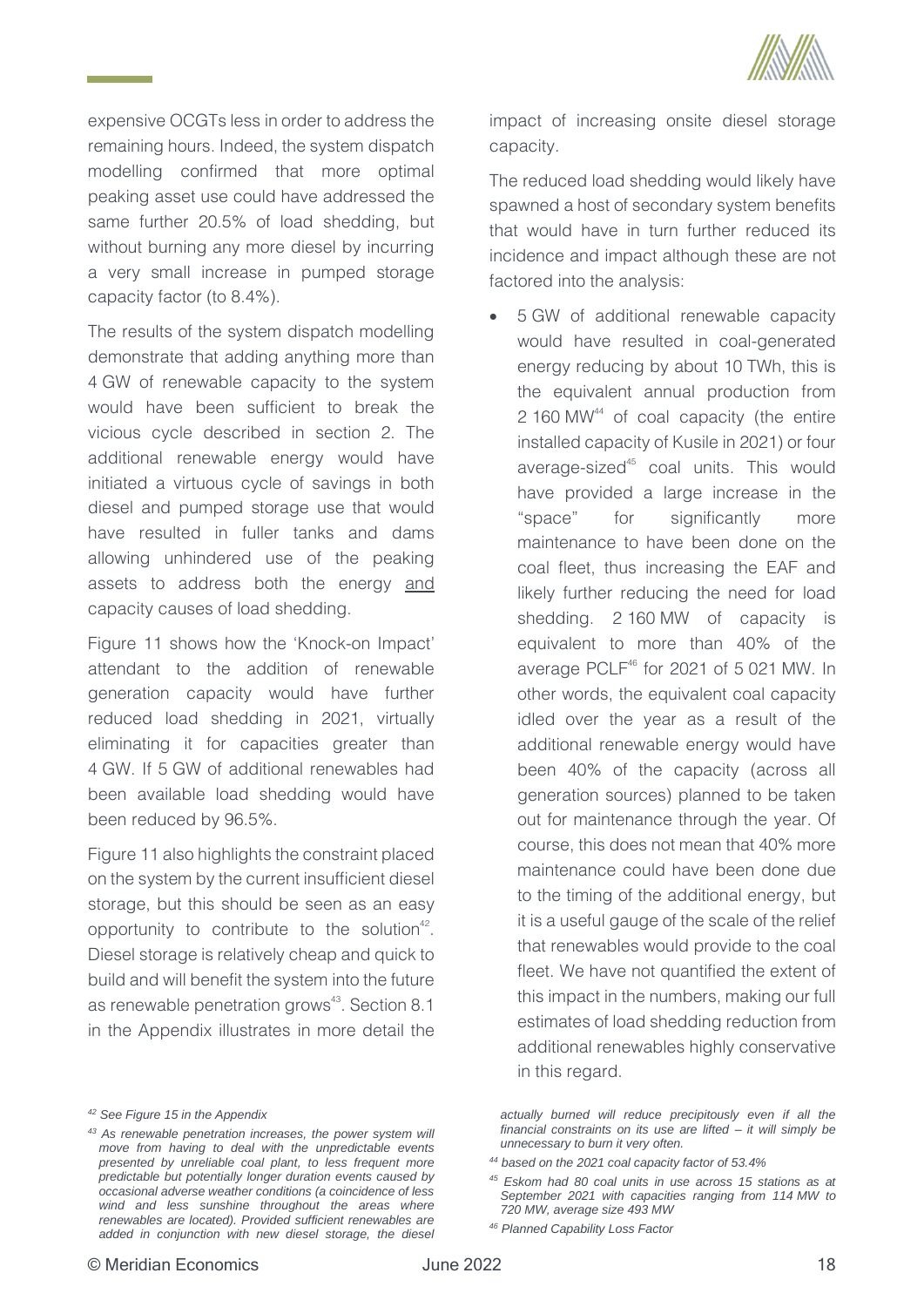

• The significant collateral damage to distribution infrastructure caused by constant switching on and off would have

been largely eliminated by 5 GW of additional renewables.

<span id="page-26-0"></span>

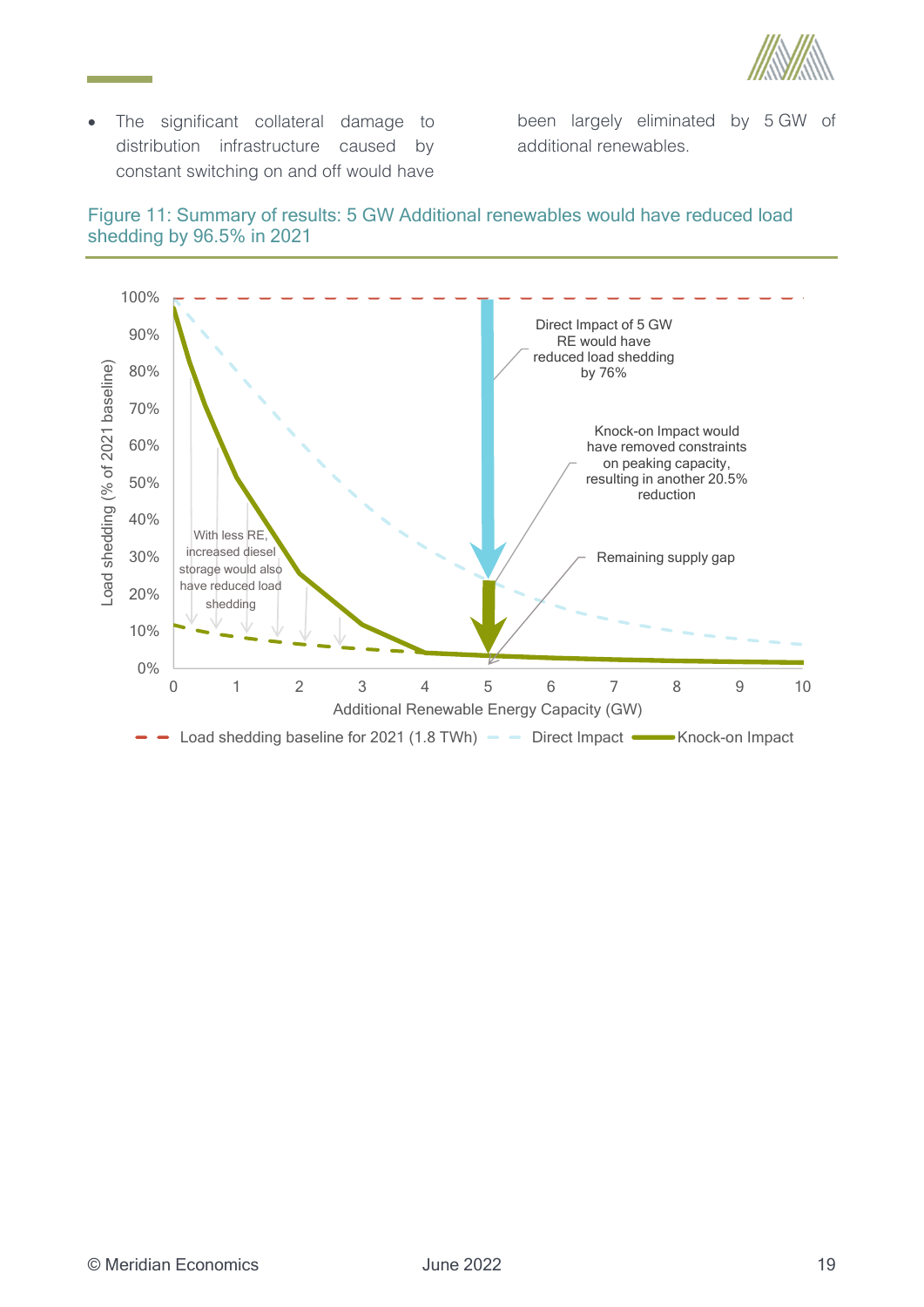

#### <span id="page-27-0"></span> $\overline{4}$ CLOSING THE GAP THAT RENEWABLES CANNOT

It is incontrovertibly clear from the previous section that adding renewables to the power system would dramatically reduce load shedding from the first new MW of added capacity. But even with large amounts of renewable capacity, there would still be a few remaining hours of load shedding (~3.5% of the overall TWh shed with 5 GW of additional

renewables). What does this remainder of the problem look like and how could it be addressed in the power system? To answer this, we needed a few extra tools to understand the nature of the gap that renewables cannot solve – the load-duration curve is one of them.

Load shedding occurred throughout the year in 2021, scattered among the 8 760 hours as shown in [Figure 12.](#page-27-1)



## <span id="page-27-1"></span>Figure 12: Hourly load shed in 2021

Looking at the chronological occurrence however makes it difficult to gauge the extent of the problem – how many hours were there when more than 4 000 MW was shed for example? This kind of question becomes very important in understanding the interventions needed to close the final supply gap – do we need something that provides an additional 2 000 MW say for just a few hours, or for many hours?

A load-duration curve in this context takes all the hours from the year, and sorts them in order of the amount of load shed in each hour – it is just a graphical depiction of the sorted list of load shedding hours from worst (on the left) to least severity (on the right). The black line in [Figure 13](#page-28-1) is the load shedding duration curve for 2021, illustrating the 1 165 hours of load shedding in which the amount shed in each hour ranged from 100 MW to 4 700 MW. The blue shaded area shows how this load shedding curve would have shrunk with the Direct Impact of 5 GW of additional renewables, whilst the green shaded area shows the further Knock-on Impact which enables the peaking assets to be used more optimally. The red shaded area shows the remaining hours that would not have been addressed through simple addition of renewable energy.

The addition of 5 GW of renewables would have reduced the load shedding problem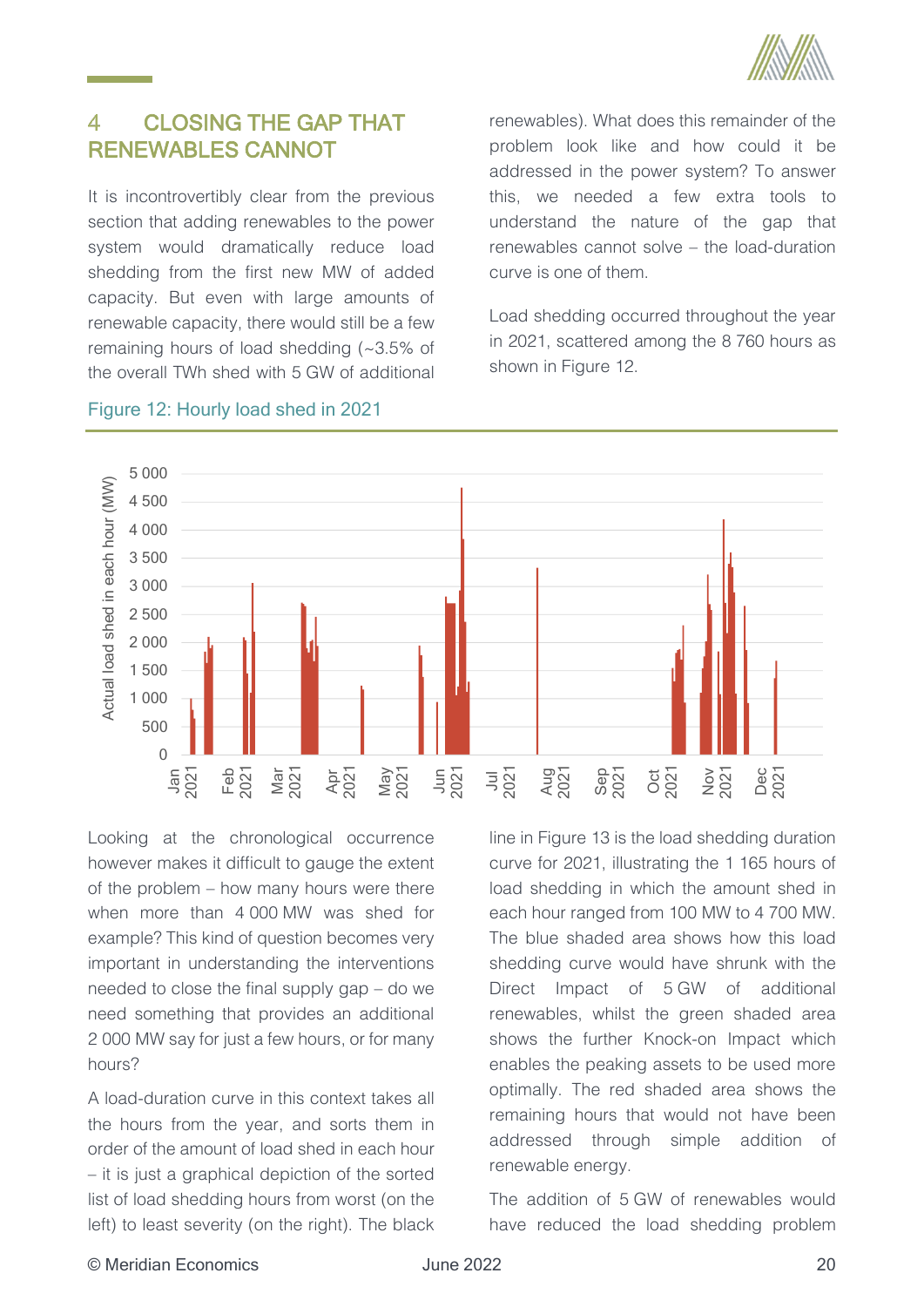

from 1 165 hours to 79 hours – a massive reduction in both the scale and severity of the problem. Most of the remaining hours (59 of 79) would have seen less than 1 000 MW of load shed (i.e. stage 1-2), but 20 hours would have remained exceeding 1 000 MW of which 10 hours would have required up to 3 000 MW to be shed (i.e. stage 2-4).

<span id="page-28-1"></span>



### <span id="page-28-0"></span> $4<sub>1</sub>$ RESOLVING THE LAST REMAINING HOURS

Cost-effectively addressing such a small number of hours in which demand exceeds supply is best achieved without building any new generation capacity. We investigated the cost and efficacy of two interventions: the introduction and/or expansion of a demand response programme, and the installation of additional battery storage.

Without building any further physical infrastructure it would have been possible to address most of the remaining hours through the extension of Eskom's existing demand

response programme. Demand response programmes are based on an agreement between Eskom and participating customers and require customers to reduce their load by a certain percentage on instruction by Eskom at any time. In return, customers are provided financial compensation.

Eskom's existing Interruptible Load Shed (ILS) programme allowed it to address short term demand spikes of up to  $842 \text{ MW}^{47}$ covering 218 hours in 2021, with the total energy reduction over the year summing to 57 GWh. By signing up another 1 000 MW of demand to a similar programme aggregated

*by Eskom. In reality the demand offset provided is likely to be quite a bit higher, but for a period of less than an hour.*

*<sup>47</sup> This capacity figure is calculated on the ILS energy provided (saved) within the hourly time slots that the data is provided*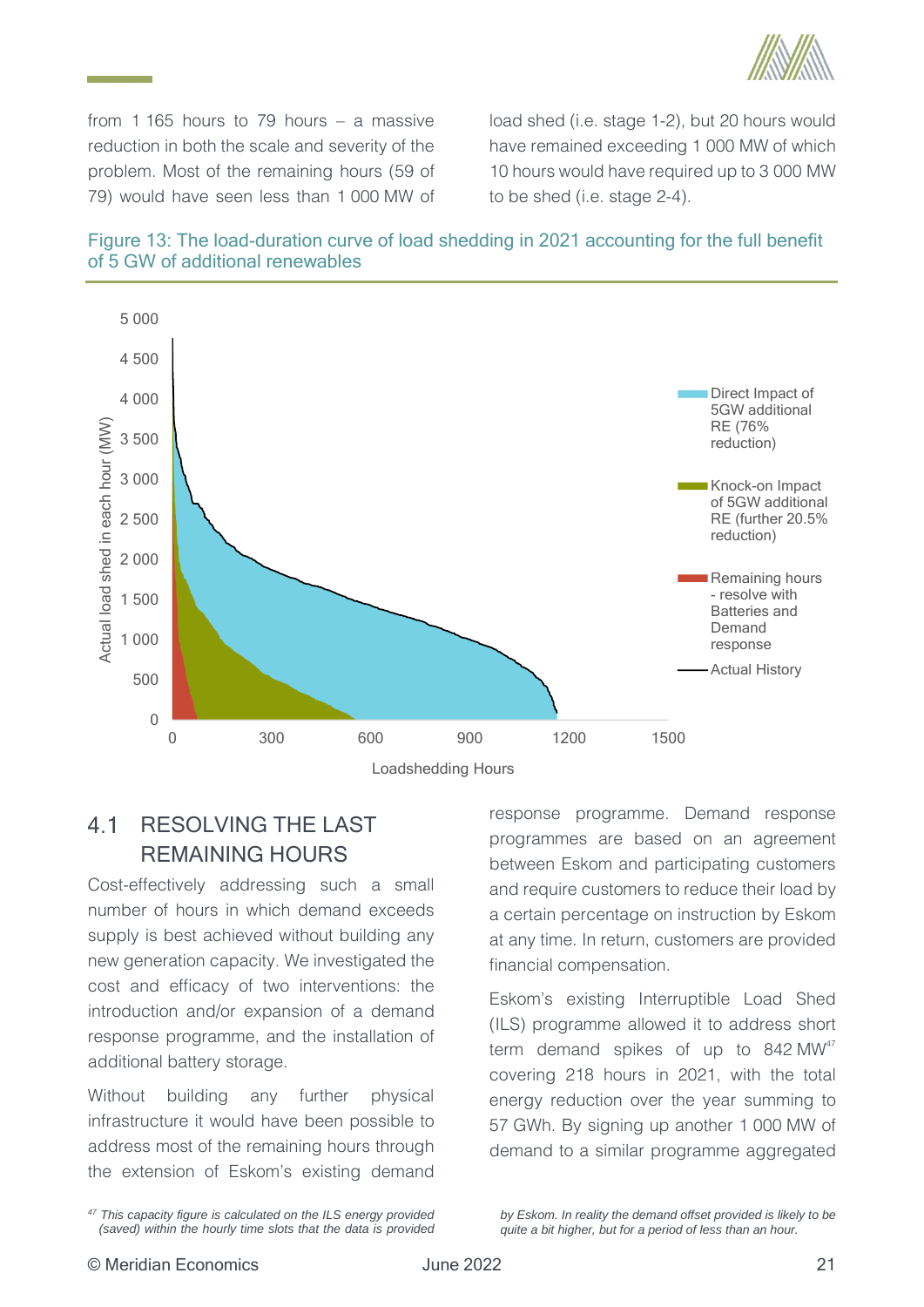

across large industrial customers, load shedding in 2021 could have been reduced to just 20 hours. Participating customers would be incentivised through a compensatory tariff adjustment – we assumed that customers would be paid per kWh of reduced load at twice the cost of dispatching the OCGTs.

**Contract Contract** 

The 20 remaining unaddressed load shedding hours would have consisted of about 10 hours each of stage 1-2 and stage 2-3 events. The dispatch modelling confirms that these remaining few hours could easily have been resolved with 2 000 MW of 1hr battery storage.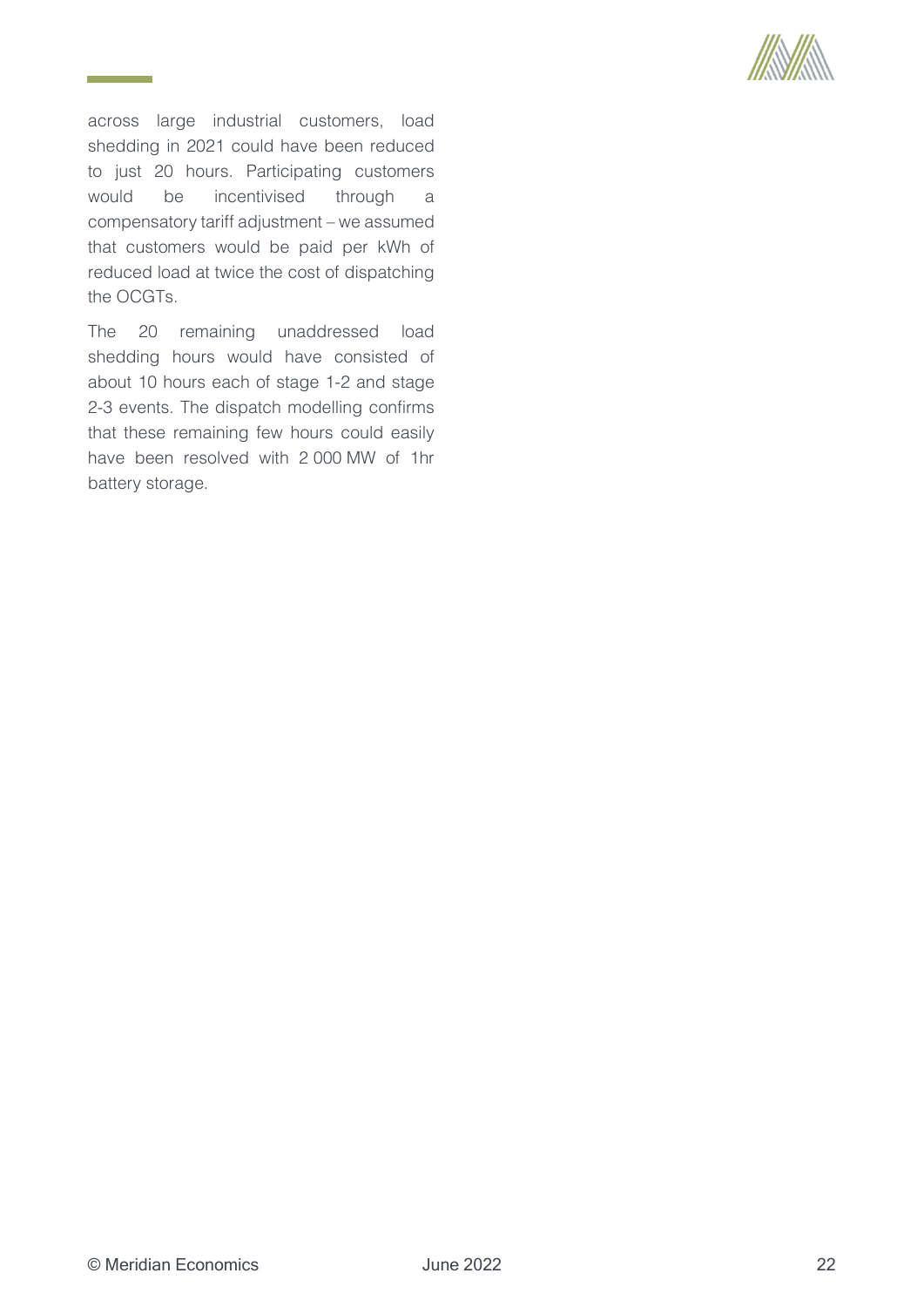

### <span id="page-30-0"></span>WHAT IT WOULD HAVE 5 COST – LESS THAN NOTHING!

The economic cost of load shedding is notoriously difficult to quantify and debate on the exact  $GDP<sup>48</sup>$  impact to the economy is lively and ongoing. In this cost analysis we steer clear of that debate and focus purely on the annual cash cost impact to Eskom and thereby the price of electricity that would have accompanied the intervention of renewables, demand response and batteries in preventing load shedding in 2021.

## <span id="page-30-1"></span> $51$ REALISTIC COST ASSESSED WITH SYSTEM DISPATCH MODEL

In order to assess the cost impact properly, we used the system dispatch model to simulate how a reasonable system operator would have dispatched the power system in 2021 if they had additionally had access to 5 GW of renewables, 1 GW of demand response and 2 GW of 1-hour batteries. As expected, the additional energy from the renewables plus the capacity from the demand response and batteries would have allowed load shedding to be completely eliminated with even less use of the OCGTs than contemplated in section [3.2.2](#page-24-0) – some 80% less<sup>49</sup> than the actual use in 2021. The knock-on impact analysis of sectio[n 3.2.2](#page-24-0) only considered the additional benefit to the system of 5 GW of renewables and did not include the addition of demand response and batteries.

The system dispatch model shows that with an additional 5 GW of renewables, 1 GW of demand response and 2 GW of 1-hour batteries at their disposal the system operator would have been able to provide an adequate supply of power in 2021 with no load shedding. This could have been achieved with the 13.8 TWh of additional renewable energy whilst saving 2.7 TWh of diesel-fired OCGT generation (83% reduction) and 9.98 TWh of coal-fired generation (5.4% reduction). The extension of the demand response programme would have required participating customers to provide load reduction totalling 0.01 TWh of energy over the course of the year – amounting to a 10% extension of the 57 GWh load reduction extracted from the existing ILS programme in 2021.

#### <span id="page-30-2"></span>5.2 COST CONSIDERATIONS

We considered four separate annual cost/savings elements of the intervention:

- 1. Energy costs and savings the cost to purchase 5 GW of additional renewable capacity and the savings occasioned by reduced diesel and coal burn,
- 2. Additional sales solving load shedding would have meant that Eskom could have sold the power that instead it could not deliver to customers, resulting in additional revenue to Eskom,
- 3. Demand response an extension of the ILS programme would require negotiated pricing in favour of participating customers, which would come at a cost to Eskom,
- 4. Batteries the capital cost of batteries is taken into account on the basis that it would be recovered over the life of the batteries at a constant annual amount in real terms.

We conducted the analysis in two separate framings as follows:

a) The retrospective case in which we consider all costs based on Eskom's FY21

*<sup>48</sup> Gross Domestic Product*

*<sup>49</sup> The simulated dispatch required OCGTs to run with just a 2% capacity factor*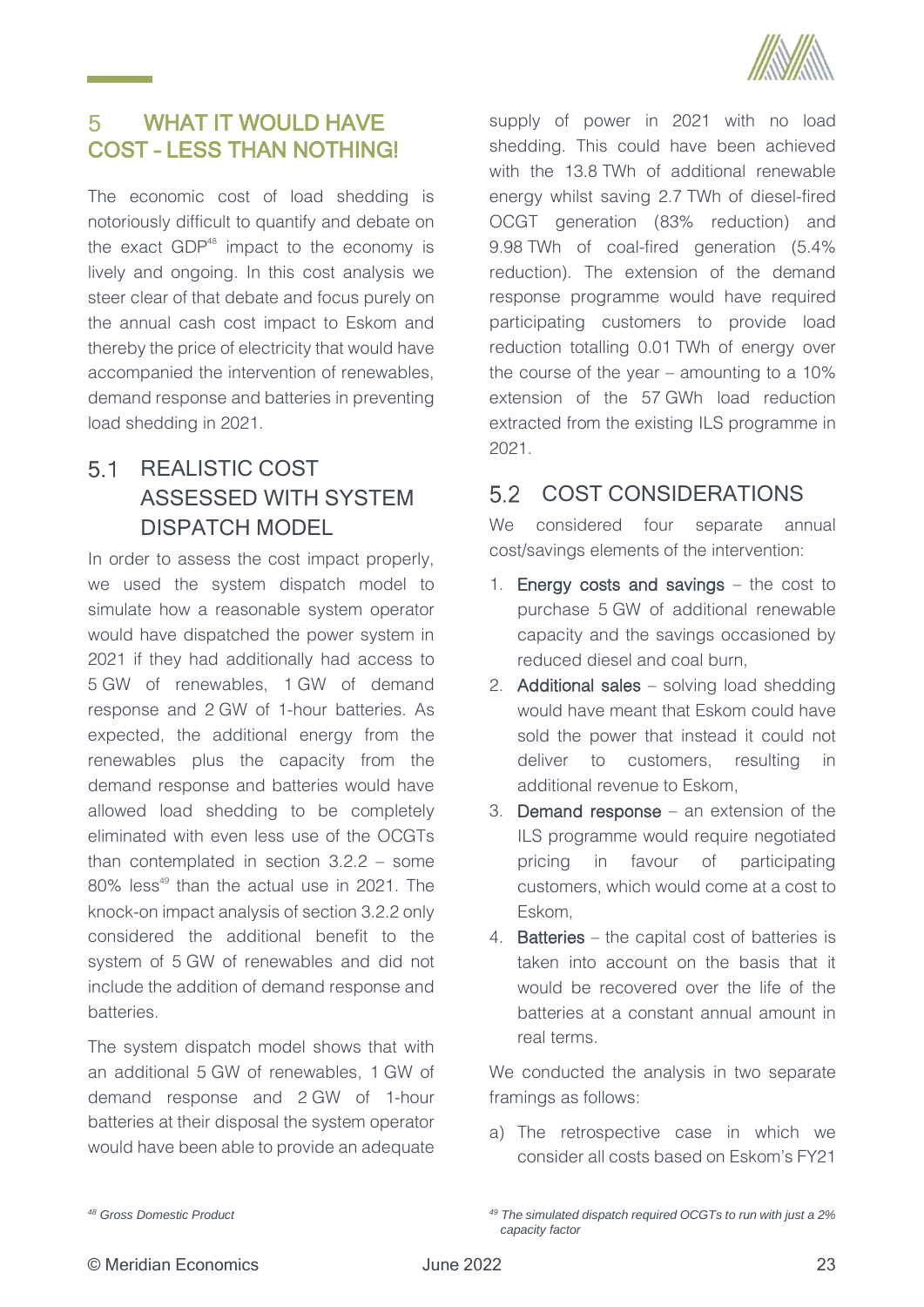

results, and with renewables priced as if they had been procured and installed in an uninterrupted REIPPPP ongoing from 2016.

b) The prospective case in which we conduct a sensitivity analysis on the major driving variables of renewables costs and the price of diesel. This allows us to consider the cost implications in the current world where renewables that will be deployed will not be at legacy REIPPPP prices from delayed rounds but at closing prices from BW5, BW6 and the RMIPPPP, and diesel subject to the geopolitical pricing risks that manifested in the last year.

Our detailed cost assumptions are to be found in the appendix section [8.4.](#page-40-0)

# <span id="page-31-0"></span>5.3 RETROSPECTIVE VIEW -THE COST OF ENDING LOAD SHEDDING IN 2021 BASED ON ESKOM'S FY21 ACTUALS

[Table 1](#page-32-1) shows the full analysis of the costs associated with an additional 5 GW of renewables having been online in 2021. For this analysis we have used a renewable cost consistent with prices that would likely have been achieved had the REIPPPP process continued and annual capacity had been

installed steadily from 2018. The 5 GW of renewables would have generated 13.8 TWh of additional energy costing R9.4 Bn. However, this cost would have been almost entirely offset by the R8.2 Bn saving in required diesel burn due to both the direct offset of renewable energy at the time the OCGTs were running, the further benefit of charged and usable pumped storage, and further reduction from the use of the additional batteries. Renewable energy would have also reduced coal generation by nearly 10 TWh saving a further R4.2 Bn in coal costs. The net energy savings would have achieved a cost reduction for the year of R3 Bn. The cost of eliminating the last few hours of load shedding would have been achieved with just over R2 Bn consisting primarily of the capital recovery cost of 2 GW of battery storage. With the elimination of load shedding, Eskom would have been able to sell the energy that it could not serve to customers at the average sales price generating a further R1.65 Bn. All added together, the net cost impact had an additional 5 GW of renewables been online in 2021 would have been a reduction of R2.5 Bn in Eskom's costs for the year. This saving if passed through to the tariff (along with the additional sales possible) would have resulted in a 2.2 c/kWh reduction in the sale price of electricity, based on the FY21 sales volumes and revenue.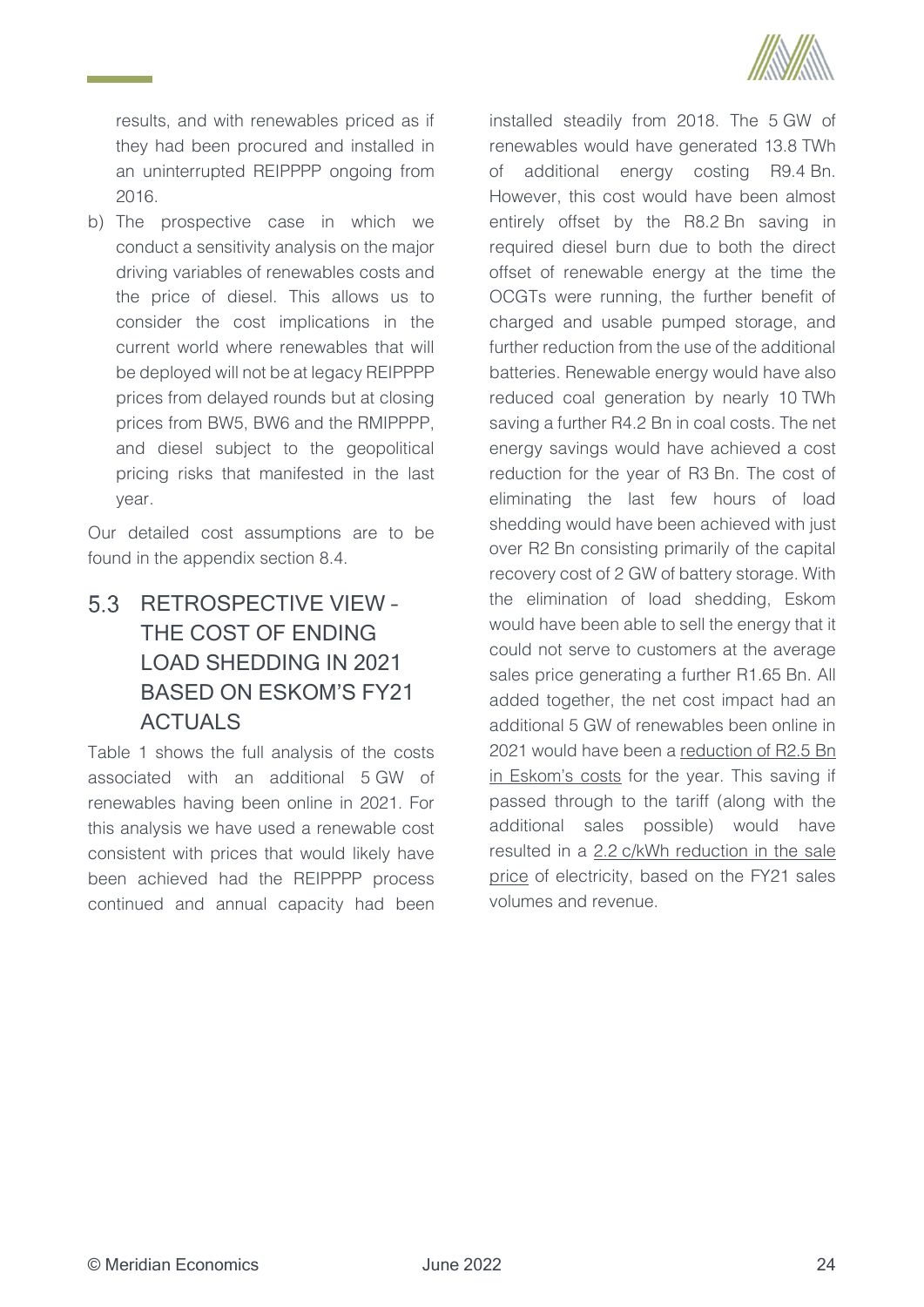

## <span id="page-32-1"></span>Table 1: Cost impact for 2021 had 5 GW of additional renewable capacity been available

|                                                             | TWh                 | R/kWh                  | <b>Annual Costs</b> |             |
|-------------------------------------------------------------|---------------------|------------------------|---------------------|-------------|
| <b>Energy Costs and savings</b>                             |                     |                        | (Savings)           |             |
| Cost of RE                                                  | 13.83 @             | 0.68                   | 9.40 R'Bn           |             |
| Saving Diesel OCGT Cost                                     |                     | $-83\%$ $-2.70$ @ 3.04 | $(8.20)$ R'Bn       |             |
| Saving Coal cost                                            | -5.4% -9.98 @       | 0.42                   | (4.19) R'Bn         |             |
| Net Energy Cost (Saving)                                    |                     |                        | (2.99) R'Bn         |             |
| <b>Cost of further interventions</b><br>1/ Demand Response  |                     |                        |                     |             |
|                                                             |                     |                        |                     |             |
| Extend ILS by 1GW @100% premium over OCGT cost              | $0.01 \circledcirc$ | 6.08                   | 0.03 R'Bn           |             |
| 2/ Batteries                                                |                     |                        |                     |             |
| 0GW @R7500/kW                                               |                     |                        |                     |             |
| 15 years at 8.3% real                                       |                     |                        |                     |             |
| Annual capital cost                                         |                     |                        | 1.78 R'Bn           |             |
| Ops and Maintenance                                         |                     |                        | 0.30 R'Bn           |             |
| Sale of formerly unserved power                             |                     |                        |                     |             |
| Loadshedding avoided (includes system losses)               | 1.77                |                        |                     |             |
| System losses (11.78%)                                      | $-0.21$             |                        |                     |             |
| Increased Sales create net saving                           |                     | 1.57 @ -1.06           | $(1.65)$ R'Bn       |             |
|                                                             |                     |                        |                     |             |
| Net Cost (Saving) to completely eliminate loadshedding 100% |                     |                        | $(2.53)$ R'Bn       |             |
| Net impact on average sale price of electricity             |                     |                        |                     | -2.2 c/kWhl |

<span id="page-32-0"></span>5.4 PROSPECTIVE VIEW -COST OF ENDING LOAD SHEDDING AT CURRENT ENERGY PRICES FOR A YEAR SIMILAR TO 2021

In the current reality the price of diesel has almost doubled since FY21 and the renewables that are and will be procured will not be at historic prices from the 2016 – 2021 period, but will be based on prices achieved (and closed) under BW5, BW6 and the RMIPPPP. By conducting a sensitivity analysis across the likely range of diesel and renewables prices we are able to tabulate the more realistic annual savings impact that would be achieved by an intervention consisting of 5 GW of additional renewables, 2 GW of batteries and a 1 GW demand response programme. [Table 2](#page-33-0) and [Table 3](#page-33-1) show the result of this analysis and demonstrate emphatically that the implementation of such an intervention whilst ending load shedding would also save Eskom likely in excess of R10 Bn per year at current fuel prices (where OCGT costs are currently in excess of R5.50/kWh<sup>50</sup>). The green shaded cells in [Table 2](#page-33-0) indicate a cost saving for Eskom, and in [Table 3](#page-33-1) indicate a saving on the tariff for consumers. For all credible renewable energy prices and diesel costs the intervention would come at no cost or at a saving to Eskom. Based on the FY21 sales revenue and volumes the likely savings would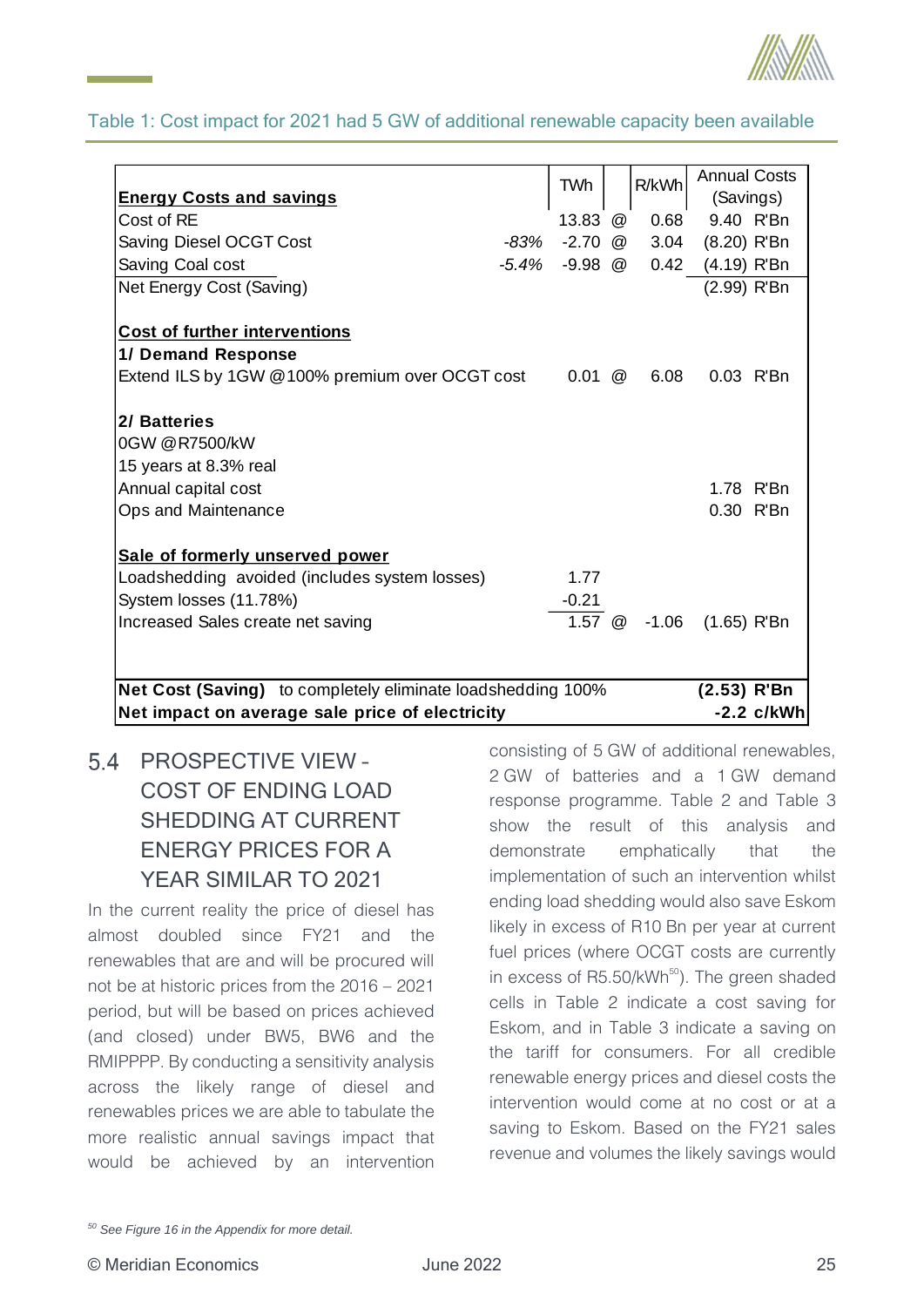

amount to a reduction of at least 5 c/kWh when expressed in terms of a tariff impact.

## <span id="page-33-0"></span>Table 2: Net annual cost (saving) to have completely eliminated load shedding under different renewable and diesel price assumptions

Includes 5 GW additional renewables, 2 GW batteries and 1 GW DR. Cost (saving) expressed in R'Bn.

|       |      | <- OCGT Diesel cost R/kWh -> |        |        |        |         |         |  |  |
|-------|------|------------------------------|--------|--------|--------|---------|---------|--|--|
|       |      | 2.50                         | 3.00   | 3.50   | 4.00   | 5.00    | 6.00    |  |  |
|       | 0.50 | (3.57)                       | (4.91) | (6.25) | (7.60) | (10.28) | (12.97) |  |  |
| Ą     | 0.55 | (2.87)                       | (4.22) | (5.56) | (6.91) | (9.59)  | (12.28) |  |  |
| R/kWh | 0.60 | (2.18)                       | (3.53) | (4.87) | (6.21) | (8.90)  | (11.59) |  |  |
|       | 0.65 | (1.49)                       | (2.83) | (4.18) | (5.52) | (8.21)  | (10.90) |  |  |
| cost  | 0.70 | (0.80)                       | (2.14) | (3.49) | (4.83) | (7.52)  | (10.21) |  |  |
|       | 0.75 | (0.11)                       | (1.45) | (2.80) | (4.14) | (6.83)  | (9.52)  |  |  |
| 운     | 0.80 | 0.58                         | (0.76) | (2.10) | (3.45) | (6.14)  | (8.82)  |  |  |
| Ϋ́    | 0.85 | 1.27                         | (0.07) | (1.41) | (2.76) | (5.44)  | (8.13)  |  |  |
|       | 0.90 | 1.97                         | 0.62   | (0.72) | (2.07) | (4.75)  | (7.44)  |  |  |

<span id="page-33-1"></span>Table 3: Impact 5 GW of additional renewable capacity would have on the average sale price of electricity under different renewable and diesel price assumptions

c/kWh change to Eskom sale price of electricity

|            |      | <- OCGT Diesel cost R/kWh -> |        |        |        |        |        |  |
|------------|------|------------------------------|--------|--------|--------|--------|--------|--|
|            |      | 2.50                         | 3.00   | 3.50   | 4.00   | 5.00   | 6.00   |  |
|            | 0.50 | $-2.7$                       | $-3.4$ | $-4.1$ | $-4.8$ | $-6.2$ | $-7.6$ |  |
| $\Lambda$  | 0.55 | $-2.3$                       | $-3.0$ | $-3.7$ | $-4.4$ | $-5.8$ | $-7.2$ |  |
|            | 0.60 | $-2.0$                       | $-2.7$ | $-3.4$ | $-4.1$ | $-5.5$ | $-6.8$ |  |
| cost R/kWh | 0.65 | $-1.6$                       | $-2.3$ | $-3.0$ | $-3.7$ | $-5.1$ | $-6.5$ |  |
|            | 0.70 | $-1.3$                       | $-2.0$ | $-2.7$ | $-3.4$ | $-4.7$ | $-6.1$ |  |
|            | 0.75 | $-0.9$                       | $-1.6$ | $-2.3$ | $-3.0$ | $-4.4$ | $-5.8$ |  |
| 巴          | 0.80 | $-0.6$                       | $-1.2$ | $-1.9$ | $-2.6$ | $-4.0$ | $-5.4$ |  |
| $\sqrt{ }$ | 0.85 | $-0.2$                       | $-0.9$ | $-1.6$ | $-2.3$ | $-3.7$ | $-5.1$ |  |
|            | 0.90 | 0.2                          | $-0.5$ | $-1.2$ | $-1.9$ | $-3.3$ | $-4.7$ |  |

<- OCGT Diesel cost R/kWh ->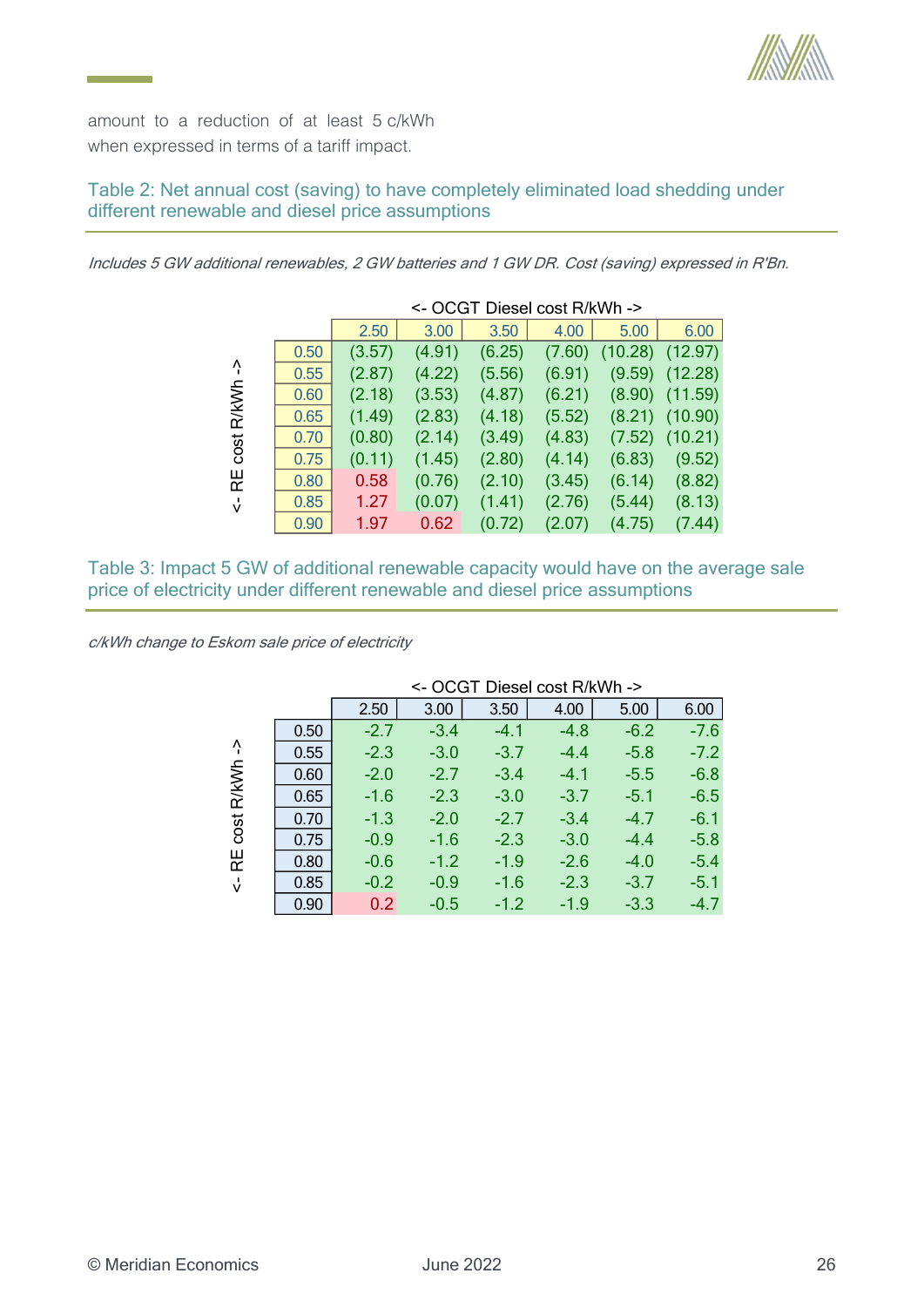

#### <span id="page-34-0"></span>6 EMISSIONS IMPACT

Adding 5 GW of renewables with the support of demand response and batteries would not only put paid to load shedding, save significant sums of money, but also have a material impact on Eskom's annual emissions. This is primarily due to the resultant reduction in coal burn required, as well as the reduced

emissions from lower utilisation of the OCGT and associated diesel burn. [Table 4](#page-34-2) shows the breakdown of the 13.6 Mt annual saving in carbon dioxide-equivalent  $(CO<sub>2</sub>e)$  emissions that would be achieved. For context, Eskom's emissions for FY21 were 206.8 Mt – the saving would thus result in an approximate 6.6% decrease in this figure.

<span id="page-34-2"></span>Table 4: CO<sub>2</sub>e Emission reduction achieved by additional 5 GW of renewables, 1 GW demand response, 2 GW batteries

| Fuel        | Avoided energy | Carbon intensity | Emissions saving |
|-------------|----------------|------------------|------------------|
|             | (TWh)          | $(kgCO_2e/kWh)$  | (Mt per annum)   |
| Diesel Burn | $-2.70$        | 0.856            | $-2.31$          |
| Coal Burn   | $-9.98$        | 1.136            | $-11.34$         |
|             |                |                  | $-13.6$          |

#### <span id="page-34-1"></span> $\mathcal{I}$ **CONCLUSIONS**

The detailed analysis of the power system data from 2021 conclusively reveals the following:

- 1. Load shedding is eminently solvable and would have been virtually eliminated in 2021 had there been more renewables on the system. 5 GW of additional renewables (well within what could have feasibly been installed by 2021 under an uninterrupted REIPPPP programme) would have put paid to 96.5% of load shedding.
- 2. Adding wind and solar generation capacity to the current power system reduces the system risk in contrast to a pervasive narrative that variable renewable generation makes it more difficult to meet demand. In 2021 additional wind and solar capacity would, in addition to reducing load shedding, have resulted in a 70%-80% reduction in the requirement to run OCGTs whilst materially increasing the average available energy stored in the pumped storage facilities. Adding renewable

capacity not only addresses load shedding at the time the wind and solar assets generate power, but the additional energy available at other times allows the OCGT and pumped storage peaking assets to be operated fully when necessary. Both diesel and water storage levels have time to recover between periods when they are required, removing the choke this currently places on the use of OCGTs and the pumped storage respectively.

3. 5 GW of additional renewables would have generated more energy than was required to end load shedding based on the 2021 demand. The additional energy would have decreased the generation requirement from the coal fleet by about 10 TWh (about 6% reduction in coal burned). In addition to the cost saving, this reduction in use would have allowed for significantly more maintenance to be achieved on the coal fleet (10 TWh is the equivalent generation from about 2 GW of coal capacity), increasing the system's EAF.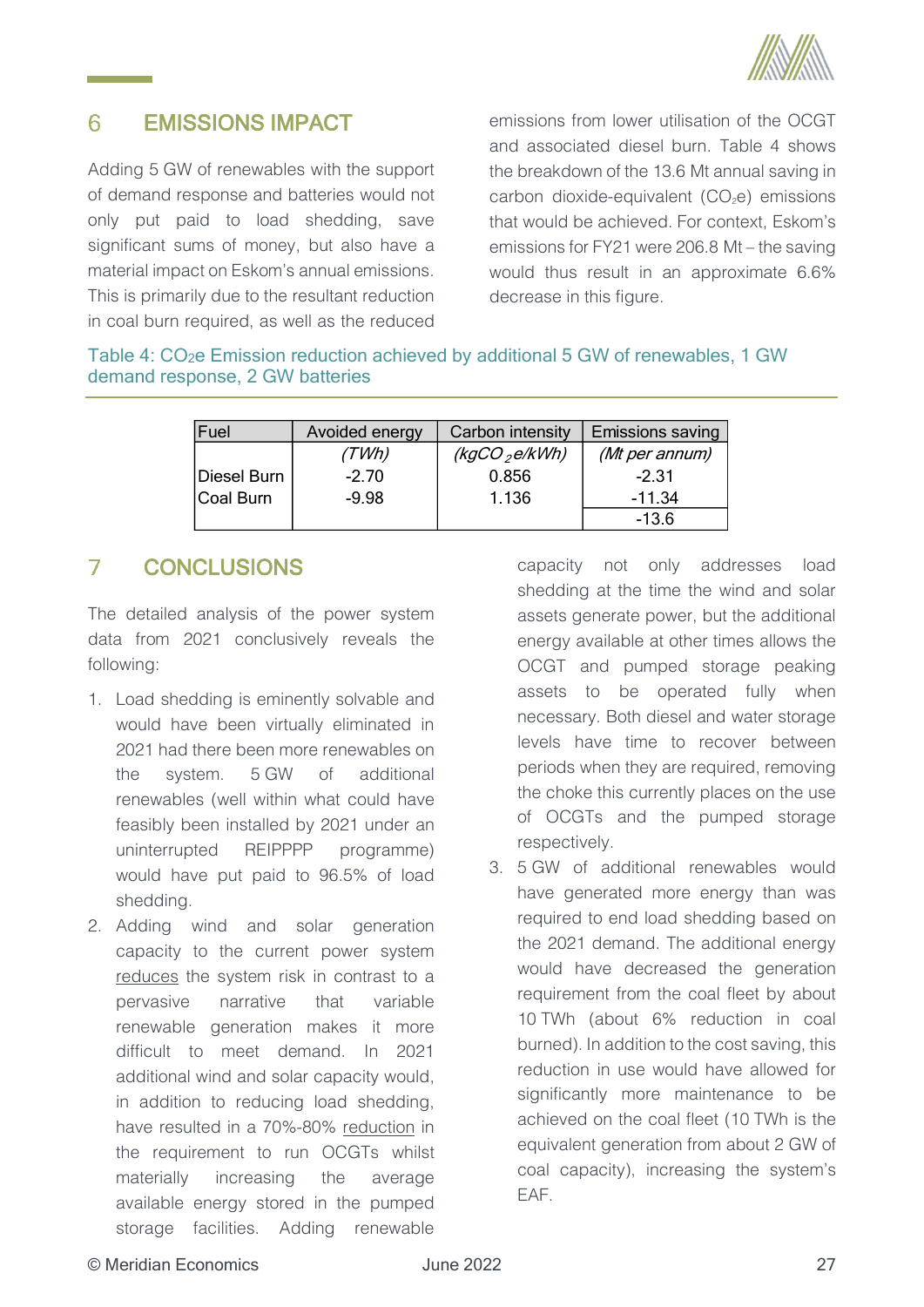

- 4. Additional interventions to eliminate the remaining 3.5% of load shedding not resolved by 5 GW of renewables are easy and quick to implement – a 1 GW demand response programme and the installation of 2 GW of one-hour batteries could reasonably be achieved within 12 months.
- 5. The savings realised by reduced diesel (R8.2 Bn) and coal (R4.2 Bn) usage, more than cover the cost of the 5 GW of renewables (R9.4 Bn), allowing sufficient saving to cover the additional annual cost of a demand response programme plus 2 GW of batteries (together about R2.2 Bn). Without load shedding, Eskom's ability to sell the electricity it could not serve in 2021 would have resulted in further revenue of R1.65 Bn. Taken in aggregate, the solution to load shedding consisting of 5 GW of renewables, 1 GW of demand response and 2 GW of batteries would have conservatively resulted in a net saving of more than R2.5 Bn in 2021.
- 6. Ending load shedding based on the 2021 data does not require the use of any additional fossil fuel generation. On the contrary, the deployment of 5 GW of renewables would have resulted in a reduction in fossil fuel generation by 12.7 TWh, creating a reduction of 13.6 Mt in CO<sub>2</sub>e emissions.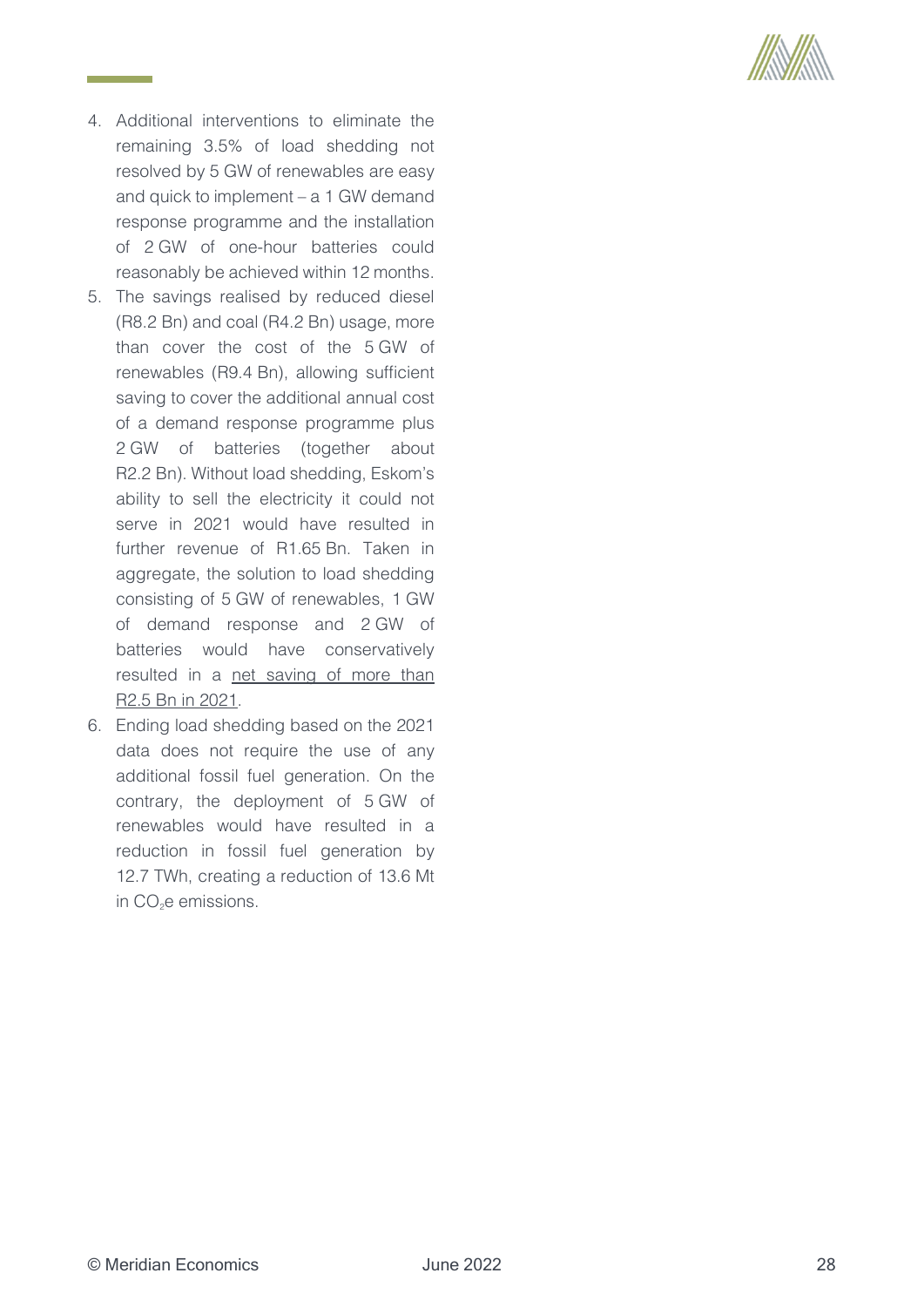

#### <span id="page-36-0"></span>8 REFERENCE LIST

Creamer, T. 2022. Eskom admits to energy rather than capacity constraint as it sheds load to replenish pumped-storage dams. Available:

https://www.engineeringnews.co.za/article/es kom-admits-to-energy-rather-than-capacityconstraint-as-it-sheds-load-to-replenishpumped-storage-dams-2022-02-02 [2022, June 07].

DMRE. 2021. Renewable Energy IPP Bid Window 5 Announcement of Preferred Bidders 28 October 2021. Department of Mineral Resources and Energy.

Eskom. 2021. Eskom Integrated Report 2021. Eskom.

IPP Office. 2021. IPP Office Q3 - Overview December 2021.

Junge, C., Wang, C.X., Mallapragada, D., Gruenspecht, H., Pfeiffenberger, H., Joskow, P.L. & Schmalensee, R. 2022. Properties of Deeply Decarbonized Electric Power Systems with Storage. Working Paper Series: MIT Centre for Energy and Environmental Policy Research. DOI: 10.2139/ssrn.4037751.

Marquard, A., Merven, B., Hartley, F., McCall, B., Ahjum, F., Hughes, A., Von Blottnitz, H., Winkler, H., et al. 2021.

Mccall, B., Burton, J., Marquard, A., Hartley, F., Ahjum, F., Ireland, G. & Merven, B. 2019. Least-cost integrated resource planning and cost- optimal climate change mitigation policy: Alternatives for the South African electricity system. Southern Africa –Towards Inclusive Economic Development (SA-TIED). 51.

Meridian Economics. 2020. A Vital Ambition: Determining the cost of additional CO2 mitigation in the South African power sector. 79.

National Business Initiative. 2021. Decarbonising South Africa's power system. Available: https://www.nbi.org.za/wpcontent/uploads/2021/08/NBI-Transition-Chapter-Decarbonising-SA-power-11-Aug-2021.pdf [2021, August 19].

Thurber, M. & Verheijen, O. 2022. Should lower-income countries build open cycle or combined cycle gas turbines? Available: https://www.energyforgrowth.org/memo/shou ld-lower-income-countries-build-open-cycleor-combined-cycle-gas-turbines/ [2022, April 28].

Walsh, K., Theron, R. & Reeders, C. 2021. Estimating the Economic Cost of Load Shedding in South Africa. Paper submission to Biennial Conference of the Economic Society of South Africa (ESSA), 2021. 22.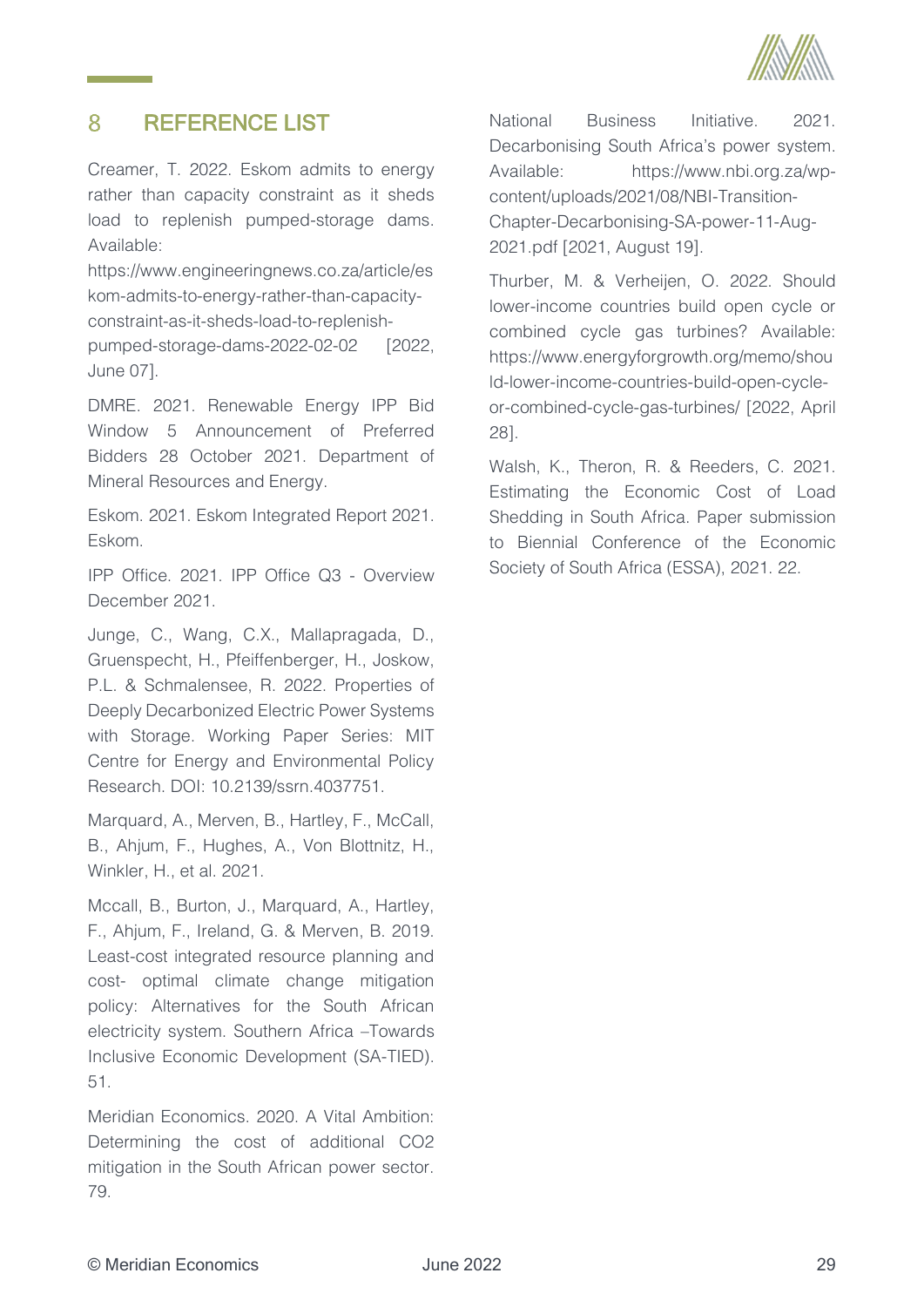# <span id="page-37-0"></span>APPENDIX

# <span id="page-37-1"></span>8.1 FXISTING PFAKING **CAPACITY**

# <span id="page-37-3"></span>Table 5: Existing OCGT facilities

| <b>OCGT</b> facility | <b>Plant Capacity (MW)</b> |
|----------------------|----------------------------|
| Ankerlig             | 1 3 2 3                    |
| Gourikwa             | 735                        |
| Avon                 | 670                        |
| Dedisa               | 335                        |
| Acacia               | $\star$                    |
| Port Rex             | $\star$                    |
|                      | 3 0 6 3                    |

\*The Acacia and Port Rex facilities are used for reserve purposes only and will retire in the period to 2030

## <span id="page-37-4"></span>Table 6: Existing pumped storage facilities

| <b>Pumped</b><br><b>Storage facility</b> | Plant<br>Capacity<br>(MW) | Storage<br>Capacity<br>(MWh) |
|------------------------------------------|---------------------------|------------------------------|
| Ingula                                   | 1 3 2 4                   | 19 353                       |
| Drakensberg                              | 1 0 0 0                   | 25 500                       |
| Palmiet                                  | 400                       | 11 740                       |
|                                          | 2 724                     |                              |

# <span id="page-37-2"></span>8.2 SYSTEM DISPATCH MODELLING ASSUMPTIONS AND DETAILS

We used dedicated system dispatch modelling software $51$  to determine the load shedding impact of scenarios of additional renewables and where appropriate additional demand response and battery capacity added to the power system. For each scenario, the system dispatch model runs a chronological simulation through every hour of the 8760 hours of 2021. The simulation replicates how the system operator would



have dispatched the entire power system resources (including the additional capacity) at their disposal in that hour in order to maintain a secure supply of power or to minimise the incidence of load shedding if resources were insufficient. We carefully calibrated this model to the actual operational data from Eskom for 2021, ensuring that it recreated the same outcomes achieved by the system operator in the absence of the additional resources.

We set the detail of the system model at the same level that Eskom has adopted in the publication of hourly system data – i.e. different technology types are treated as aggregate generation sources. For example coal is not modelled at the level of each individual unit or station but is modelled as the total capacity of coal. Likewise, all solar PV facilities are modelled as a single generator, similarly for wind and other technologies.

A diagram of the dispatch model showing storage and generators is presented in [Figure](#page-39-1)  [14.](#page-39-1) Modelling is based on a single node for the supply/demand energy balance i.e. we did not explicitly model the grid constraints. Because individual plants within a technology type are modelled as an aggregated generator, a full unit commitment is not included in the modelling. However, the modelling of system dispatch is done on an hourly basis and takes account of the relevant real-world constraints on operation of the different technology types. We additionally applied some further conservative assumptions on how the coal and pumped storage assets could have been operated differently if additional renewable generation had been available. Constraints and assumptions applied in the simulated redispatch of the power system for 2021 are as follows:

*<sup>51</sup> We are using the PyPSA platform ( [https://pypsa.org/\)](https://pypsa.org/)*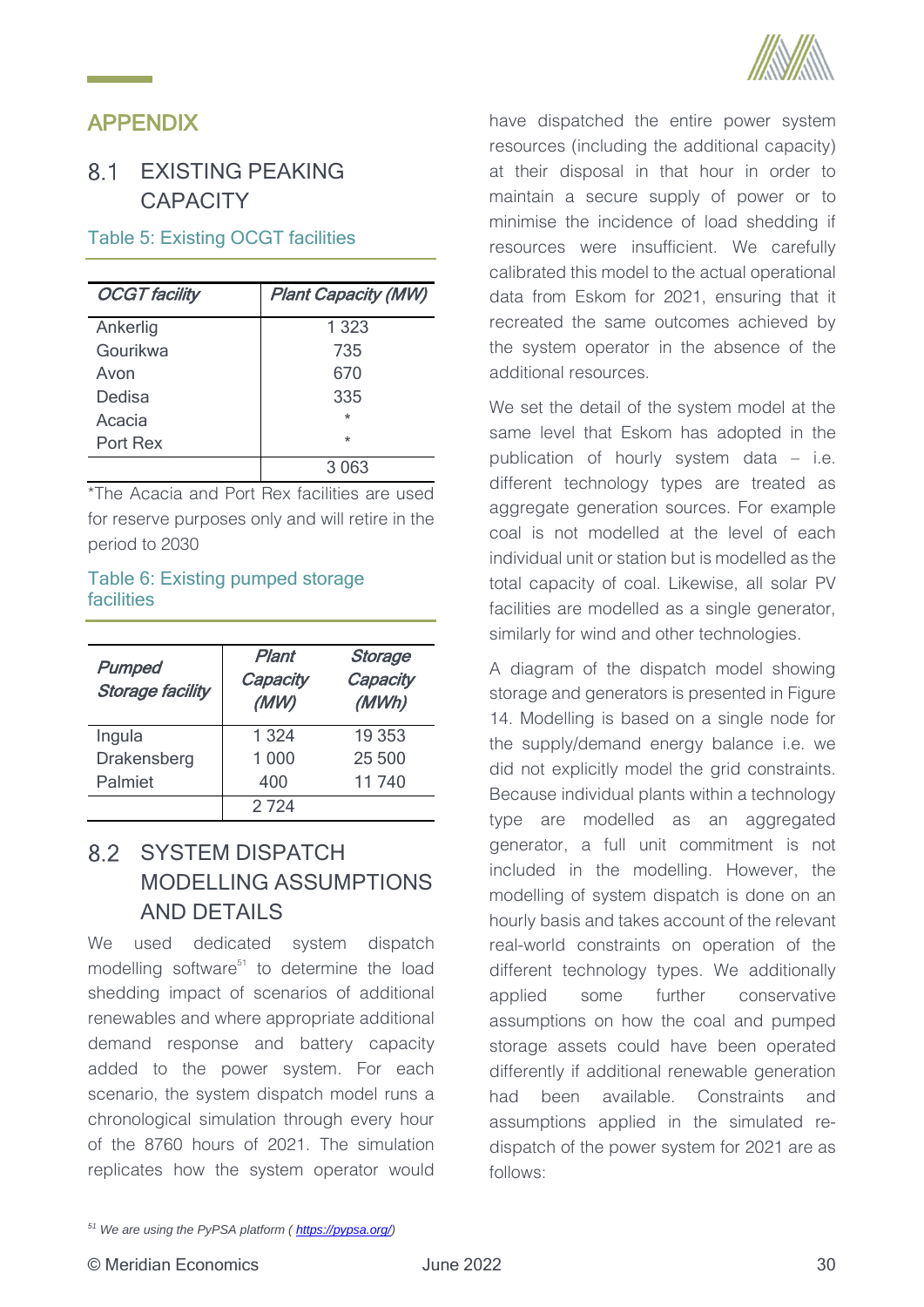

- Coal capacity
	- o We constrained coal generation in every hour such that it could not exceed what was achieved in that hour in the actual history.
	- o A ramping constraint of 2.5 GW/h was applied in every hour, this being the maximum ramp rate achieved in 2021.
- Pumped storage
	- o Maximum hourly charge and discharge rates are constrained to those achieved in the 2021 data
	- o The three pumped storage reservoirs are modelled as a single storage unit that is constrained in every hour to never drop below the total stored in that hour in 2021 $52$ . This is a highly conservative assumption as additional energy would certainly allow for reservoir levels to fall lower than they were kept at for 2021.
- OCGTs and diesel storage
	- o Diesel availability required to run the OCGTs is based on a model of aggregated available storage at the four OCGT sites (assumed to total 27 Ml) and allows for the replenishment of diesel at an appropriate hourly rate, much slower than the rate at which diesel is burned under full load conditions. An average

diesel refill rate of 127 kl/h is used in the modelling. This value was determined by considering the 2021 generation data and calibrating the refill rate until the capacity factor of the OCGT plants matched that of the actual data i.e. we calibrated the modelling of diesel storage and replenishment to match the extent of load shedding that appeared in the data to be as a result of diesel stockout in 2021.

- **Reserves** 
	- o Constraints are included in the model to capture the reserve capacity that Eskom must hold out of production towards providing instantaneous, regulating and 10-minute reserves.
	- o Reserve requirements that are included in the model consist of 1 GW for fast acting reserves (typically battery and pumped storage) and 2.2 GW for total reserves (typically battery, pumped storage, OCGTs).
	- o Unserved energy is calculated in the model when generation is insufficient to meet demand – the sum of unserved energy over the year is compared against the actual value of 1 775 GWh experienced in 2021

*energy storage with a 1C rating (1h storage) is ideally positioned to provide fast acting reserves and therefore allow for better utilisation of the pumped hydro storage.* 

<sup>52</sup> *The three pumped hydro storage schemes in South Africa have a combined energy storage capacity in the order of 57 GWh. However, these assets are not currently utilised to their*  full potential, as often generating capacity must be kept in *reserve to provide a fast response to frequency drops. Battery*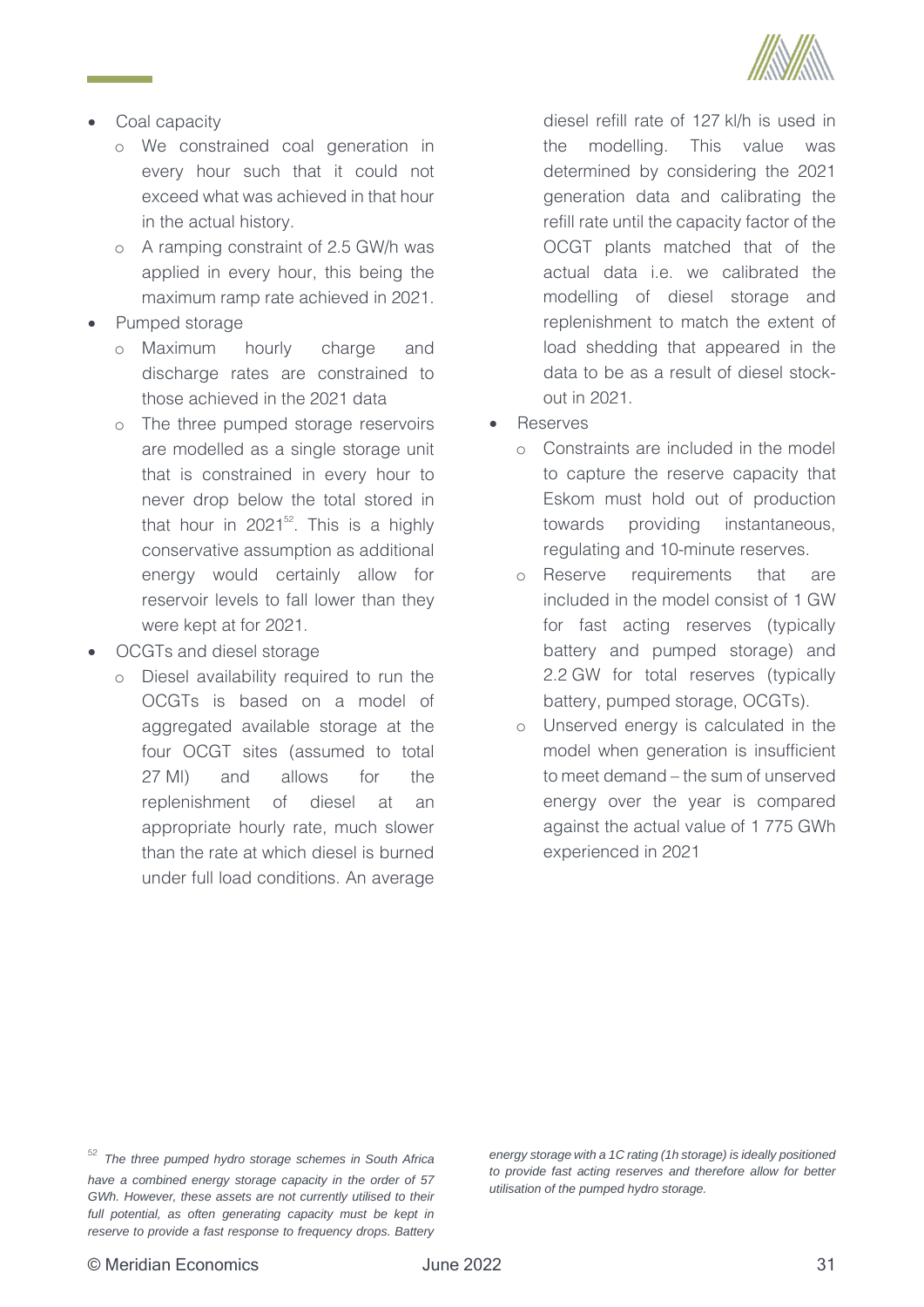

# <span id="page-39-1"></span>Figure 14: Diagram of dispatch model



# <span id="page-39-0"></span>8.3 IMPACT OF IMPROVED DIESEL STORAGE **CAPACITY**

[Figure 15](#page-40-2) illustrates the impact of increasing the level of onsite diesel storage capacity from the 2021 baseline of roughly 27 Ml. It is clear that improving onsite diesel storage could have significantly reduce load

shedding particularly at lower levels of renewable energy penetration. [Figure 15](#page-40-2) demonstrates that if we had doubled our diesel storage in 2021 and added only 1 GW of renewable capacity to the system, load shedding could have been reduced by 60% (a 10-15% greater reduction than if our diesel storage capacity remained at 2021 levels).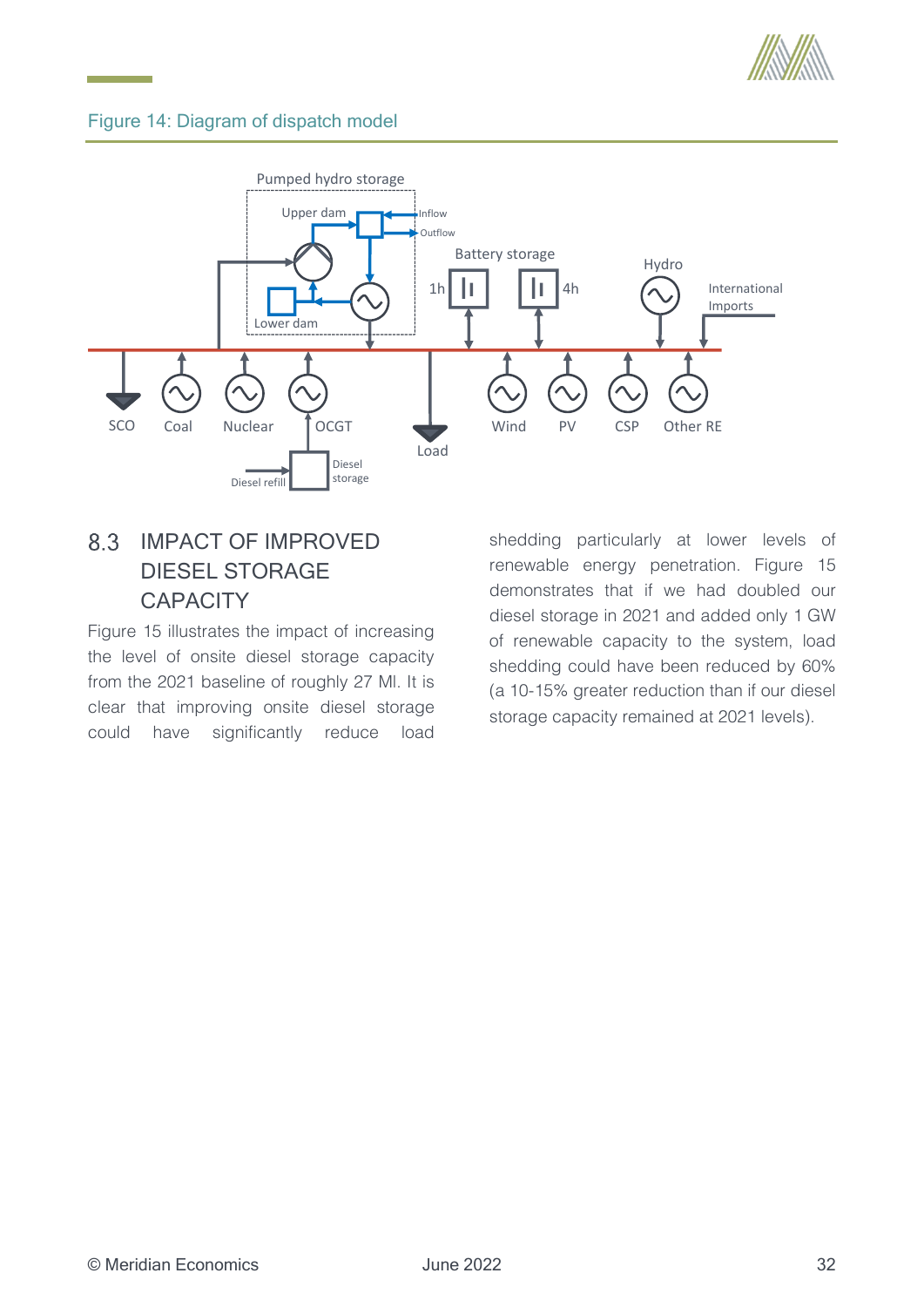



## <span id="page-40-2"></span>Figure 15: Impact of increasing diesel storage capacity on load shedding reduction at lower levels of additional renewable capacity

# <span id="page-40-0"></span>8.4 ASSUMPTIONS FOR COST IMPACT ANALYSIS

# <span id="page-40-1"></span>8.4.1 ENERGY COST ASSUMPTIONS

# 8.4.1.1 Renewables

Our renewables pricing assumptions for the retrospective case attempt to construct a reasonable estimate of what the bid prices post 2016 would have been for REIPPPP power had the programme continued and capacity been installed each year accordingly. Our starting point is the 62 c/kWh bid in the BW4 expedited round. These prices were bid in 2015 with the pricing being as at April 2016. The associated capacity was never built but is indicative of the pricing for power that would have come online two years after these projects would have closed i.e. in 2018. Assuming these prices were fully inflation-indexed the power online from the 2016 bid rounds, hitting the

grid from 2018 would have cost 75 c/kWh by 2021. The other data point we use is the bid pricing from Round 5 averaging 50 c/kWh. Although there may be some doubt regarding how many of these projects will close at 50 c/kWh, the threats to financial close manifest largely after the bidding process was complete. This means it is still reasonable to use the bid prices in 2021 as the end point of an assumed trajectory of how historic bid window prices might have declined during the years since 2016. The power from BW5 projects will largely come online in 2023 and as shown in [Table 7,](#page-41-0) we linearly interpolated between the BW4 expedited and BW5 prices to obtain estimates for the price of renewable power that would have come online each year from 2018. Assuming a constant annual build rate, the average price of the accumulated portfolio over the four years from 2018 to 2021 is 68 c/kWh – this is our assumed price that Load sheedding<br>
Load sheeding for 2021<br>
The stelline for 2021<br>
(1.775 TWh)<br>
(1.775 TWh)<br>
(6 7 8 9 10<br>
The or 2018 would have cost 75 c/kWh by<br>
grid from 2018 would have cost 75 c/kWh by<br>
2021. The other data point we use i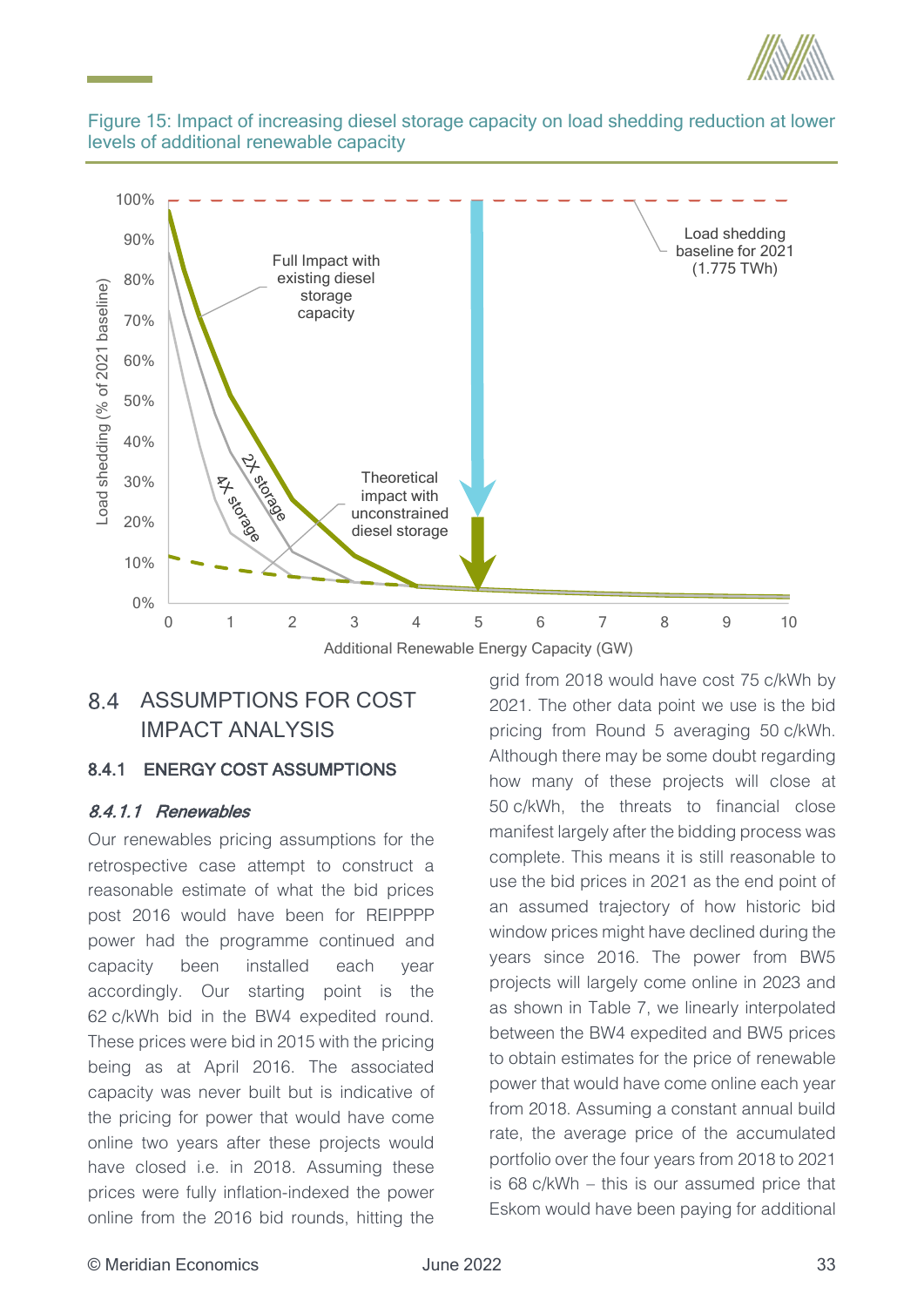

renewable energy in 2021 had the REIPPPP not stalled.

<span id="page-41-0"></span>Table 7: Assumed prices at which REIPPPP power would have been contracted if the programme had not stalled in 2016

|                      | Year of first power | Real 2021 c/kWh |            |
|----------------------|---------------------|-----------------|------------|
| <b>BW4 Expedited</b> | 2018                | 75              | Average    |
|                      | 2019                | 70              | 67.5 c/kWh |
|                      | 2020                | 65              |            |
|                      | 2021                | 60              |            |
|                      | 2022                | 55              |            |
| BW <sub>5</sub>      | 2023                | 50              |            |

For purposes of the prospective view, we consider renewable prices in the range from 50 c/kWh to 90 c/kWh.

# 8.4.1.2 OCGT dispatch cost

The average dispatch cost of OCGT power in FY21 was R3.04/kWh – this includes power from Eskom's OCGTs at R2.78/kWh and R3.58/kWh from the IPP OCGTs. Although presumably the system operator would favour the use of Eskom's facilities due to the cost difference, we have assumed conservatively that any saved OCGT generation would only accrue financial savings at the average rate of R3.04/kWh for our retrospective analysis of 2021. This is extremely conservative

considering the rise in diesel cost since close of the financial year in March 2021 on the back of increases in the dollar price of crude as shown in [Figure 16.](#page-42-0) For the prospective analysis we have considered diesel costs for the OCGTs from R2.50/kWh up to R6.00/kWh. The dispatch cost of Eskom's own OCGTs has already exceeded R5.50/kWh and the IPP OCGTs presumably much higher than this. Without better understanding how much of the IPP OCGT dispatch cost is linked to the fuel price we are unable to ascertain their further impact on the overall dispatch cost, but crude prices in excess of \$100/barrel and 15.00 R/\$ or weaker will clearly result in OCGT costs of at least the R5.00/kWh – R6.00/kWh range.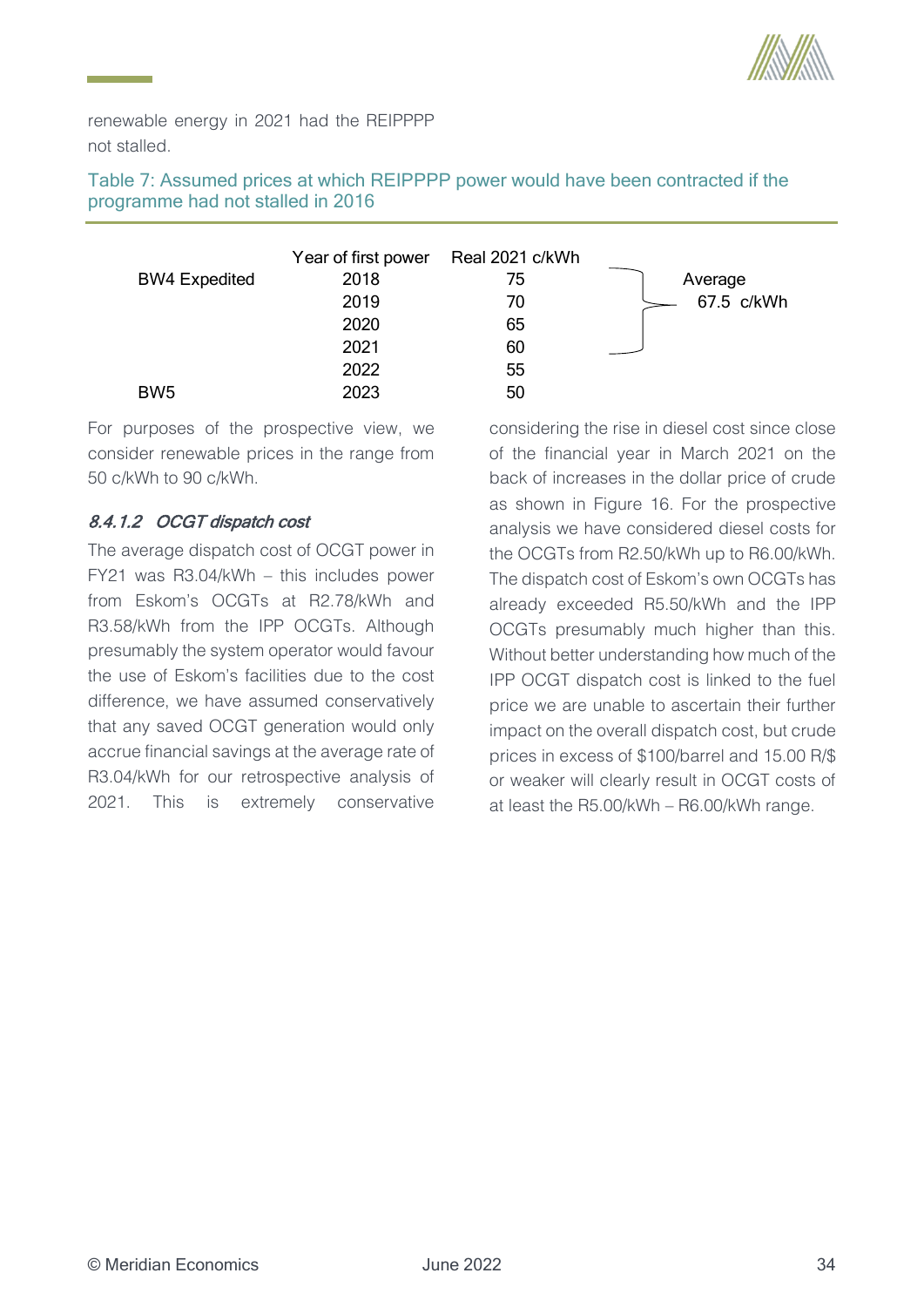



### <span id="page-42-0"></span>Figure 16: Cost of running diesel-fired OCGTs (left) versus Crude Oil price (right)<sup>53</sup>

### <span id="page-42-1"></span>8.4.1.3 Coal dispatch cost

Where we have assumed that additional renewable energy displaces/avoids the need to burn coal we have assumed a cost saving of R0.42/kWh as the average primary energy cost of coal generation disclose din the FY21 integrated report. This does assume that coal capacity could have been ramped down in order to save the coal that would have been burned (we accounted for ramp rates as explained in [3.1\)](#page-12-1) and that take-or-pay contracts would not have hindered Eskom's ability to bank these savings. Although these assumptions may seem unconservative, use of the primary energy cost of R0.42/kWh is extremely conservative for a number of reasons. Firstly, this is the cost for the financial year ending March 2021 – we have used this cost for our analysis of the calendar year from

1 Jan to 31 Dec 2021. Secondly it is the average primary energy cost across the coal fleet. This means that on a weighted basis half of the coal burned is higher than this figure – some of it by a considerable amount, and in reality, the system operator would save the most expensive coal first of course subject to the ability to reduce generation from the most expensive coal stations as required. Thirdly, the R0.42/kWh does not include direct savings in variable costs occasioned by reducing coal burn, and nor does it include the indirect savings that would result from avoided unplanned failures of the generators that would result from reductions in their use.

*<sup>53</sup> OCGT costs based on Diesel Basic Fuel Price, current SA fuel tax levy, plus additional infrastructure costs. Average FY21 cost for Eskom-only OCGTs (R2.78/kWh), and cost for Eskom OCGTs plus IPPs (R3.04/kWh) depicted as dotted lines. OPEC Brent Crude price plotted on right hand axis. Note that we have conservatively used Eskom's FY21 cost of running OCGTs (Eskom + IPPs) for the modelling period in this study (Jan 2021-Dec 2021).*